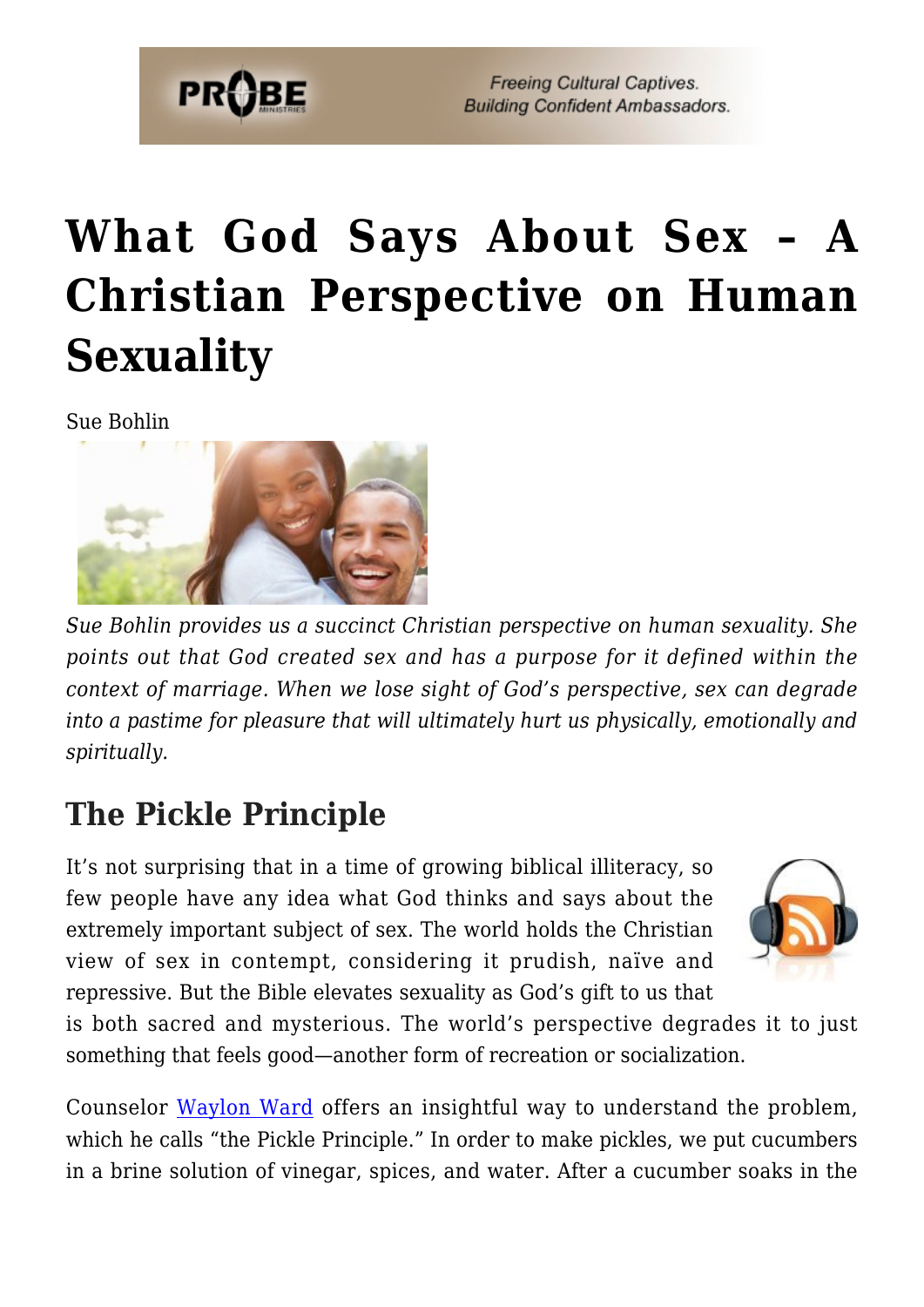

brine long enough, it is changed into a pickle. Most of us are like pickles. We sit in the brine of a sex-saturated culture, absorbing its values and beliefs, and it changes the way we think. Even most Christians are pickled today, believing and acting exactly like everyone else who has been sitting in the brine of a culture hostile to God and His Word.

The world's sex-saturated brine includes the belief that sex is the ultimate pleasure. The message of much TV, movies, and music is that there is no greater pleasure available, and that it is the right of every individual, even teenagers, to have this pleasure.  $\{1\}$  Another aspect of this pickling process is the belief that no one has the right to deprive anyone else of this greatest of all human pleasures, that no one has the right to tell anyone else what is right or wrong about the expression of his or her sexuality[.{2}](#page-80-0)

If the purpose and goal of sex is primarily pleasure, then other people are just objects to be used for sensual gratification. Since people are infinitely valuable because God made us in His image, that is a slap in the face whether we realize it or not. The Christian perspective is that the purpose of sex is relational, with pleasure as the by-product. The Bible teaches that sex welds two souls together.  $\{3\}$  It is so powerful that it is only safe within a committed, covenant marriage relationship. It's like the difference between the wild energy of lightning compared to the harnessed power of electricity. God knew what He was doing when He limited sex to within marriage!

God wants to get His "pickled people" out of the world's brine and into an intimate relationship with Him. He wants to change our thinking and beliefs to be in alignment with His.

## **Sex is God's Invention! The Purpose of Sex**

Sex is God's idea. He made it not only efficient for making babies, but pleasurable and deeply satisfying. He designed men's and women's body parts to complement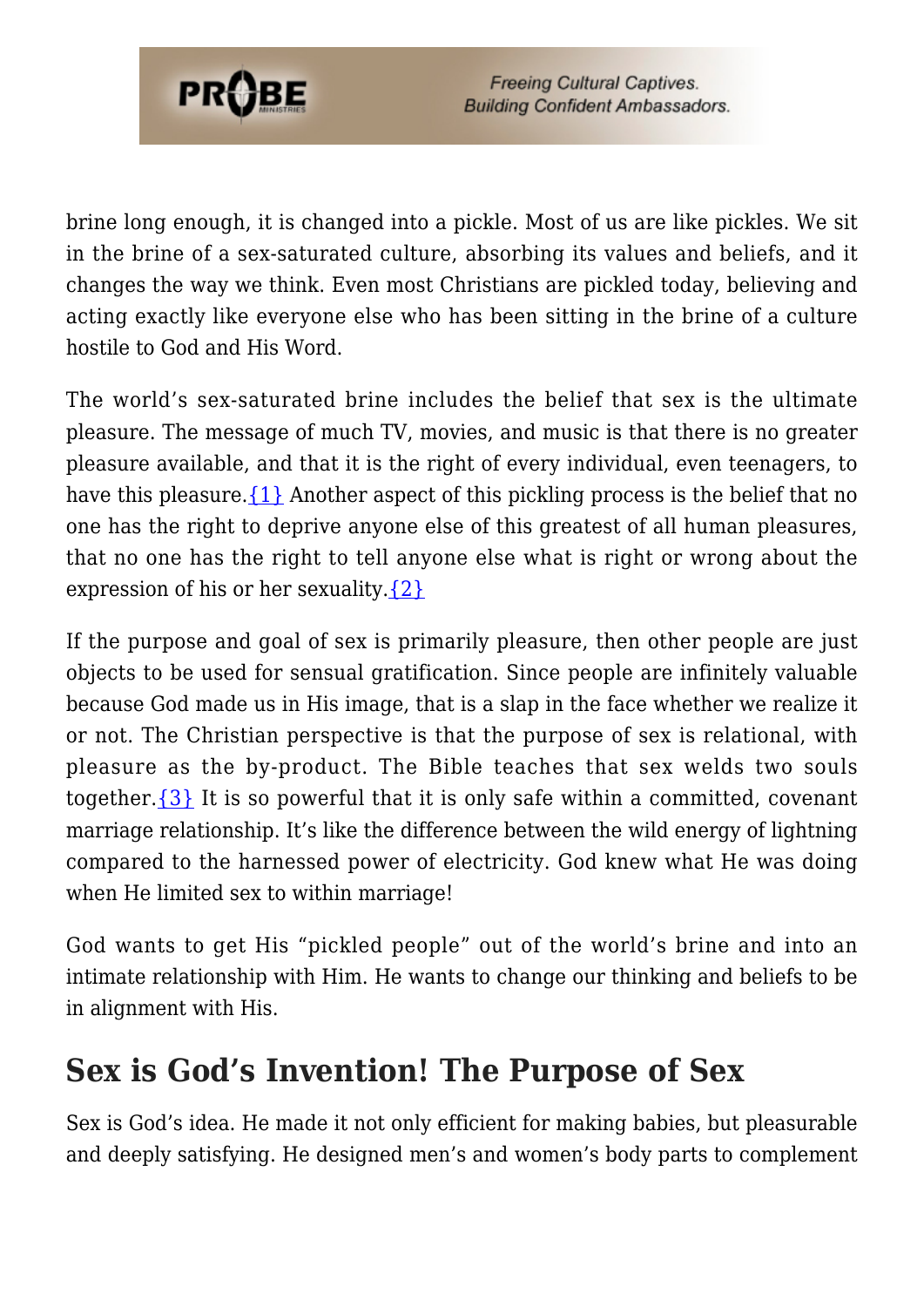

each other. He created hormones to make everything work right and make us want to be sexual. Unlike animals, whose mating behavior is purely instinctive for the purpose of reproducing, human sexuality has several wonderful purposes. God means for all of them to be contained within marriage.

In a lifelong covenant of faithfulness between husband and wife, we can express and enjoy God's two major purposes to sex: fruitfulness and intimacy. His first command to Adam and Eve was to "be fruitful and multiply" (Genesis 1:28); one very foundational purpose of sex is to create new living beings. Fruitfulness is not limited to having children, though. A mutually loving and serving sexual relationship between husband and wife can produce emotional and personal fruitfulness as well. Both people are nurtured to grow, develop, and soar, becoming more of what God means them to be.

The other big purpose for sex, emotional and physical intimacy, is only possible within marriage. In his little gem of a book called [What God Says About Sex](https://www.amazon.com/gp/product/193176008X/ref=as_li_tl?ie=UTF8&camp=1789&creative=9325&creativeASIN=193176008X&linkCode=as2&tag=probeministri-20&linkId=1e17cd8c90ca5cc7c50c65e41d86d752),  $\{4\}$ Eric Elder says that intimacy really means "into-me-see." It is only safe to reveal the fullness of who we are, "warts and all," to someone who loves us and has committed to be faithful and supportive "till death do us part." The fullest experience and freedom of sex is found within the marriage bed, which God says to keep holy or set apart. $\{5\}$  God says that we are to use self-control to keep all expressions of sexuality limited to marriage. ${6}$ 

Sex also builds oneness, a mystical union of two lives and souls into one life together. The one-flesh union of sex is a picture of the way two souls are joined together into a shared life. In fact, we could say that sex is like solder that is used to fuse two pieces of metal together. Once they are joined, it is a strong bond that helps keep marriages and families intact, which is God's intention for our lives. Another purpose of sex is the pleasure that comes from being safe in another's love. The entire book of Song of Solomon is gorgeous poetry that glorifies married sexual relations.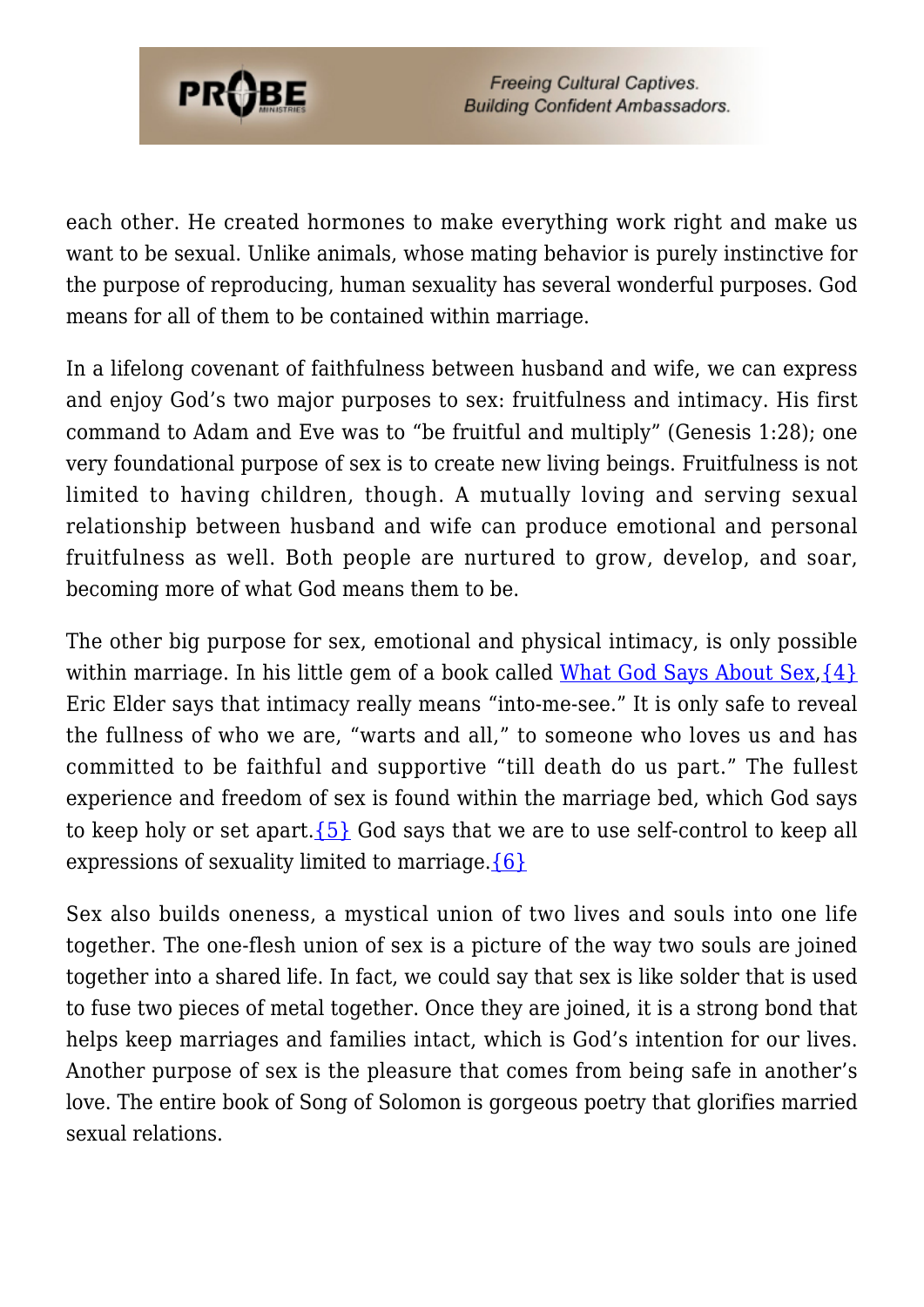

God also says that an important purpose of sex is to serve as an earthbound illustration of the mystical but real unity of Christ and the church, where two very different, very *other* beings are joined together as one. This spiritual component to sex is what helps us see more clearly why any and all sex outside of marriage falls far short of God's intention for it to be holy and sacred—and protected.

# **So . . . What Does God Actually Say?**

A lot of people believe the Bible says, "Sex is fun and it feels good, so don't do it." Nothing could be farther from the truth! Sex was God's great idea in the first place! But God's view of sex as a sacred and private gift to married couples, as well as a gift each spouse gives to the other, is at great odds with the world's perspective of sex as simply a pleasure no one should deny him- or herself.

The overarching statement God makes is that sex is to be completely contained within marriage. $\{7\}$  As I said above, sex is so powerful that it's like the difference between the wild, uncontrollable power of lightning compared to the safety of harnessed electricity in our buildings. God wants us to harness the power of sex within marriage. This means that all other expressions of sexuality are off-limits, not because God is a cosmic killjoy, but because He loves us and knows what's best for us, namely, not playing with lightning! So God says not to engage in sex with anyone before marriage, with anyone else once we are married, with anyone of the same sex; or with prostitutes, or with family members, or with animals.

God says that sexual purity is a treasure to be guarded and valued. It is a reflection of God's own character, which is what makes it so valuable. In our culture, many people have been deceived into thinking that their virginity is worthless, something to get rid of. But God says it is special,  $\{8\}$  a gift that can we can only bestow on one person, one time. God calls us to purity after marriage as well by remaining faithful to our spouse. Purity before and during marriage prevents "ghosts" in the marriage bed; comparisons are nowhere as deadly as in the intensely intimate realm of sex. We glorify God in our sexuality by using self-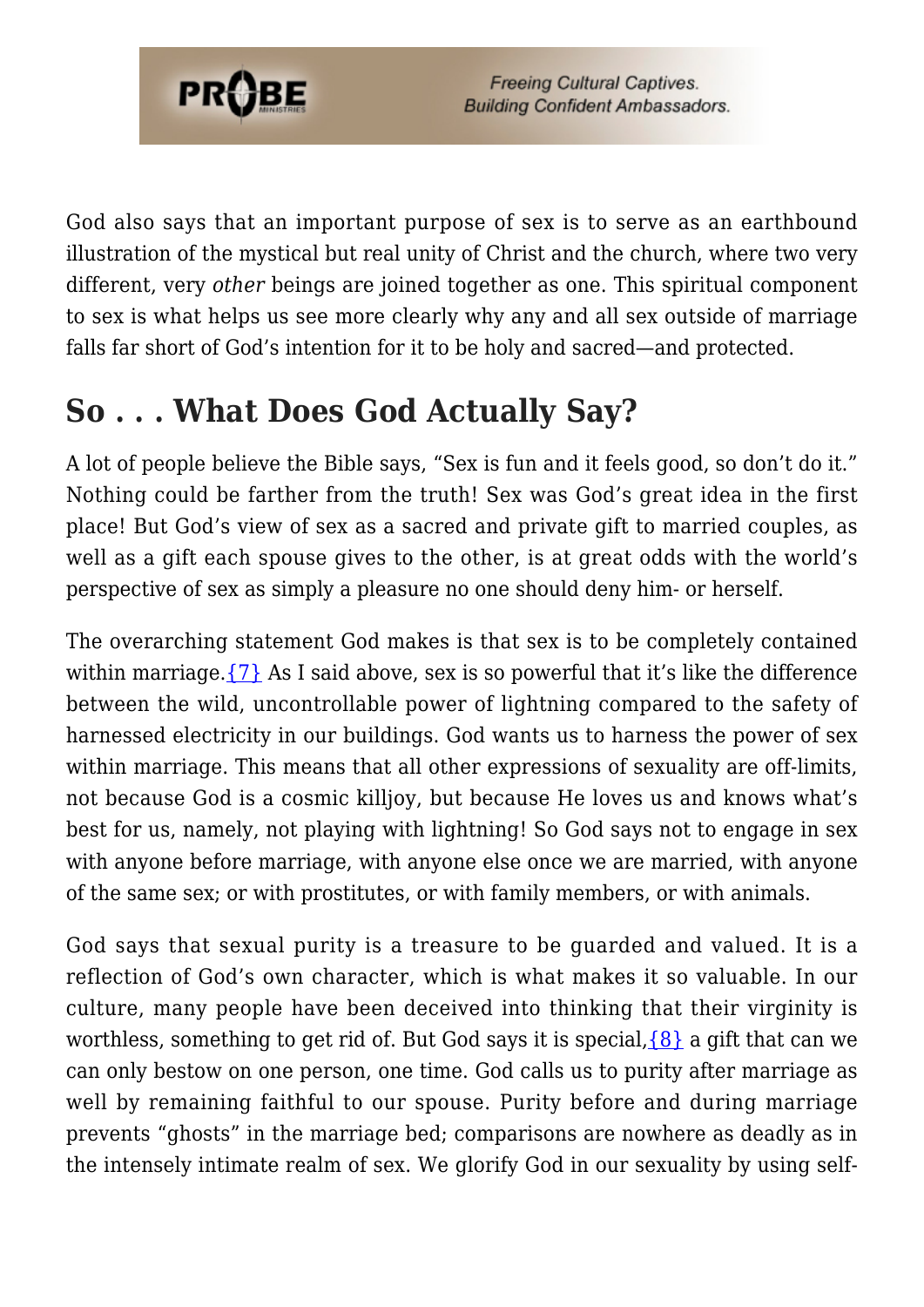

control to stay pure if single, and by loving our spouse sexually if married.

The good news is that purity can be restored if we confess our sin and put our trust in Jesus to forgive us and give us a new, holy quality of life. The Bible promises, "If we confess our sins, He is faithful and just to forgive us our sins and to cleanse us from all unrighteousness." $\{9\}$  God stands ready to forgive and cleanse us, and restore our purity the moment we ask.

God says that sex is to be reserved for adults only. Three times in the Song of Solomon, a beautiful book extolling the glory of married sex, it says, "Do not arouse or awaken love until it so desires," which means "until the time is right."[{10}](#page-81-3) As I minister to sexually broken people,[{11}](#page-81-4) most of them bear the still-painful scars of childhood sexual abuse from people who never should have opened a door to sexual experience. Their entire view of sex has been warped and skewed. God never meant for children to be introduced to sex. It's for adults. *Married* adults.

God wants us to actively fight sexual temptation. The battle is harder than it's ever been because of our sex-saturated culture. He says to flee immorality. ${12}$ In fact, God says to offer not even a *hint* of sexual immorality[.{13}](#page-81-6) That means that it is a violation of His intentions to engage in phone sex with strangers, or virtual sex in chat rooms and porn sites. The fact that you're not physically touching another person's body doesn't mean it's not sin, because Jesus said that sexual sin happens in the mind first.  $\{14\}$ 

Eric Elder suggests asking a powerful question to help clarify the battle against sexual temptation: will this lead to greater intimacy and fruitfulness with the husband or wife God has created for me? [{15}](#page-81-8) This filter is helpful for both married people and singles. If an action doesn't build intimacy or fruitfulness, it probably destroys them. Another question to ask is, Can I glorify God in what my flesh wants to do? Can I invite Jesus into what I'm about to do? If the answer is no, God invites us to meet the struggle with *His* supernatural energy instead of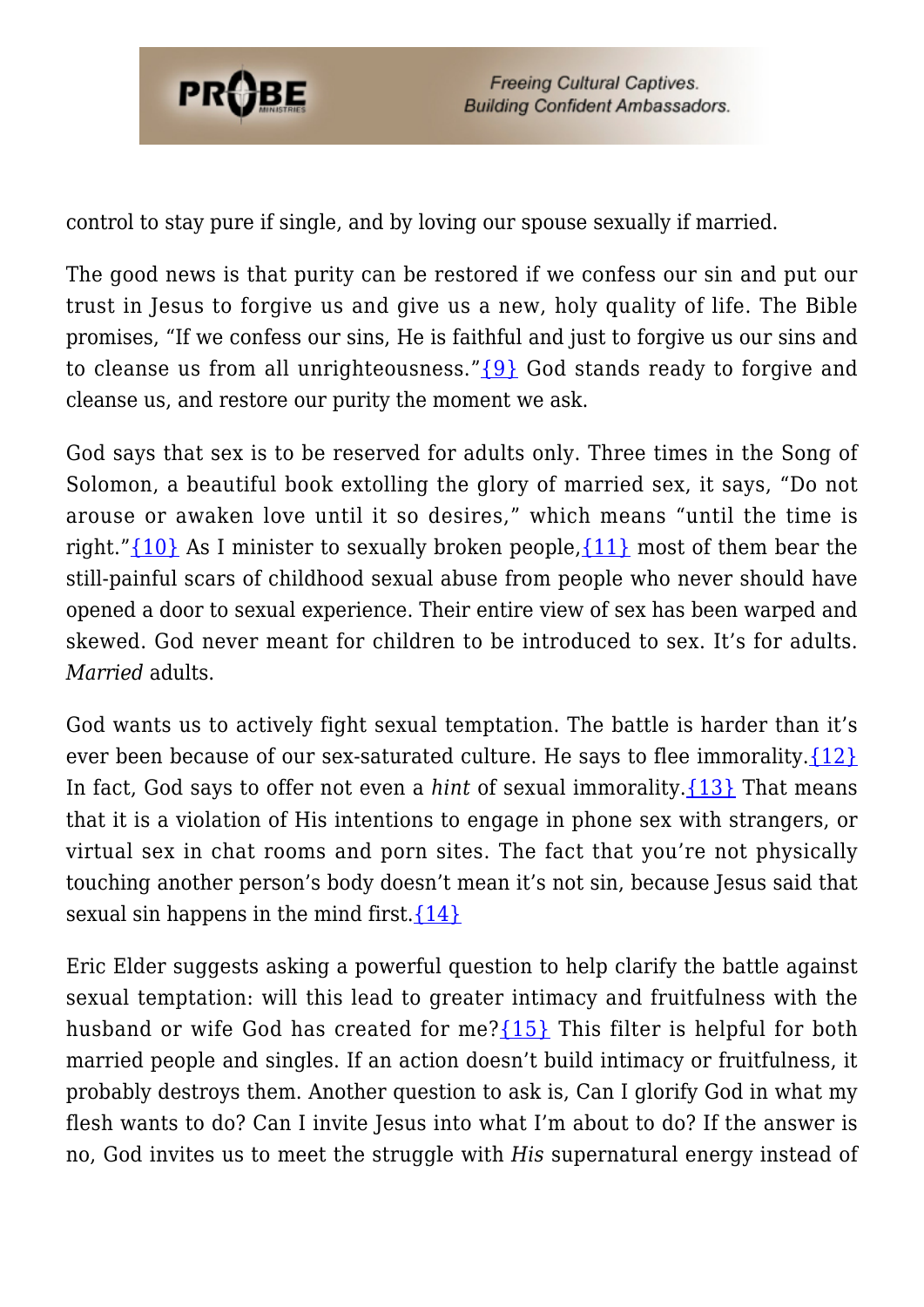

our own puny human strength. ${16}$ 

Outside of the safety of marriage, sex is wounding and hurtful, but God created it for our pleasure and delight. In the Song of Solomon, God enthusiastically invites the newlyweds to enjoy His good gift of sex, where He says, "Eat, friends, and drink, o lovers!" $\{17\}$  In fact, God wants married couples to bless each other by enjoying sex often and regularly[.{18}](#page-37-0)

Are you surprised by what God says about sex?

# **Why Sexual Sin Hurts So Much**

Pastors and counselors will tell you that there is a greater intensity of shame and pain in the people they counsel when the issues involve sexual sin[.{19}](#page-37-1) Paul says that all other sins are outside our bodies,  $\{20\}$  but sexual sin touches you deep in your heart and soul.

As mentioned above, it may be helpful to think of sex like solder. God created it to make a strong, powerful bond that creates healthy, stable families into which children are welcomed. But when people fuse their souls through sexual sin without the safety and commitment of marriage, it causes tremendous pain when the relationship rips apart. (Have you ever seen a broken weld? It's pretty ugly.) When sex is disconnected from love and commitment, it also disconnects the body from the soul. This inflicts deep wounds of shame and guilt on a heart that has been used for gratification instead of love.

Waylon Ward says that sex sins expose and exploit our deepest emotional and spiritual vulnerabilities. He writes, "In the counseling office, individuals rarely if ever weep scalding tears about any other sense of loss like they do for a sexual relationship when it ends. There are soul ties that bind two partners together in unseen ways and there is a sense that part of you has been stolen. There is a hole in your soul where the connection was ripped from you." $\{21\}$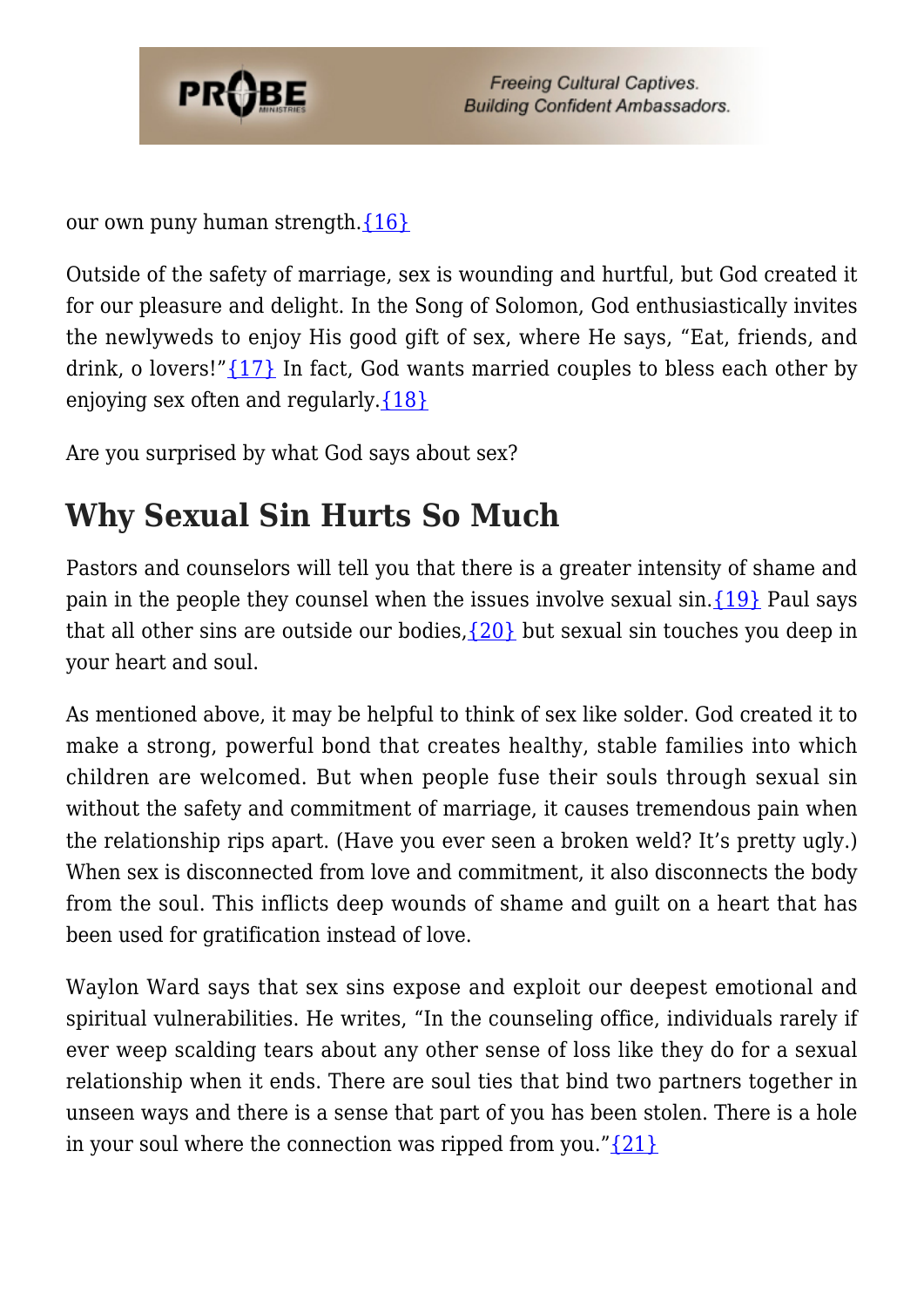

The pickling brine of our culture's increased sensuality says, "If it feels good, do it. You're entitled." But while this belief about sex may *feel* good, it is most definitely not good for us. Note the runaway epidemic of sexually transmitted diseases, and the resulting increase in infertility. Note the number of broken hearts and broken families. Note the alarming amount of sexual abuse. Note the soaring rates of depression, especially in teens, much of which is related to sexual activity outside of marriage.

God invented sex for His glory and our benefit. His basic rule—keep sex inside marriage—isn't meant to be a killjoy, but to protect our hearts and bodies and relationships and families. He knows what He's doing, and we do well to follow.

### **Notes**

1. Waylon Ward, *Sex Matters: Men Winning the Battle* (McKinney, Texas: Allison O'Neil Publishing Company, 2004), 7.

2. Ibid., 8.

3. Genesis 2:24;1 Corinthians 6:15-16.

4. Eric Elder, *What God Says About Sex* (Inspiringbooks.com, an imprint of Eric Elder, 2006). Contact [theranch.org/2006/07/03/bookstore-what-god-says-about](https://theranch.org/2006/07/03/bookstore-what-god-says-about-sex/)[sex/](https://theranch.org/2006/07/03/bookstore-what-god-says-about-sex/) for more information.

5. Hebrews 13:4.

6. 1 Corinthians 6:18.

7. There are 44 prohibitions of *porneia* (sexual expression outside of marriage, usually translated "sexual immorality"), just within the New Testament alone. This is where God draws the line between sex within marriage and sex outside of marriage, which determines what is sin and what is not.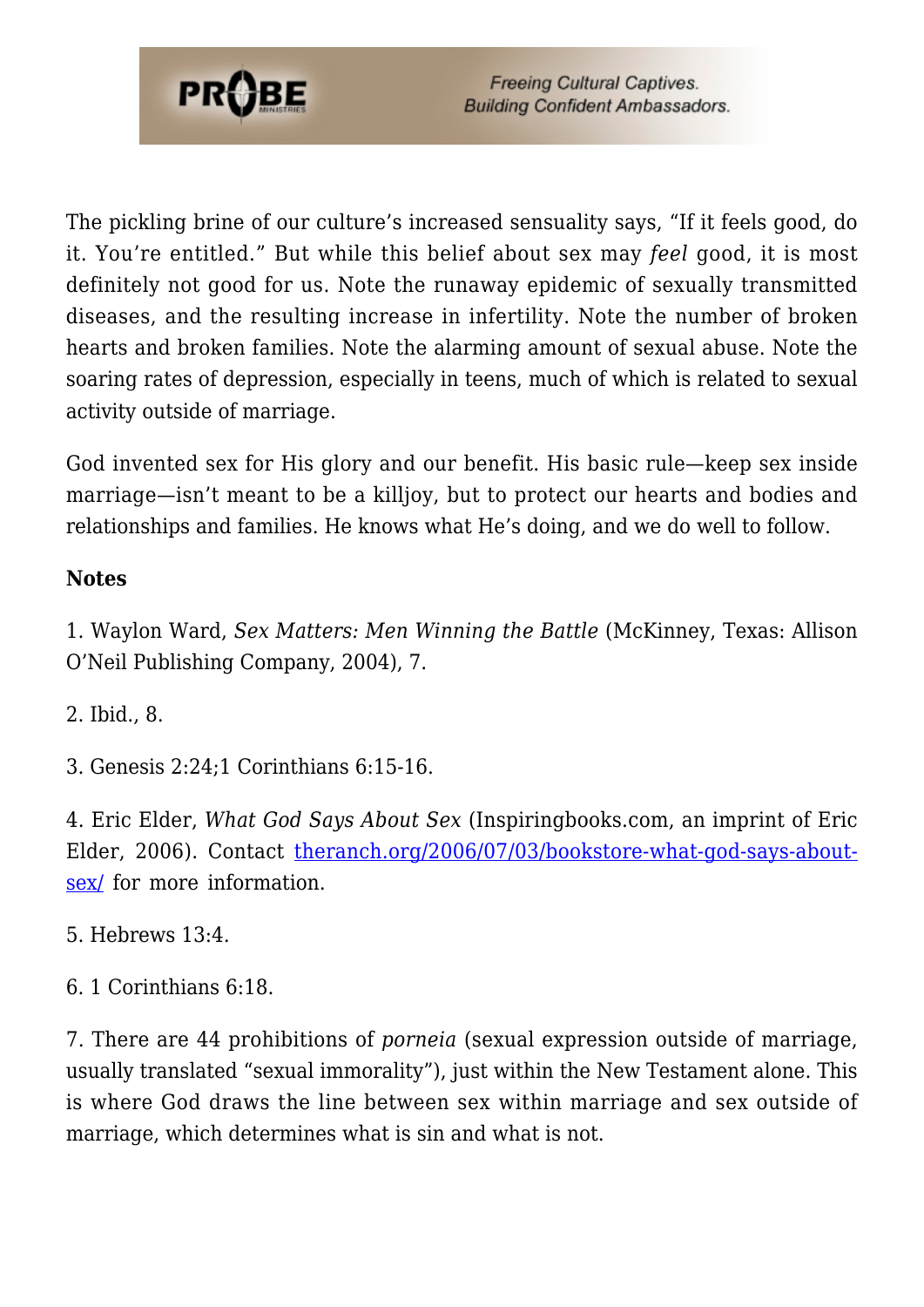

8. Song of Solomon 4:12.

9. 1 John 1:9.

10. Song of Solomon 2:7, 3:5, 8:4.

11. I have the privilege of serving with Living Hope Ministries [\(www.livehope.org\)](http://www.livehope.org), a support group for those dealing with unwanted same-sex attractions, and the families of those who struggle. (Or who don't struggle because they are just fully immersed in a gay identity.) I mainly minister to women, for whom a history of sexual abuse has long been a common denominator.

- 12. 1 Corinthians 6:18.
- 13. Ephesians 5:3.
- 14. Matthew 5:28.
- 15. Elder, *What God Says About Sex*, 37.
- 16. Colossians 1:29, Ephesians 6:10.

17. Song of Solomon 5:1.

- 18. 1 Corinthians 7:5.
- 19. Ward, *Sex Matters*, 16.
- 20. 1 Corinthians 6:18.
- 21. Ward, *Sex Matters*, 17.
- © 2007 Probe Ministries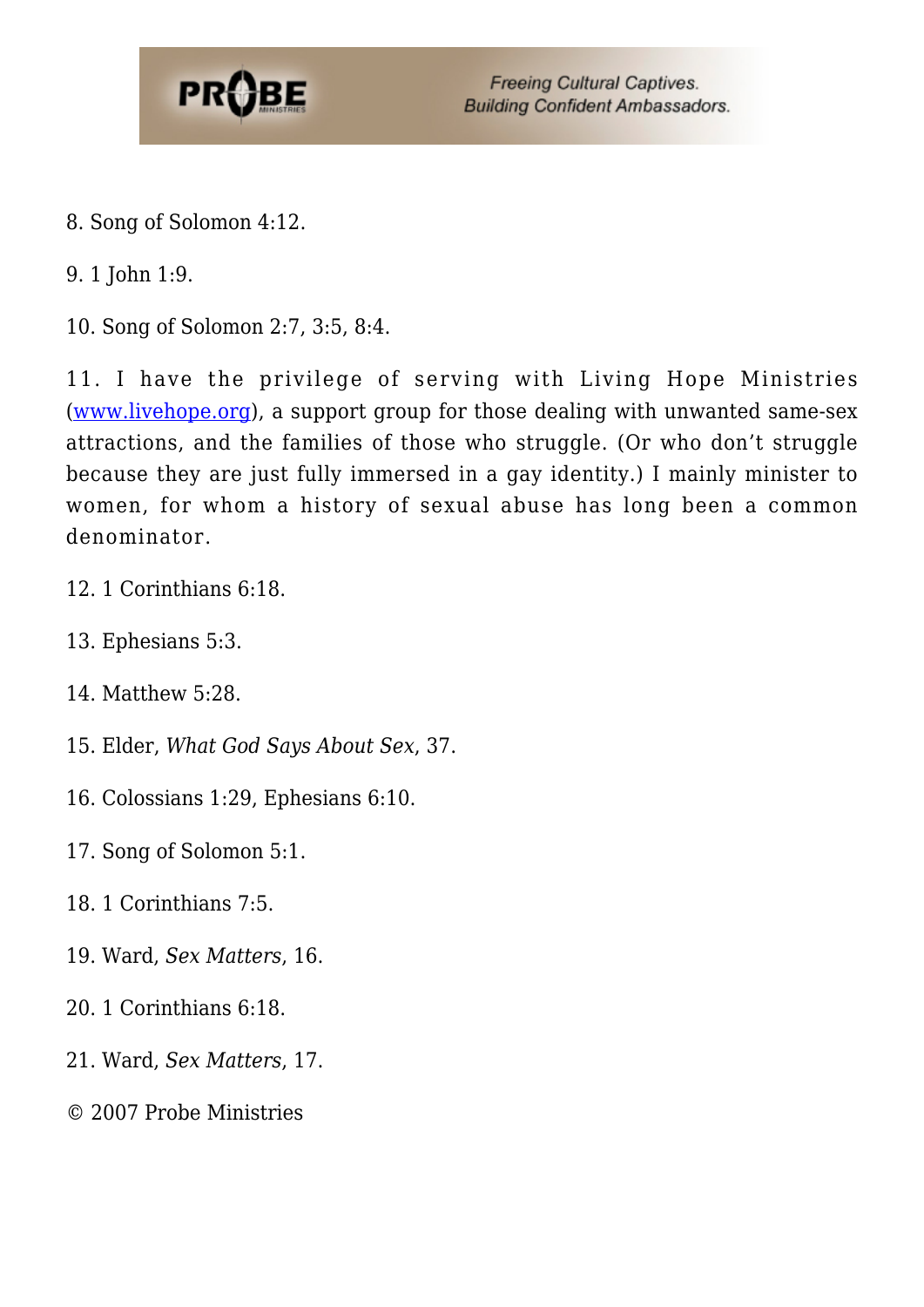

# **[Probe Survey 2020 Report 5:](https://probe.org/probe-survey-2020-report-5-sexual-attitudes-and-religion-vs-science/) [Sexual Attitudes and Religion vs.](https://probe.org/probe-survey-2020-report-5-sexual-attitudes-and-religion-vs-science/) [Science](https://probe.org/probe-survey-2020-report-5-sexual-attitudes-and-religion-vs-science/)**

Steve Cable



*Steve Cable continues his analysis of Probe's 2020 survey of American religious views moving over to consider their response to sexual mores of today and how they navigate religion and science.*

The previous reports on Probe Survey 2020 were primarily focused on religious beliefs and practices. In this report, we will look at how these beliefs impact Americans as they deal with sexual issues and with navigating the relationship between religion and science. In general, the survey results confirm a continuing degradation in Americans', and particularly Born Agains', view of sex within a heterosexual marriage. We find that fewer than one in five Born Again Protestants affirm a biblical view in this area. On the other hand, Americans still tend to consider religious views at least as important as scientific positions in establishing their beliefs.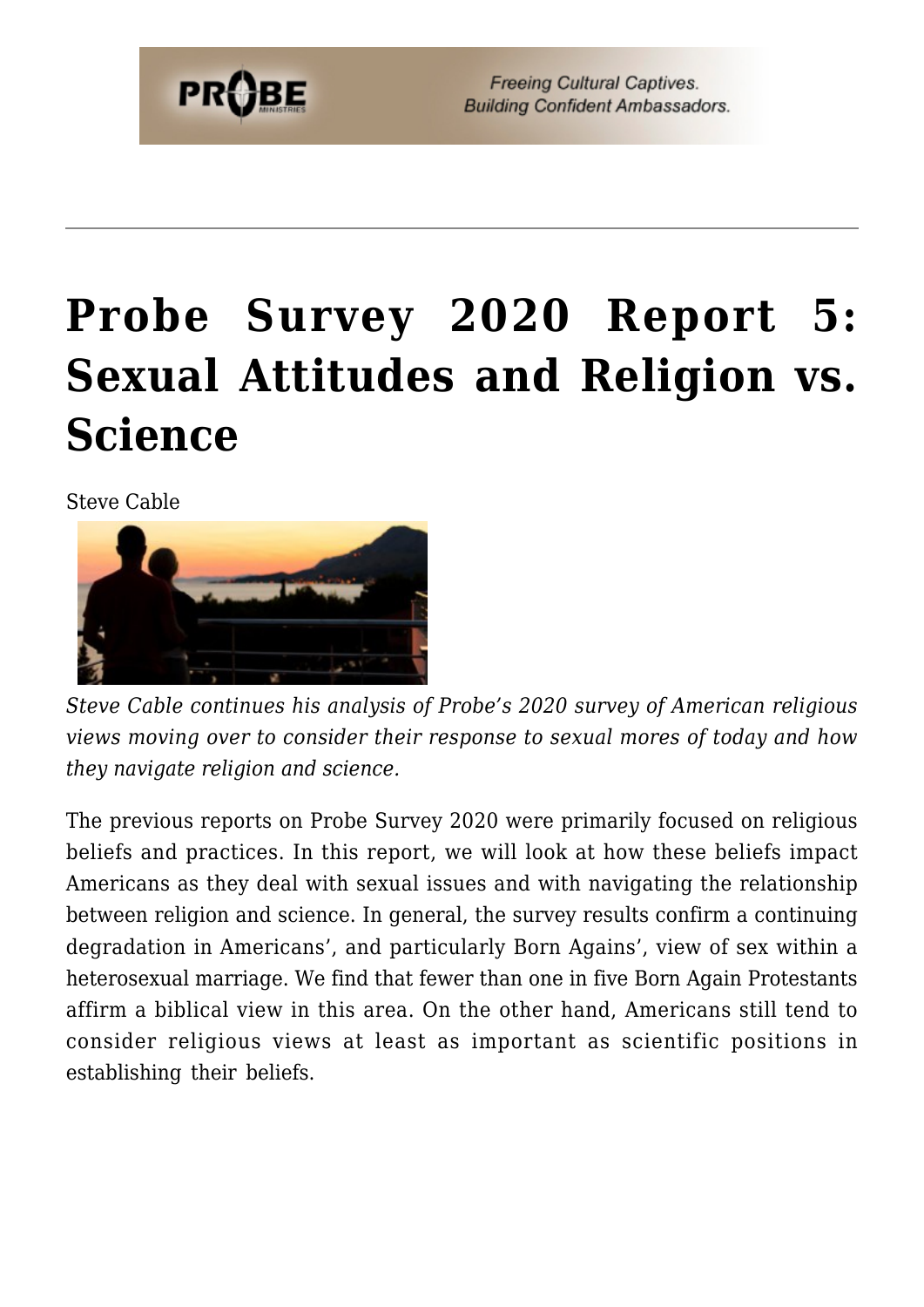

# **American Sexual Attitudes and Behaviors**

We asked four questions regarding sexual attitudes and behaviors in this survey.

1. Sex among unmarried people is always a mistake: from Agree Strongly to Disagree Strongly

2. Viewing explicit sexual material in a movie, on the internet, or some other source is:

- a. To be avoided
- b. Acceptable if no one is physically or emotionally harmed in them.
- c. A matter of personal choice
- d. Not a problem if you enjoy it
- e. Don't know
- 3. Living with someone in a sexual relationship before marriage:
	- a. Might be helpful but should be entered into with caution.
	- b. Just makes sense in today's cultural environment.
	- c. Will have a negative effect on the relationship.
	- d. Should be avoided as not our best choice as instructed by God
- 4. People attracted to same sex relationships are:
	- a. To be loved and affirmed in their sexual choices.
	- b. To be avoided as much as possible.
	- c. To be accepted while hoping they realize there is a better way.
	- d. To be loved and told God's truth regarding our sexual practices.

First, let's see how the different religious affiliations impact the answers to these questions.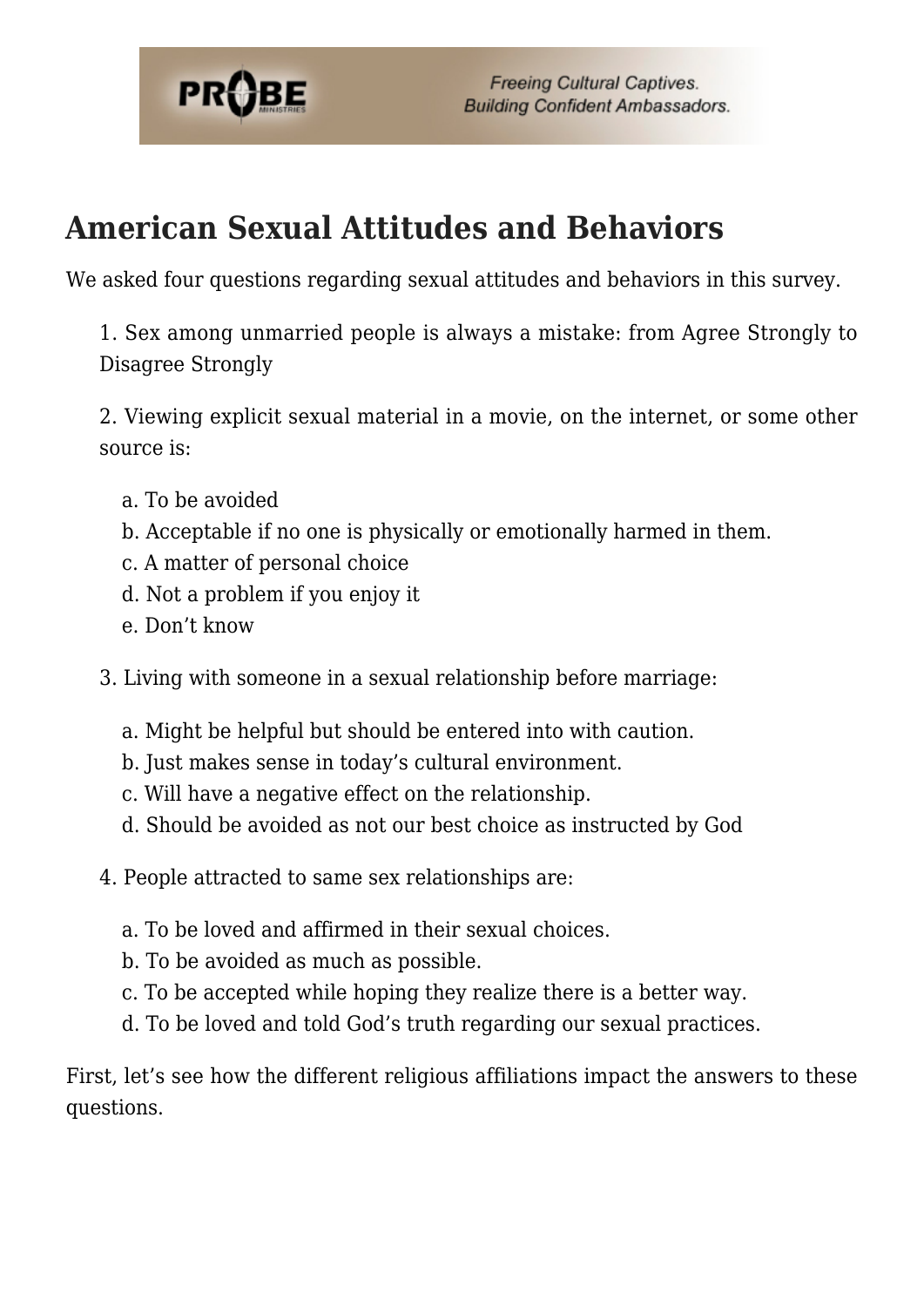

## **Sex Among Unmarried People**

First, let us establish the biblical standard for sexual relations outside of marriage. Is there clear teaching on this topic? Consider Jesus' discussion in the Sermon on the Mount where He said, "You have heard that it was said, '**Do not commit adultery**.' But I say to you that whoever looks at a woman to desire her has already committed adultery with her in his heart." $\{1\}$ 

In 1 Thessalonians 4:3, Paul writes, "For this is God's will: that you become holy, that you keep away from sexual immorality." And then in 1 Peter 2:11, Peter writes. "I urge you to abstain from the passions of the flesh, which wage war against your soul." It is very clear that the biblical standard calls for all sexual relations to occur within a marriage between one man and one woman.

 $\pmb{\times}$ Results from the first question are plotted in Figure 1. As shown, here and in the next three graphs, we will look at those ages 18 through 29 next to those ages 40 through 55 to see if there are differences based on age. If there is a trend or variation seen in the 30 through 39 age group, then that one is also shown as seen for Born Again Protestants in Figure 1.

The graph shows the older group of Born Again Protestants is much more likely to Strongly Agree that fornication is always a mistake than the youngest group, dropping from almost one half to a little over one quarter, 46% to 29%. **Over two thirds of Younger Born Again Protestants have adopted the common view of the culture** that sex and marriage are not necessarily related. Note that even among the older group, **less than half of them strongly agree that sex outside of marriage is always a mistake**.

Looking across other religious affiliations, we see that the vast majority said they Disagreed or Strongly Disagreed with this statement  $\{2\}$ . They generally believe that sex outside of marriage by unmarried people is not an issue. This is particularly true of the Unaffiliated with close to 90% (nine out of ten)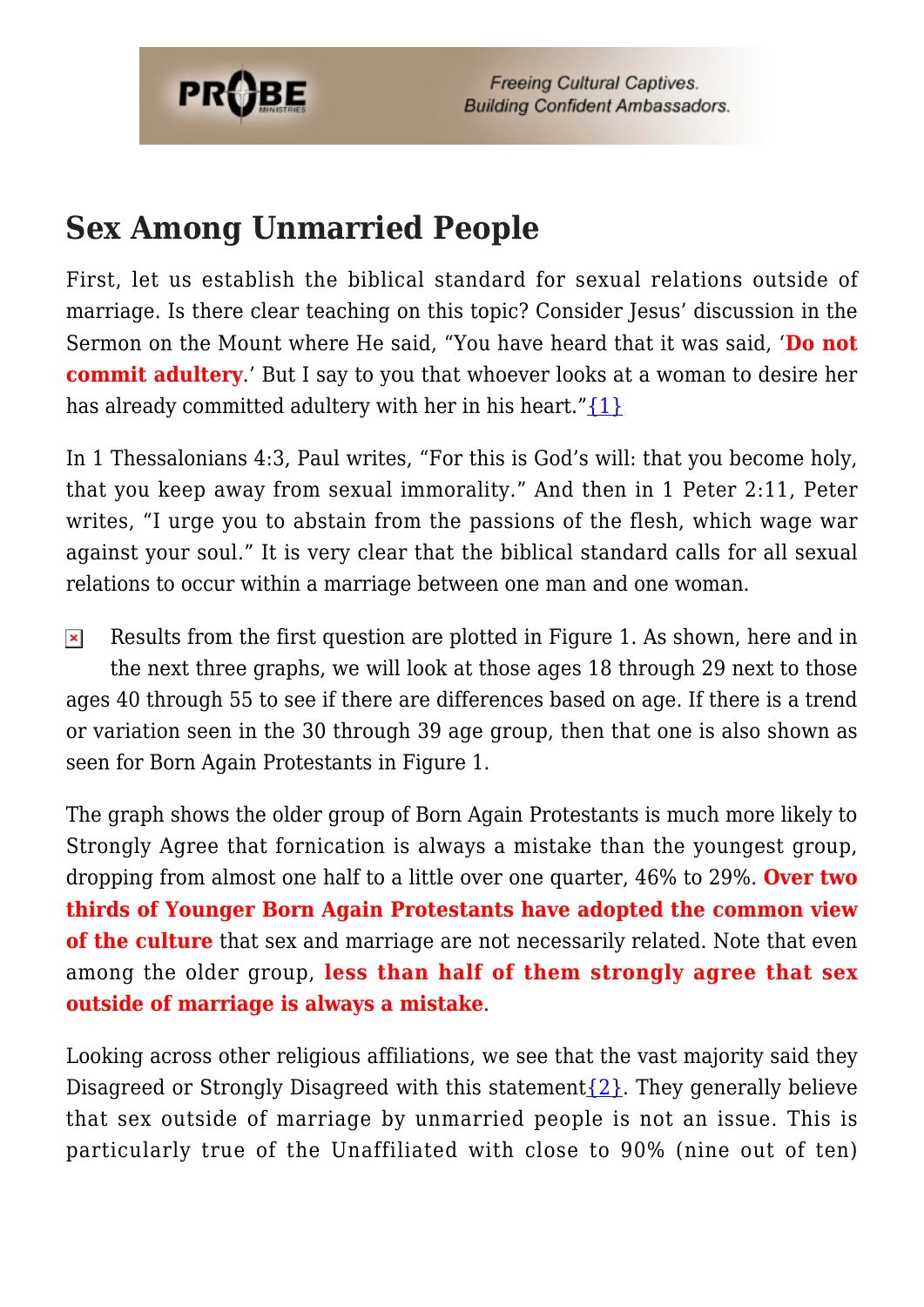

#### disagreeing.

How have these views changed among born again young adult individuals over the last decade? Looking at the GSS survey from 2008, we find that over one in three (37%) Born Again Christians ages 18 through 29 agree with the statement, "If a man and woman have sex relations before marriage, I think it is always wrong." Now in 2020, we find that over one quarter (27%) of Born Again Christians agree that it is always wrong. Although the questions asked were not identical, they are close enough to indicate that the drop of ten percentage points is a significant decline in young adult, Born Again Christians who take a biblical position on sexual activity outside of marriage.

#### **Pornography**.

The second question deals with views on the acceptability of viewing pornographic material. What does the Bible tell us about feeding our minds with sexually immoral material? Jesus tells us in Matthew 15:19, "For out of the heart come evil ideas, murder, adultery, sexual immorality, theft, false testimony, slander." We are warned in 1 Corinthians 6:18, "Flee sexual immorality! Every sin a person commits is outside of the body but the immoral person sins against his own body." And further in Ephesians 5:3, "But among you there must not be either sexual immorality, impurity of any kind, or greed, as these are not fitting for the saints." Clearly, avoiding sexual immorality in all forms includes avoiding explicit sexual material.

The results are shown in Figure 2. Once again, we see that Born Again Protestants are much more likely to say that we should avoid exposure to such material. Both the younger group and the older have more than 50% who say it is "to be avoided." However, the data also shows over four out of ten Born Again Protestants believe it is usually okay. Given what we know about the negative effects of **pornography** on healthy living and relationships, this result is surprising.

 $\pmb{\times}$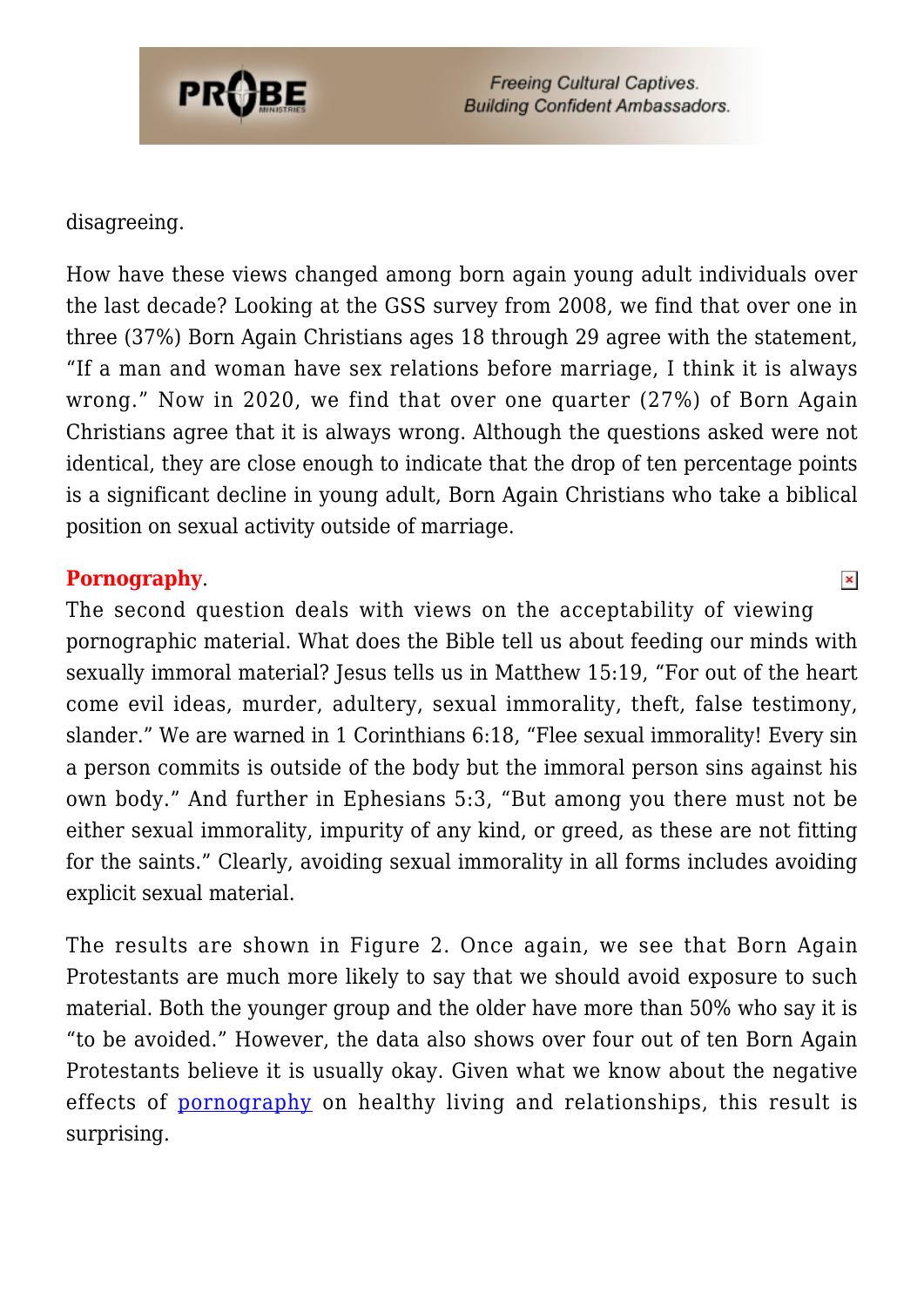

All the other religious affiliations have only a small percentage of people who think that explicit sexual material should be avoided. Only about one in five Other Protestants and Catholics affirm that pornography is to be avoided. Once again, the Unaffiliated lag those affiliated with some religion having only about one in twenty (5%) that think pornography should be avoided.

For those who are not Born Again Protestants, around 10% to 20% say that such material is okay if no one is hurt in them. These people fail to realize that the person being hurt by these materials is themselves and their loved ones. More surprisingly, the vast majority of these people selected "a matter of personal choice" or "not a problem if you enjoy it," implying that if people are shown being harmed in this pornographic material, that is perfectly okay if you enjoy it or want to put up with it.

# **Living Together Before Marriage**

What does the Bible tell us about living in a sexual relationship before marriage? In Colossians 3:5, Paul states, "So put to death whatever in your nature belongs to the earth: sexual immorality, impurity, shameful passion, evil desire, and greed which is idolatry." The current philosophy of "try before you buy" is popular but totally contrary to biblical instruction for a rich, fulfilling life. This philosophy clearly "belongs to the earth."

The third question examines views on whether it is a good thing to live  $\pmb{\times}$ together in a sexual relationship before committing to marriage. The results are summarized in Figure 3. This is another question where Born Again Protestants show a significant difference based on age. The older group, 40 through 55, shows almost 60% who say that it should be avoided as instructed by God. The younger group, 18 through 29, shows only 40% with the same viewpoint. Across all age ranges only about one half of Born Again Protestants say that this practice should be avoided. So, even among this group, over half believe that it is okay and might be helpful.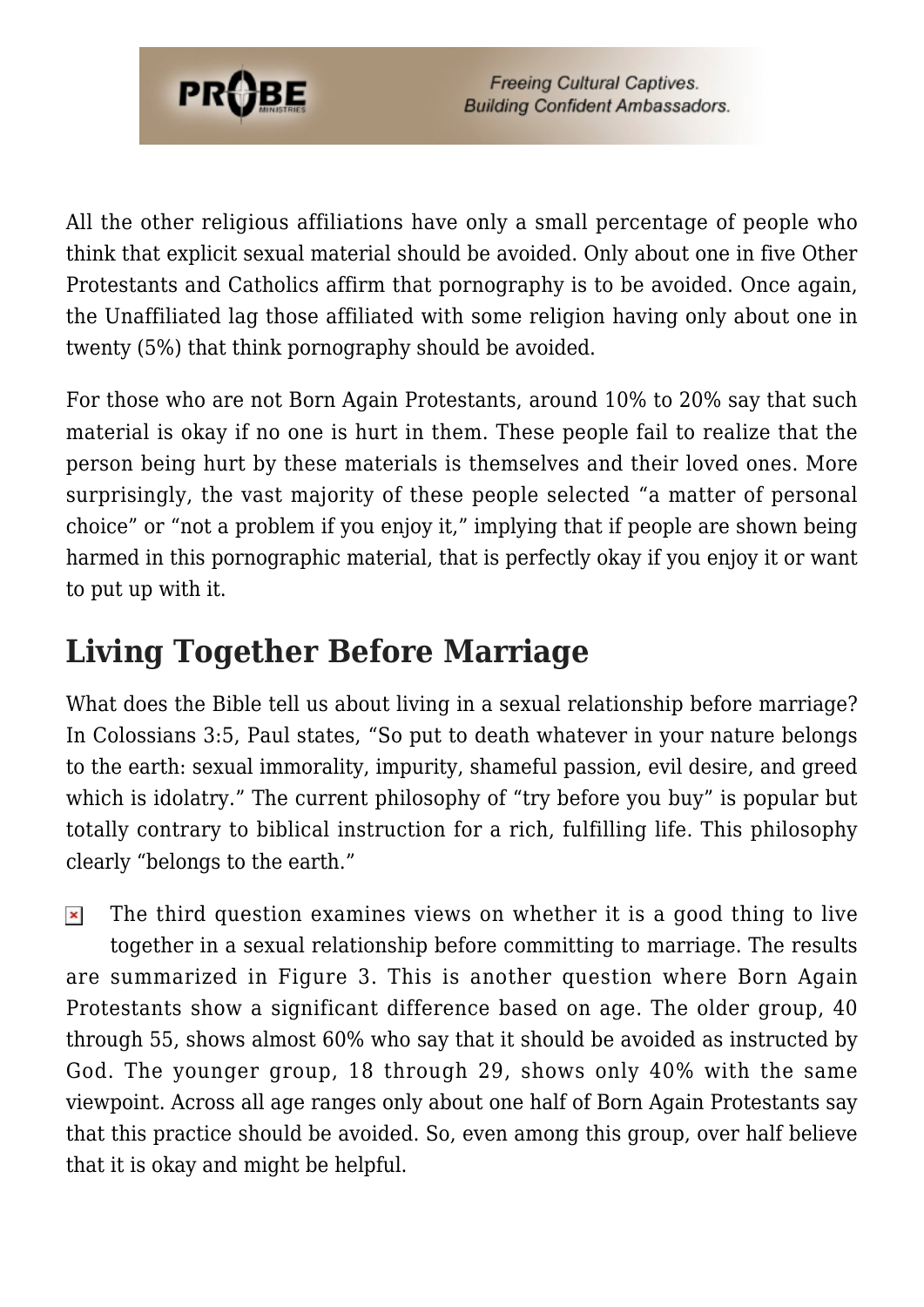

Once again, this question reveals a stark difference between Born Again Protestants and all other religious affiliations. Other Christian groups show **much fewer** than one in five adherents who believe this practice should be avoided. And we see the Unaffiliated lead the other viewpoint, with about nine out of ten of them saying the practice "might be helpful" or "makes sense in today's culture."

### **Same Sex Relationships**.

The fourth question deals with how people react toward those who profess to have a sexual attraction towards those of the same gender. What does the Bible say about same sex relationships? Let's consider the instruction from 1 Corinthians 6:9b-11, "Do not be deceived! The sexually immoral, idolators, adulterers, passive homosexual partners, practicing homosexuals, thieves, the greedy, drunkards, the verbally abusive, and swindlers will not inherit the kingdom of God. Some of you once lived this way. But you were washed, you were sanctified, you were justified in the name of the Lord Jesus Christ and by the Spirit of our God."

The verse above tells us two things. First, that someone who is given over to  $\pmb{\times}$ homosexual activity (like those given over to idolatry, sexual immorality, and greed) are not true followers of Christ. Even in Paul's era, many were apparently saying they would inherit the kingdom of God and so Paul begins the statement by saying "Do not be deceived." But it also clearly states that such a one can be washed, sanctified and justified in Jesus Christ. As Christians, we should love them and tell them the truth that God has a better way for their life.

Note that our question does not distinguish between those experiencing same sex attraction and those actively involved in living out their attraction through homosexual activity. Both categories of people need to be loved and told the truth.

The results for this question are summarized in Figure 4. As shown, we see some difference based on age for Born Again Protestants. However, it is not as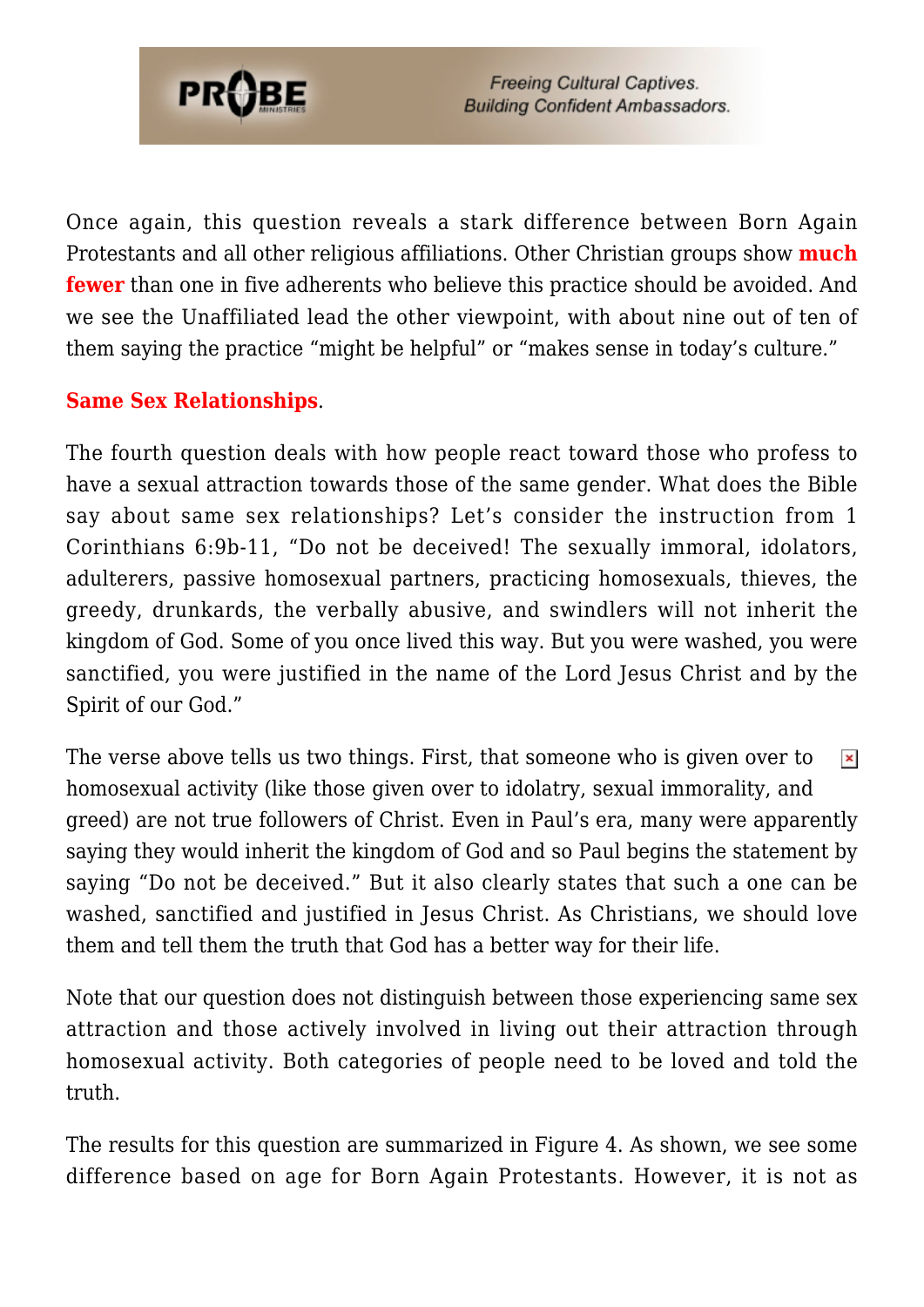

pronounced as for the question on fornication above. Looked at as a group between age 18 and 55, less than one half of Born Again Protestants selected loving them and telling them what the Bible says about homosexual practices.

Once again, all other groups are much less likely to take a biblical position. However, when we add in the answer about "accepting them while hoping they find a better way', the other religious groups (excluding the Unaffiliated) show almost four in ten who desire them to find a better way.

Note that Other Protestants are most likely at 20% (about one out of five) to say they would try to avoid people attracted to the same gender.

## **Combining Questions for Born Again Protestants**.

How many Born Again Protestants take a clear biblical view of all four questions concerning sexual attitudes and behaviors? Results are shown in the adjacent chart. The chart begins with results by age for the first question concerning fornication. As you move to the right, additional questions are added to the questions already addressed to the left. Thus, the bars on the right include those who took a biblical position on all four of the questions.

 $\pmb{\times}$ Clearly, ones in the older group are more likely to take a biblical view on sexual behavior. In fact, on the far right, we see that those 40 to 55 are twice as likely as those 18 to 29 to hold to a biblical view. However, more important, is that over 80% of the younger ages and over 75% of the oldest ages do not hold to a biblical view on these combined topics regarding sexual behavior.

To understand how disturbing these results should be, consider **Born Again Christians with a biblical view on sexuality as a percentage of the entire United States population. The results are 2% for 18 through 29, 3% for 30 through 39, and a whopping 6% for 40 through 55**. In other words, a slim remnant of adults in America hold to a biblical view of sexuality. A secular view promoting no relationship between sexual behavior and marriage and no limits on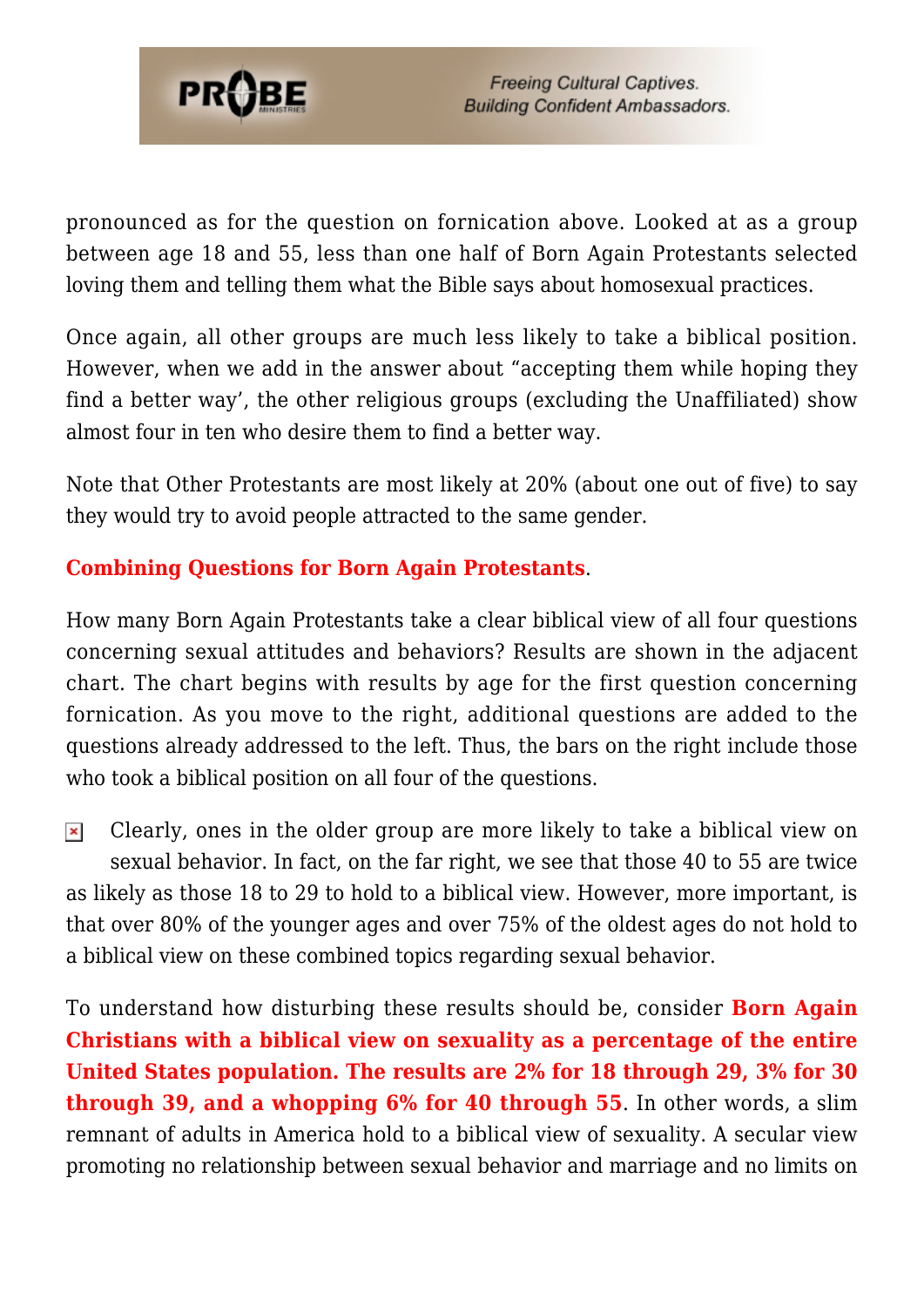

satisfying one's lusts currently dominates our national thinking.

## **Don't Do What You Say You Will Do**.

We will address this topic more fully under Topic 10 but it is relevant to thinking about the Combining Question topic above. We asked this question:

*When you are faced with a personal moral choice, which one of the following statements best describes how you will most likely decide what to do?*

One of the answer choices is "Do what biblical principles teach."

Almost half (47%) of Born Again Protestant young adults (18 through 39) selected that answer. They would follow biblical principles in making moral decisions. Yet as just seen, only about 15% of Born Again Protestant young adults selected biblical principles on all four questions regarding sexual behaviors.

*Although we can't be certain, it appears that many Born Again Protestant young adults either don't know what topics are covered under moral choices OR they don't know what biblical principles teach OR both. Clearly, almost half of Born Again Protestant young adults think that they are choosing to think biblically about moral choices, but most of them are not living the way they think they are.*

## **Responding to These Results on Sexual Attitudes**

All of the results presented above show that a large majority of young adult, Born Again Protestants do not adhere to a biblical position on topics related to sexual morality. The data also shows that when Born Again Protestants enter the world of higher education and secular careers, they are surrounded by an even greater majority of people who believe that pretty much anything is acceptable in the area of sexual relations. Among other conclusions, we can be sure that these two data points tell us that while young adults were involved in church as teenagers, they were not adequately taught the basics of Christian doctrine in the area of sexuality and did not receive a good explanation as to why the Christian attitudes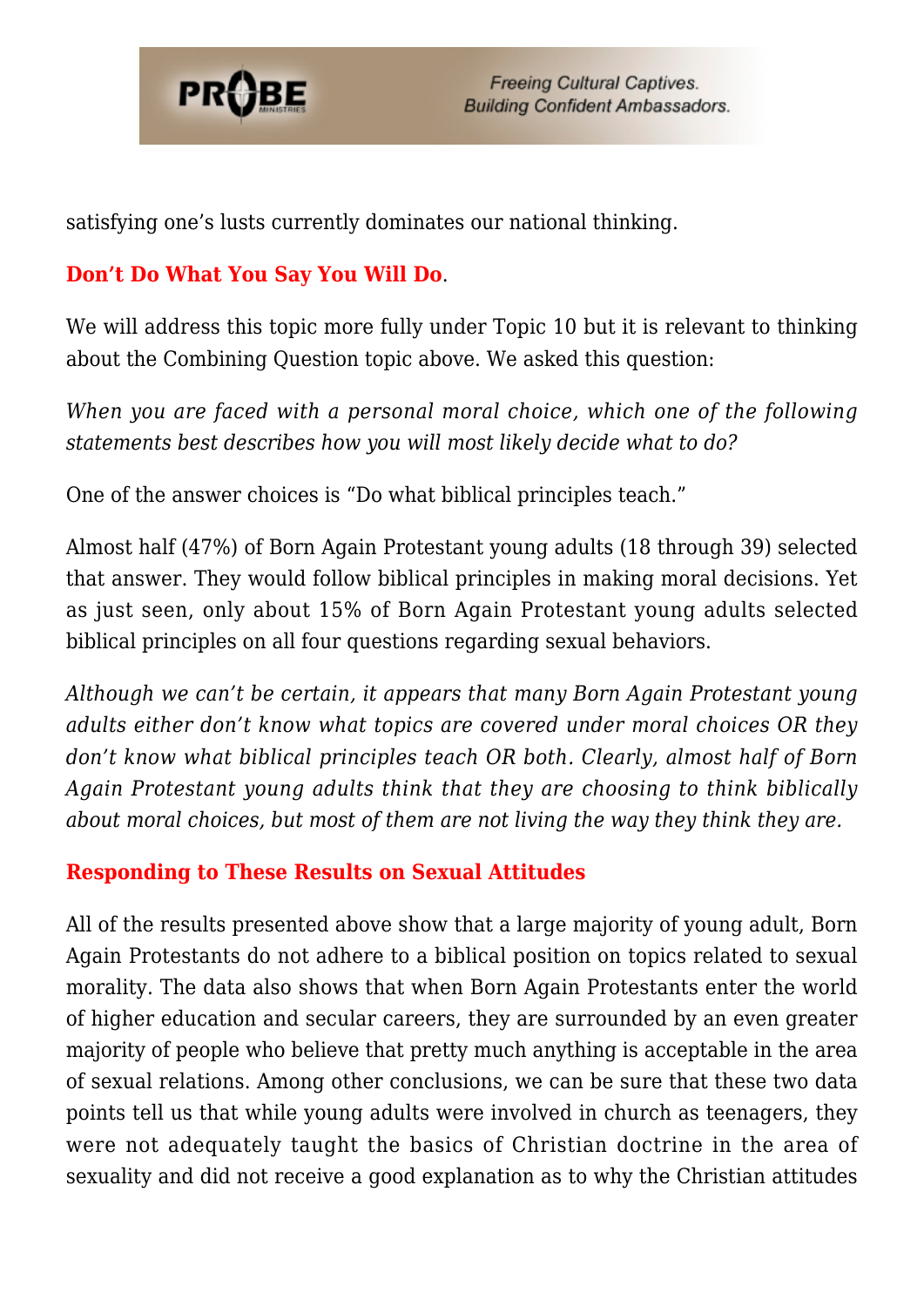

are much, much better than the free license rampant in our society today.

Christian teaching on sexuality must occur more frequently from the pulpit, in bible studies, in small group times. If we think that parents as the only source of information are sufficient to set up young Christians to be an example of godly sexuality, the data says "not so fast." However, we do not equip parents to discuss these matters with their children. We cannot allow their peers to set the bar on acceptable behavior.

# **American Attitudes Concerning Science and Religion**

We included three questions probing people's views on the relationship between science and religion. The first question relates to any apparent conflicts between current scientific theories and their beliefs based on their religion. From the answers, one can tell whether the respondent puts more credence in current scientific theories or in their religious beliefs. The question is:

## **Question #1: When apparent conflicts appear between science and religious teachings, one should:**

1. Ignore science, accepting that when science learns more it will agree with your

religion.

2. Examine your religious teachings to determine if the scriptures are in conflict or it

is just someone's interpretation of the scriptures that conflict.

3. Change your religious views to align with current scientific views.

4. Abandon your religion as being false.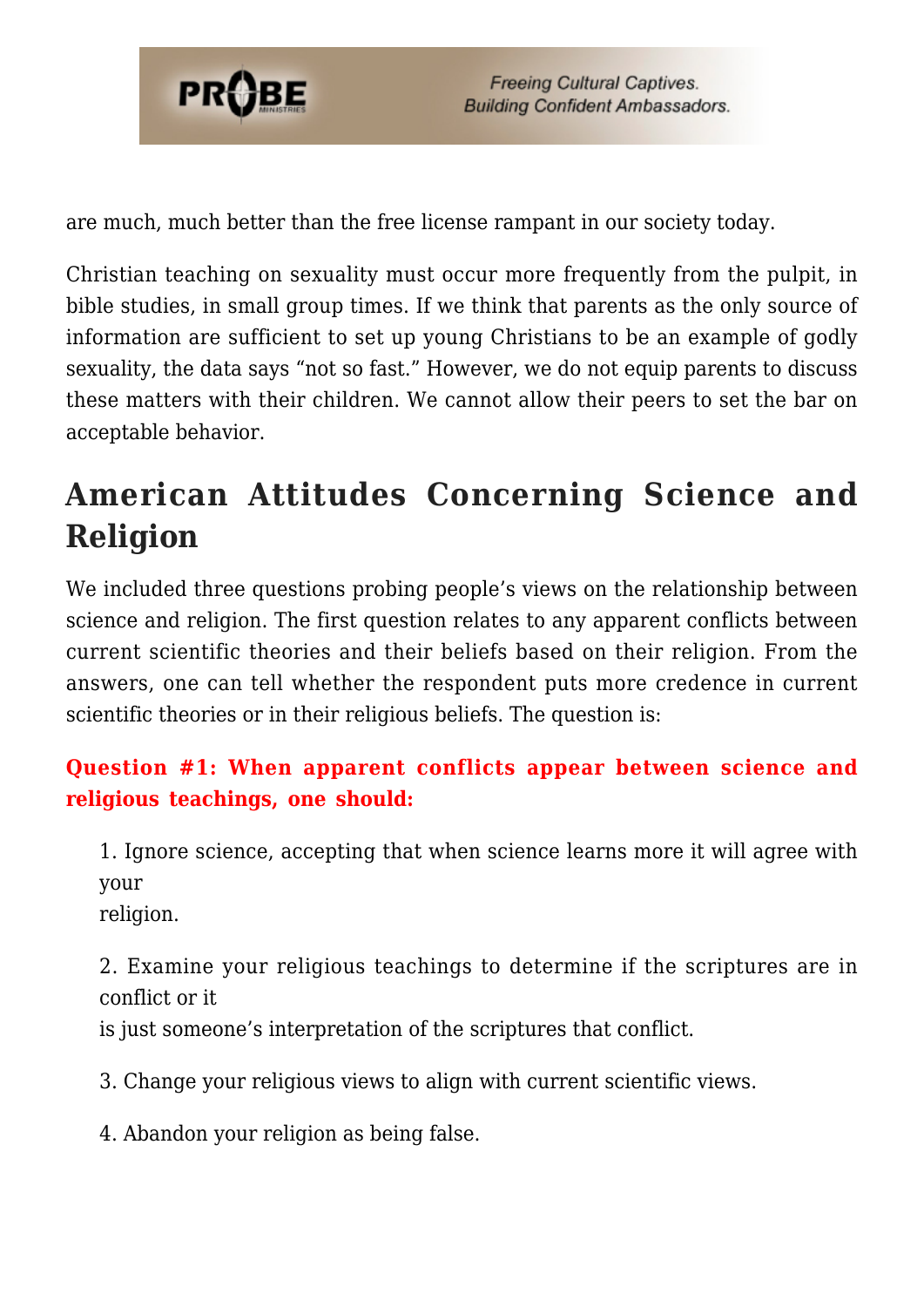

The first two answers are consistent with a Basic/Enhanced Biblical  $\pmb{\times}$ Worldview, reflecting 1) a view that their scripture is informed by a higher source of truth than simple science can draw upon, 2) a recognition that generally accepted scientific viewpoints have often changed over time, and 3) on the type of scientific questions being addressed here, there are in most cases a variety of theories supported by different groups of scientists. The second answer includes the possibility that the person's holy scriptures do not directly address the topic at hand, but that some religious leaders have inferred a position on the topic from their interpretation of scriptures.

The second two answers, i.e. 3 and 4, reflect a view that scientific teaching communicates truth that religious teachings are unable to counter. The third answer results in a religious viewpoint that will vary over time as scientific ideas gain or fall out of favor in the scientific community.

As shown in the figure, the majority of American young adults do not accept that science is infallible (by supporting answers 3 or 4). Less than 10% of Born Again Protestants selected one of these answers. And even among the Unaffiliated, less than half of them selected an answer where scientific theories trump other sources of beliefs.

At the same time, those who selected a view that ignores science all together (answer 1) were a small minority as well. Less than one in five (20%) of the Born Again Protestants and slightly over one out of ten for the other religious groups.

So well over 50% of all religious groups selected answer number 2, showing a willingness to go against science but also a desire to meld the views of science into their religious views. We did not ask a follow up question as to what they would do if they determined there was an unresolvable conflict with the current position supported by most scientists. There are not many unresolvable conflicts if one is willing to adopt a position supported by a reputable minority of scientists, e.g. intelligent design.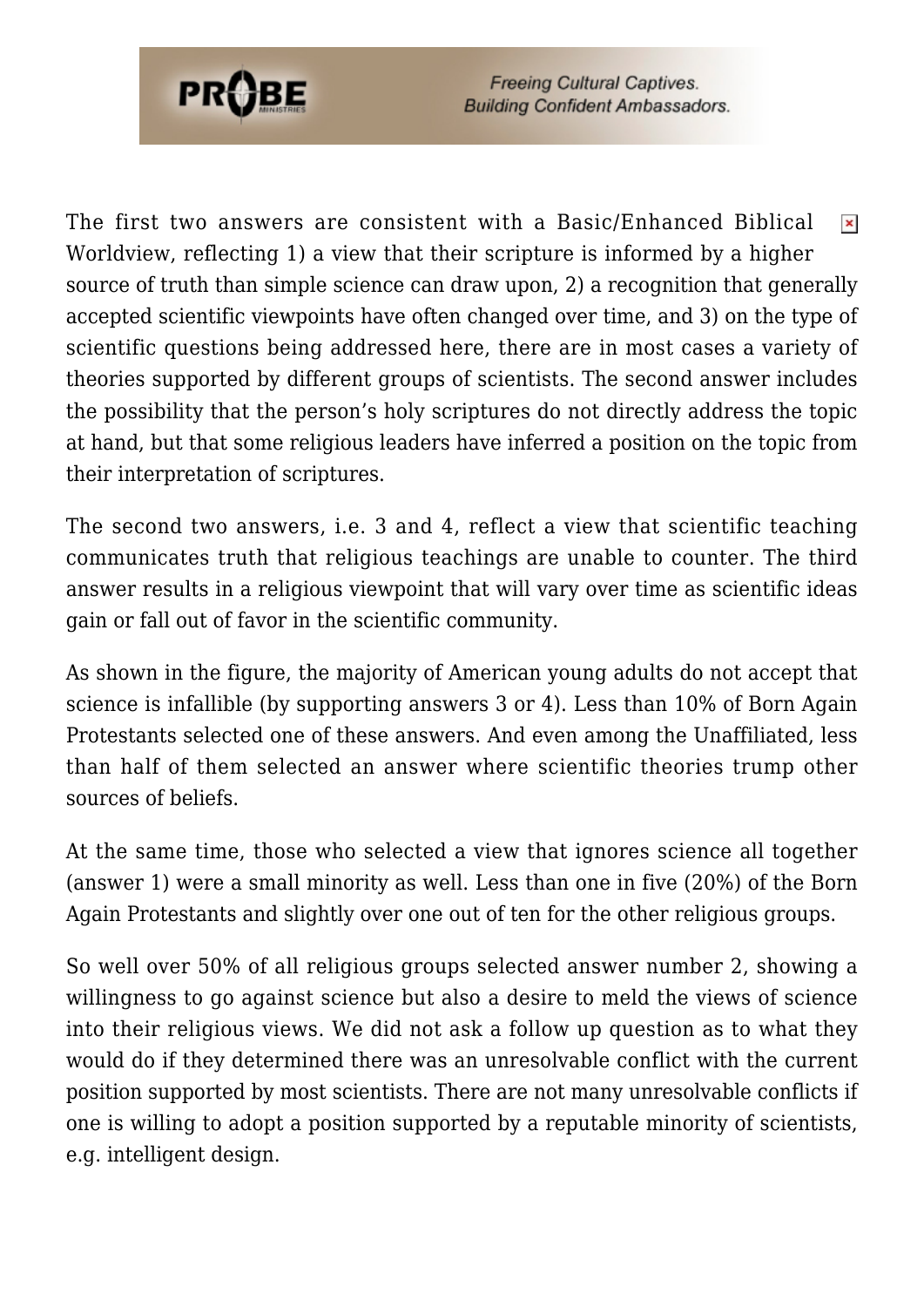

### **Question #2: My understanding of human origins is the result of:**

- 1. Using the Bible alone with no regard for the findings of science.
- 2. Using science to better understand what the Bible teaches us about origins.
- 3. Not sure

4. Accepting a completely naturalistic view, i.e. no intelligence involved in the process.

Note these answers follow a similar pattern to those of the first question, but  $\pmb{\times}$ now they are applied to a specific question where many people assume there is no meeting ground between science and religion.

The answers are shown in the adjacent graph. On this more specific question, the percentage of each religious group that is going to look at the Bible alone for their understanding hovers around 30% for all religious groups but plummets to under 8% for the Unaffiliated.

Conversely, only the Unaffiliated show more than three out of ten who "accept a completely naturalistic view" (choice #4). Born Again Protestants show only about one out of eight who select such a view. This result is amazing given the concerted push by some educators to force our students to accept a completely naturalistic view of creation. However it is consistent with the current state of the research on the origins of man, including new reports from  $2021.\overline{3}$  $2021.\overline{3}$ 

The majority for each group of people selected "Not sure" or said they would use science to help them better understand what the Bible teaches.

## **Question #3: All real scientists believe that science is the only source of real truth.**

The potential answers ranged from Strongly agree to Strongly disagree and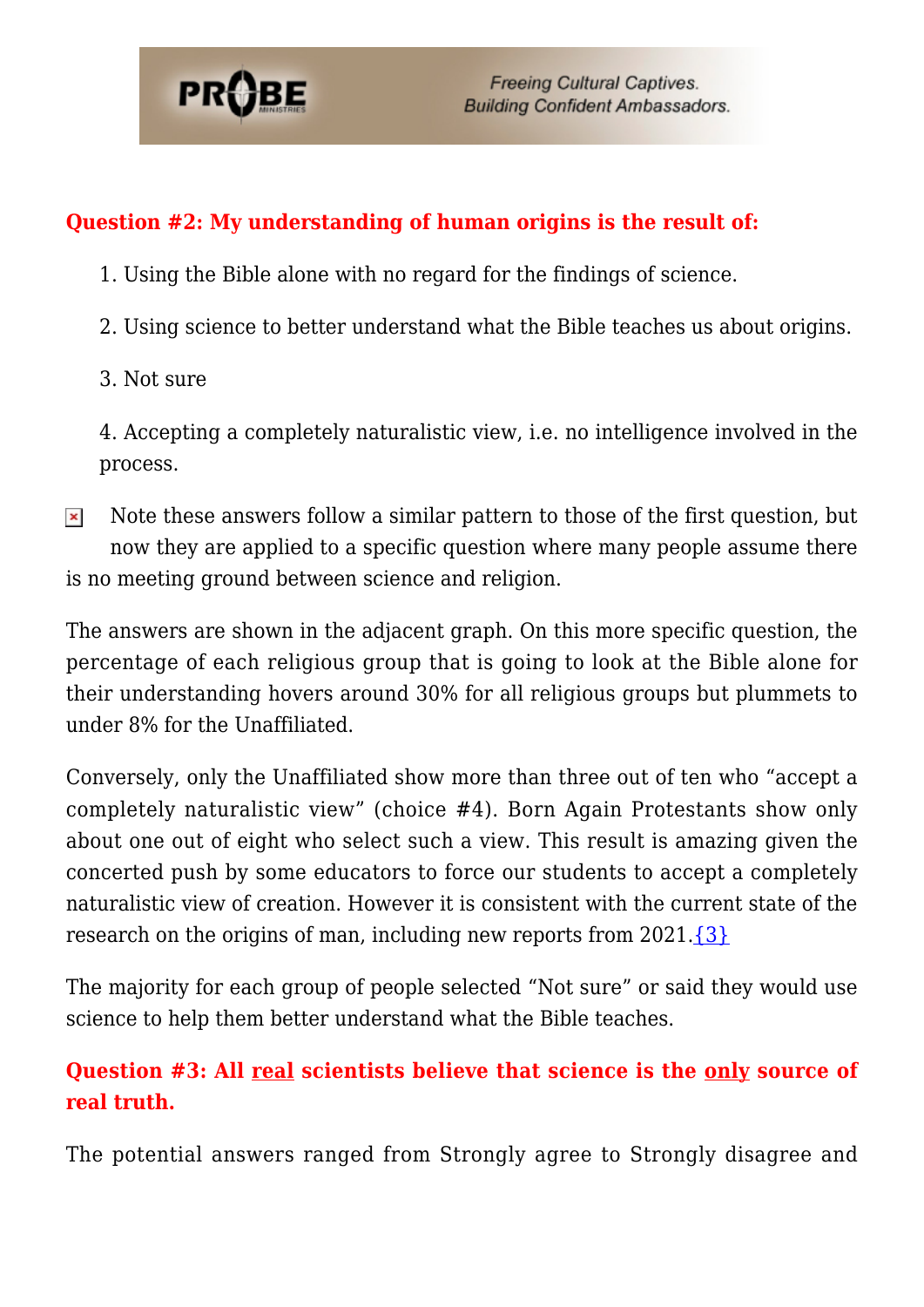

included Neither agree or disagree.

First note that if we strictly define real scientists as individuals meeting these  $\pmb{\times}$ qualifications—1) a Ph.D. in a scientific field, 2) actively involved in the field, and 3) published in reputable scientific journals—we will find many scientists who agree that there are other sources of truth outside of science. So, we can say with confidence that **the statement in question #3 is objectively, verifiably not true**. However, there are certainly some believers in scientism [the belief that science is the only way to know ultimate truth] who claim the statement is true. They accomplish this trick by claiming that anyone who does not believe that science is the only source of real truth cannot by definition be a real scientist.  $\{4\}$ In other words, they use circular reasoning.

But there is certainly a movement to instill scientism as the favored viewpoint in society. $\{5\}$  How successful are these proponents of scientism? Looking at the answer shown in the adjacent chart will throw some light on this question.

We would like to see the answer: Strongly Disagree. This answer aligns with the objective truth discussed above. But what we find is that only one out of five (20%) of Born Again Protestants profess this view. Among Other Protestants and Catholics only about one out of twenty (5%) profess this view. Adding some uncertainty by adding those who say they Disagree, increases those amounts to two out of five (40%) for Born Again Protestants and one out of five (20%) for Other Protestants and Catholics.

Those who agree with the statement range from one out of four (25%) Born Again Protestants up to nearly one half (almost 50%) of Other Protestants and Catholics. Clearly, the proponents of scientism have done a good job of skewing our understanding of who scientists are and what they believe.

## **Combining the Questions**

What do the results look like when we combine these questions? In our $\pmb{\times}$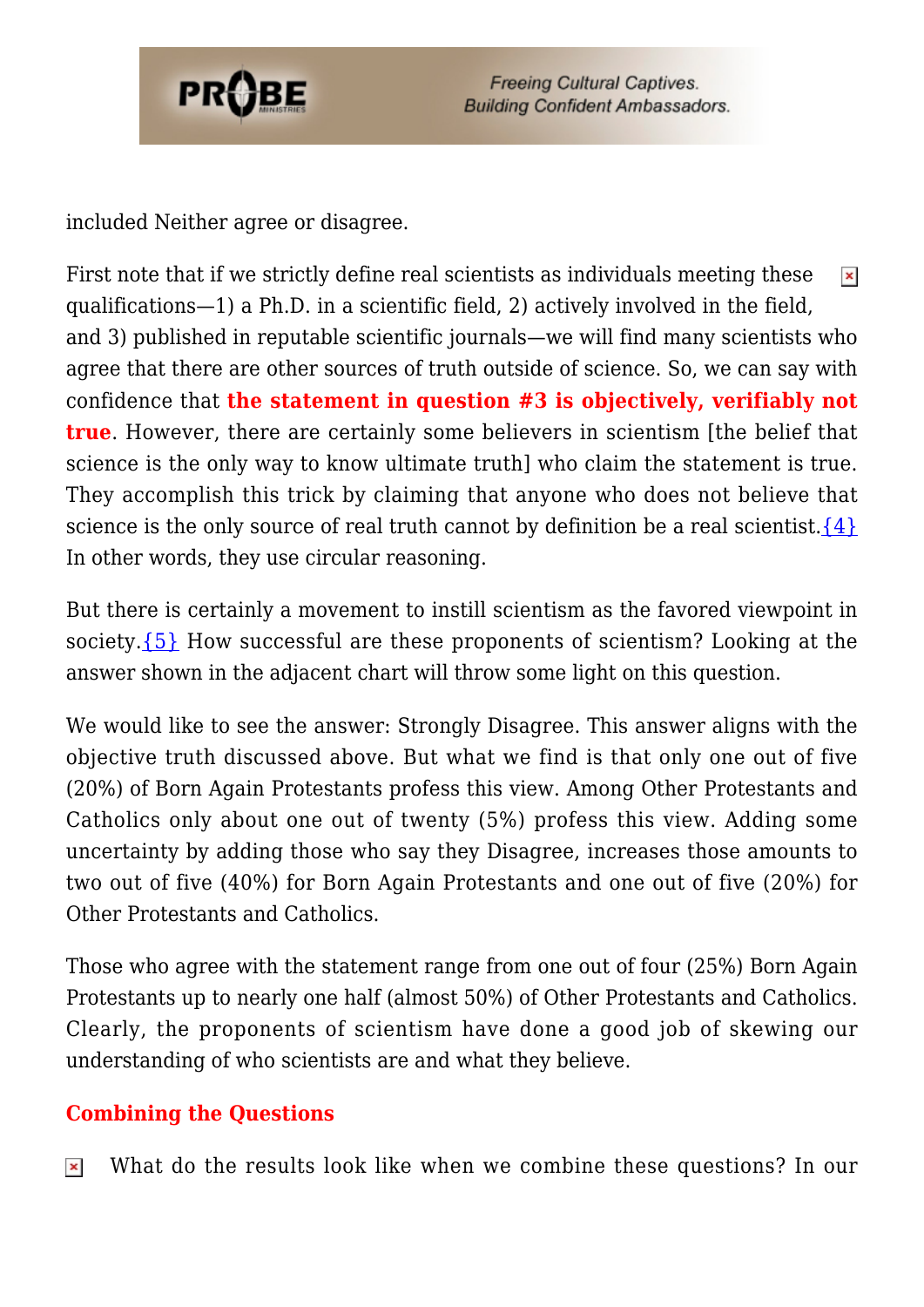

opinion, there are a number of different answers that could be consistent with a biblical worldview. Starting with the strictest view of relying on the Bible rather than science and then adding in those who would look at the results from science to obtain a clearer understanding of what the Bible teaches or those areas where the Bible is silent. Then, we add in their view on scientism which as already discussed is demonstrated by a long list of scientists who disagree to be false, thus being a source of strong disagreement.

The results from this comparison are shown in the adjacent figure. The first thing to notice is that the percentage of Born Again Protestants who take a more fundamental position, i.e. science should be ignored as a source of information, is low for one question and goes down to only a few percentage points when all three questions are combined.

The right hand side of the chart considers all combinations of answers that reflect a commitment to biblical truth above current scientific theories combined with a willingness to consider what science has to offer. As shown, the combination of the first two questions has a large percent of Born Again Protestants, ranging from 55% for the youngest age group and growing to over 65% for the older age group. Since only a minority of Born Again Protestants stated Strongly Disagree that all scientists are adherents of scientism, when we add that question to the mix on the far right, we see less than one in five take a Biblical position on all three.

### **Effect of a Basic Biblical Worldview.**

A natural question to ask is, "Does having a Basic Biblical Worldview  $\pmb{\times}$ correlate with having a biblical view on these science issues?" We can look at this question by comparing Born Again Protestants with a Basic Biblical Worldview with Born Again Protestants without a Basic BWV. The results are shown in the adjacent figure.

At a top level, we can see a correlation between a Basic Biblical Worldview and a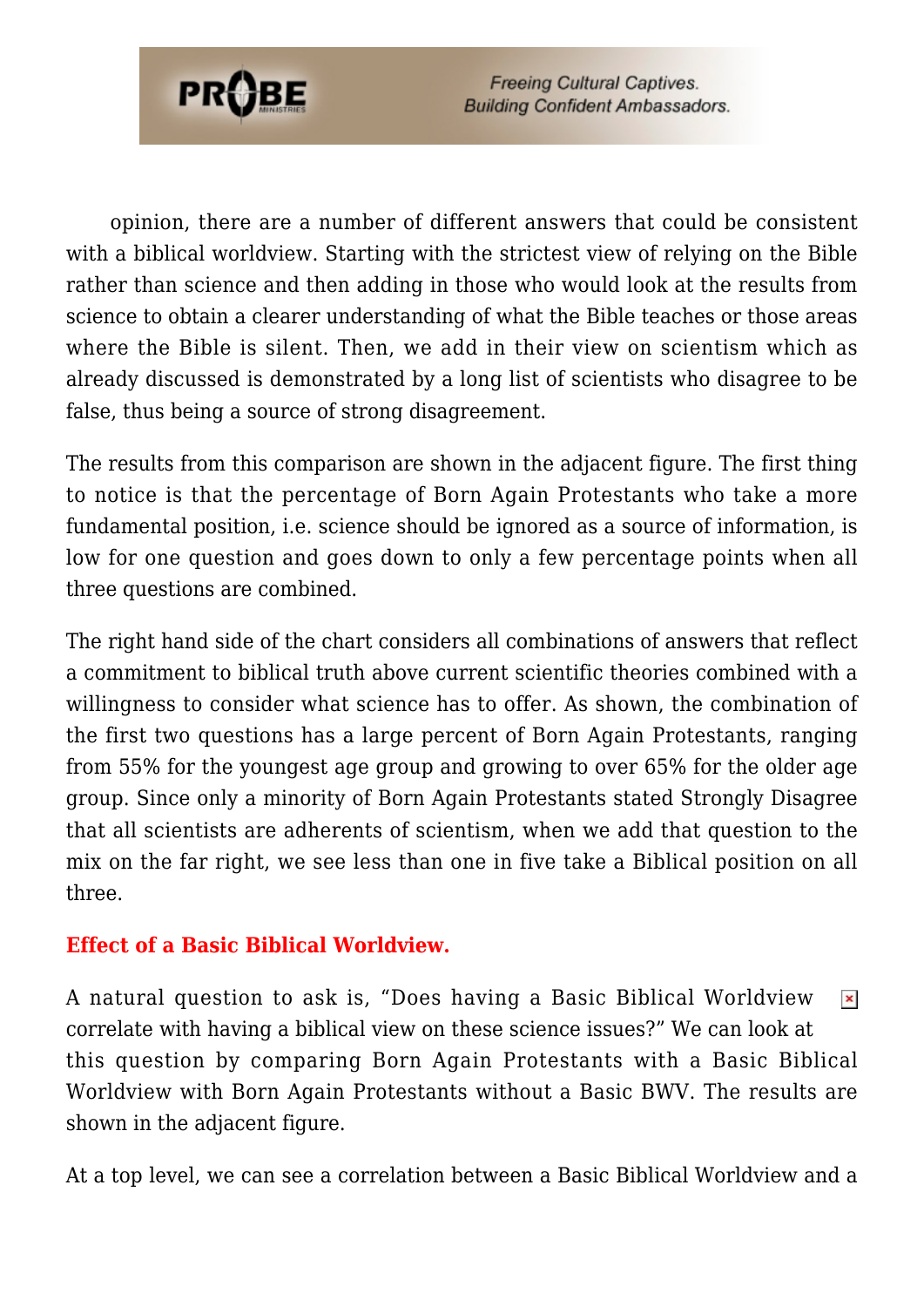

biblical understanding of the relationship with science. This correlation appears to be strongest with those ages 18 through 29. We see that those with a Basic Biblical Worldview are about twice as likely to have a biblical view on all three of the questions related to science.

### **Responding to These Results on Science and Religion**

As we can see from the first two science questions above, the majority of Americans do not buy into the idea that the only real source of truth is science. They don't believe that scientific positions automatically take precedence over their religious beliefs. Perhaps one factor supporting this stance is an understanding that scientific hypotheses and positions have changed fairly often over the years, particularly in the areas of the origin of life and the role of evolutionary processes on our current bounty of life forms. Certainly, it is not the public school system which has attempted to promote concepts which current day scientists studying the field do not support.

However, Americans do have a skewed view of scientism, with a vast majority believing that all real scientists support this religious concept. This position is a little surprising given that the view is demonstrably false.

In one area, sexual behavior, even American Christians have thrown out the teaching of the Bible. At the same time, they are resisting the call to make science the ultimate source of truth.

### **Notes**

1. Matthew 5:27-28

2. There is also a small number of those answering Don't Know included in the number of those who do not state that they Strongly Agree or Agree Somewhat with the statement.

3. In March, Nobel Prize-winning physicist Brian Josephson declared that "intelligent design is valid science." In April, researchers writing in the journal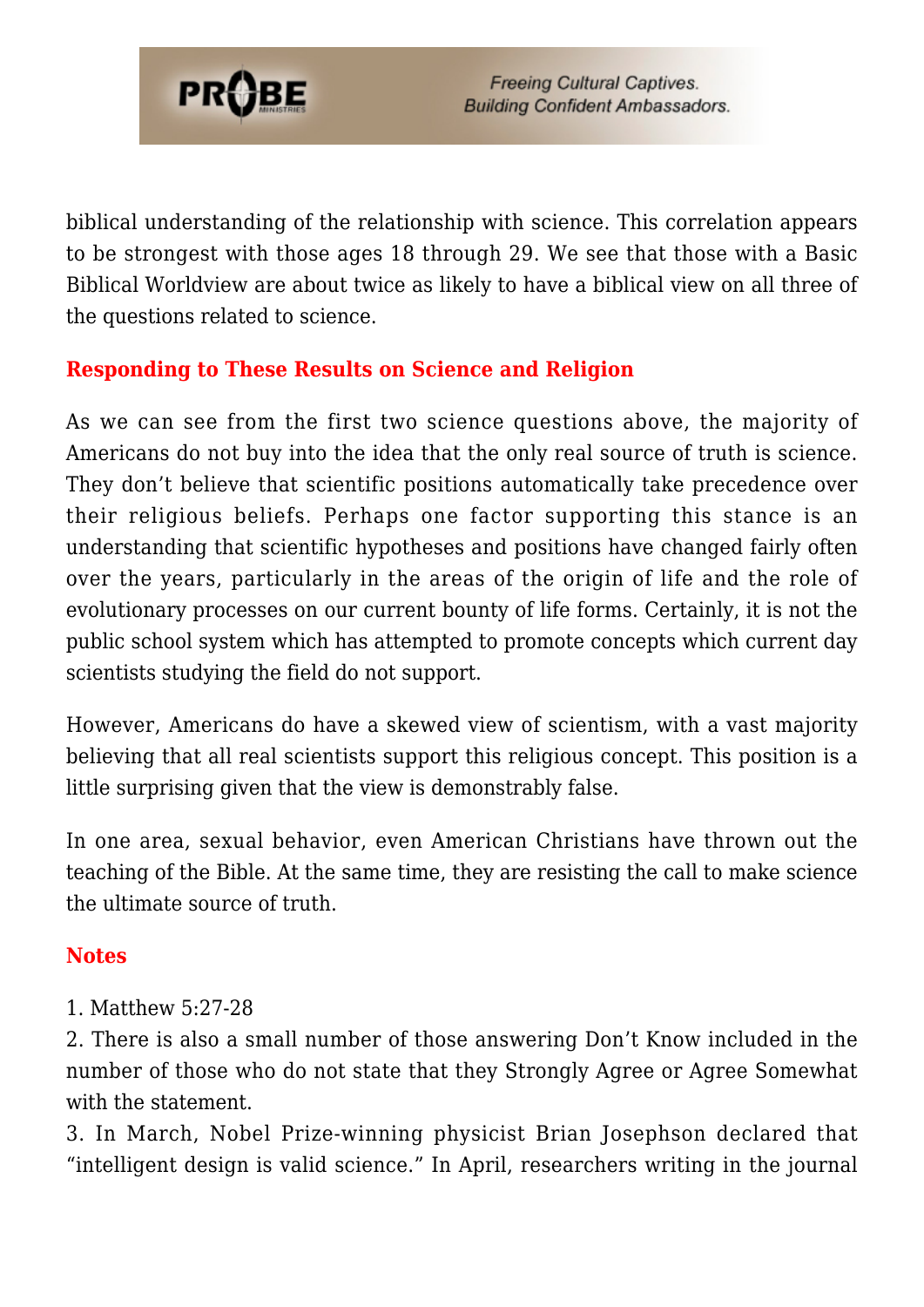

*Current Biology* asked whether Darwin's "tree of life" should "be abandoned."

- 4. See for example: Daniel Dennett, Breaking the Spell, 2006.
- 5. See for example the book by J. P. Moreland, *Scientism and Secularism*, 2018.

© 2021 Probe Ministries

# **["My Daughter Says She's a](https://probe.org/my-daughter-says-shes-a-boy-what-do-i-do/) [Boy–What Do I Do?"](https://probe.org/my-daughter-says-shes-a-boy-what-do-i-do/)**

Sue Bohlin



**A real question from a real mom: "Sue, my daughter insists she's a boy. She has rejected all things feminine since she was a toddler. Now as a 15 year-old she says there's a mismatch between her brain and her body. She wants "top surgery" (a double mastectomy) and testosterone to bring her insides and outsides into alignment. She says God made her this way and He doesn't make mistakes so she is embracing a transgender identity. What do I do?"**

Oh sister. I am so sorry. I can only begin to imagine the pain, the chaos, and the conflict this is causing in your family.

Let's start with, what do we know is true?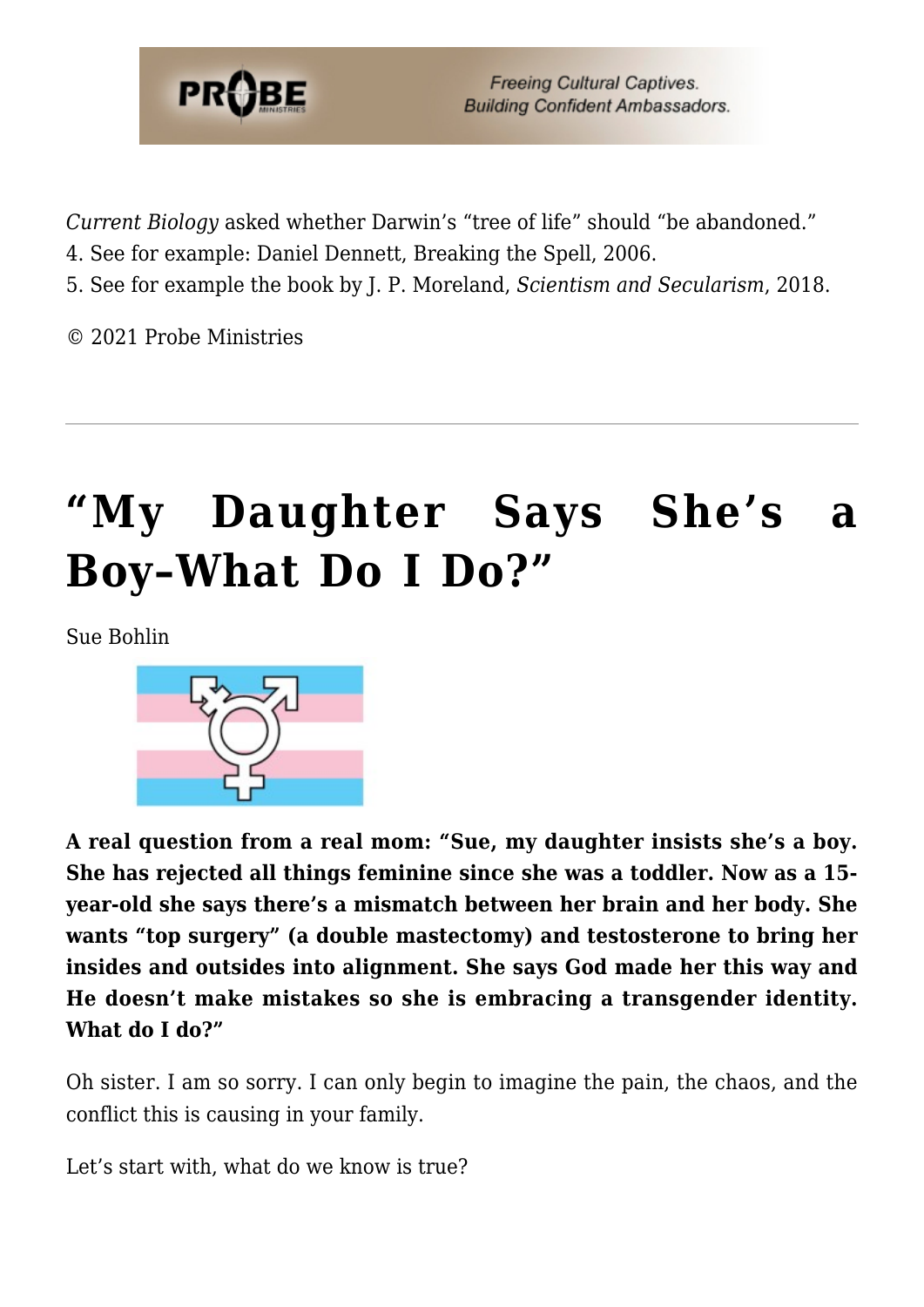

- 1. God loves her. She is very dear to Him. He made her in His image and likeness. He sent His Son to give His life for her, proving once and for all how infinitely precious she is. And He may just be especially tender toward her, when we consider Isaiah 42:3—"A bruised reed he will not break, and a smoldering wick he will not snuff out. In faithfulness he will bring forth justice;"
- 2. The Creator God made her a girl. He has plans and purposes for her as a female.
- 3. She's only 15, and her pre-frontal cortex won't finish developing for another 10 years. She's not in a position to judge accurately the long-term effects of choices she makes today.
- 4. You are an adult, and you can see the long-term effects. It's essential that you not cave to pressure.
- 5. This issue is so rife with conflict and political correctness that everything I'm about to say will make someone furious.

What do you do? Well, first, you **love her well**. You stay focused on the wonderful gifts and talents and personality that you appreciate about her, and you keep affirming her for these aspects of who she is. Her sense of self, her sexuality, is not WHO she is, it's HOW she is. For right now.

Like any child or teenager (or adult, for that matter), she longs for her parents' acceptance—but acceptance is not the same as approval. Acceptance means acknowledging their experience, and their perception of reality, without endorsing the conclusions they come to or the choices they make. (Consider that God accepts us, Romans 14:18 and 15:7, but He certainly doesn't approve of everything we do!)

Loving her well means listening in order to communicate that you are seeking to understand her. It means showing compassion. Believing that one is transgender is *hard*. Those with internal conflicts about their gender are more likely to suffer from depression, anxiety, a sense of not belonging, and often have thoughts of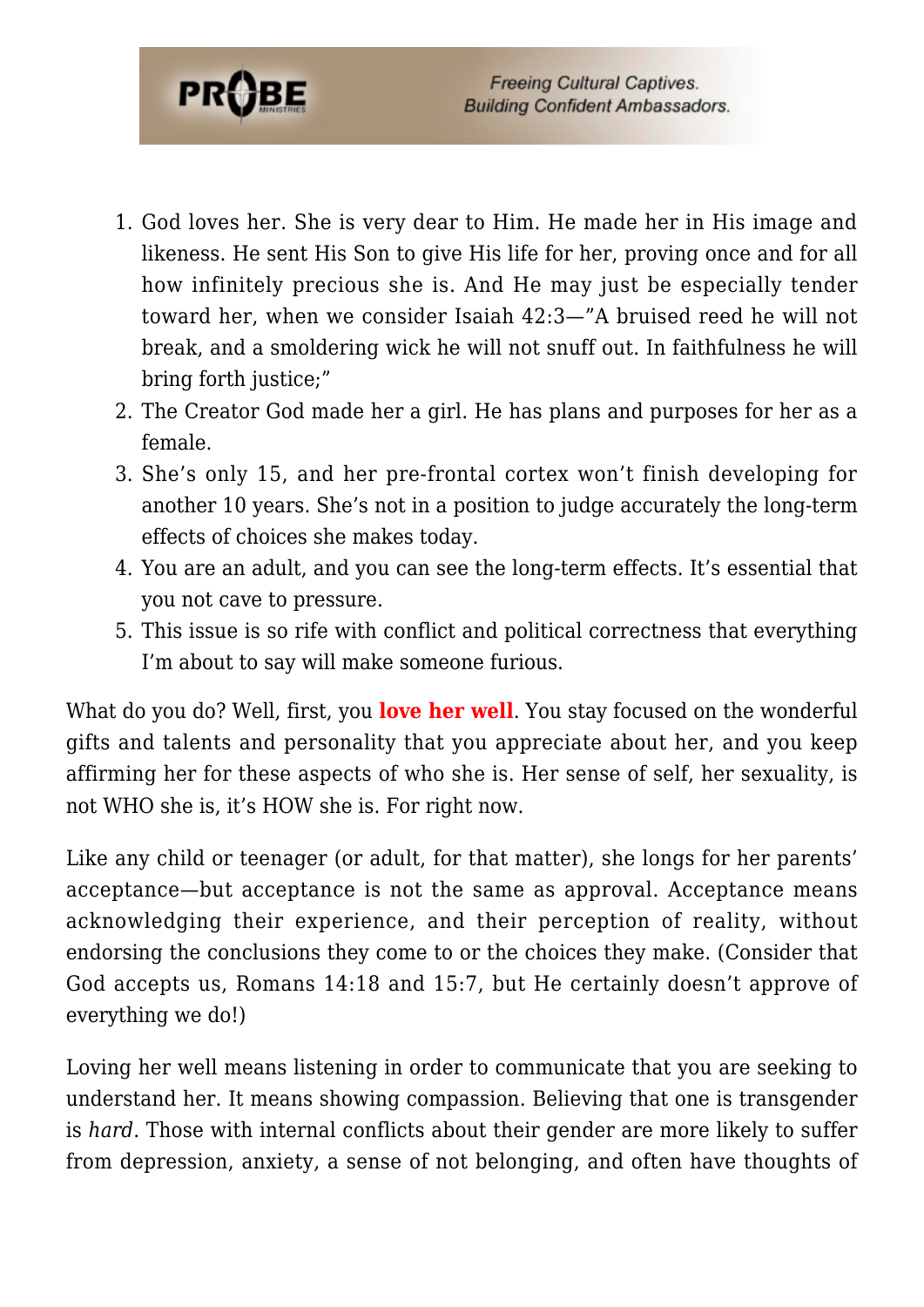

suicide. She needs your tenderness.

What else do you do? **Educate yourself about this issue**, so you can speak the truth in love (Ephesians 4:15) to your daughter and to friends and family as this comes into the light.

**Gender Dysphoria is a thinking disorder, not a body disorder.** If your daughter announced she were a cat, or a unicorn, how would you deal with that? Dr. Phil McGraw teaches that the first test that one's thinking is rational is that it has to be grounded in objective fact $\{1\}$ . Our sex—male or female—is an objective truth that becomes apparent at birth. God, who knits us together in our mother's womb where we are fearfully and wonderfully made (Psalm 139:13-14), is the one who chooses and then reveals His plan for our gender. That is objective fact. If someone thinks or feels that they are something other than what God has made them to be, it's their thinking that is skewed, not their body. Unfortunately, our culture is very good at elevating feelings above objective truth, and that is at the core of the transgender issue.

I think that when children and adolescents claim to be the opposite sex, it's really about **not fitting into gender stereotypes**. You said your daughter "rejected all things feminine" since she was very small. That was about pink and purple sparkly princess dresses and bows in her hair, right? And she hated them? I respectfully suggest it wasn't femininity she was rejecting, it was a certain KIND of femininity, the stereotype we as a culture (particularly a culture infected with Disney princess images) label feminine. God also delights to make sporty, athletic, very physical and competitive girls who don't really care for frilly, girly-girl clothes. They can have a hard time playing house because nobody wins! These girls are still sensitive and compassionate, still emotional and verbal, but they'd rather be outside climbing trees and throwing perfect spirals to the neighborhood boys. These are not inferior girls, they're not lesser-than girls, they're just not in the majority. They are girls who love sports and are good at it, or girls who don't care for dresses or nail polish, or girls who just don't get the superficiality of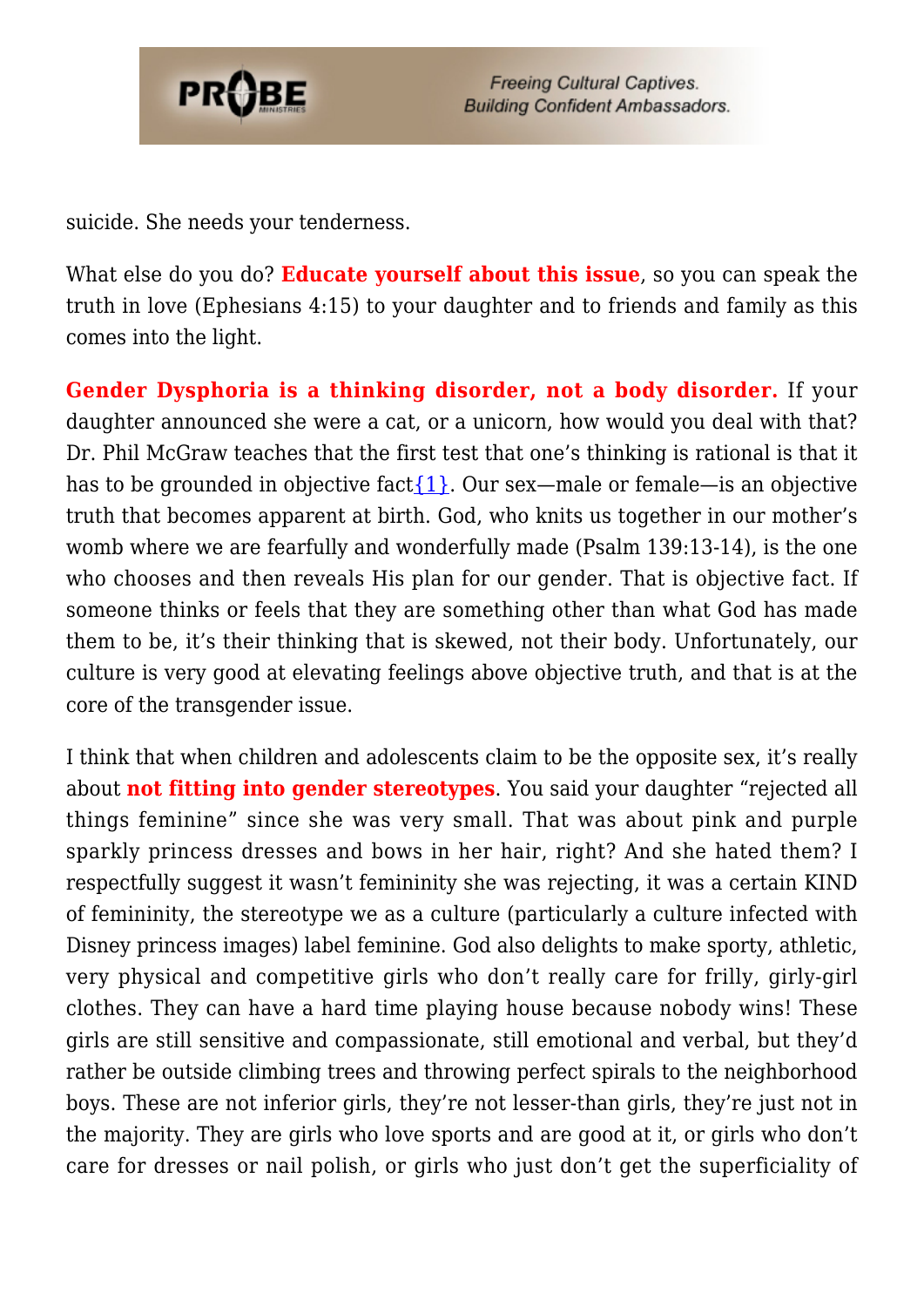

many of their girl peers. They are the kind of girl God made them to be. When they are supported and celebrated for the kind of girl they are, their sense of disconnect with their femininity can decrease as their awareness of God's good creation of femininity increases.

Please see my post [The Gender Spectrum](https://probe.org/the-gender-spectrum/) for more information.

Sometimes, **the impact of various kinds of abuse** can make a girl think that it is neither good nor safe to be a girl. They can convince themselves that if they were a boy, they could protect themselves and they wouldn't be at risk because boys don't get abused or molested. (Which, of course, is not true!) The solution is not to impersonate a boy and mutilate her body, but to get help processing the deep soul wounds of abuse and molestation.

Just as depressed people can often take comfort and refuge in the idea of ending their pain through suicide, those who experience a sense of misalignment with their birth sex can put their hopes in transitioning to the opposite sex through cross-hormone therapy and ultimately surgery. But very few are aware of the testimonies of those who regret doing this. Walt Heyer of [sexchangeregret.com](https://probe.org/sexchangeregret.com) has recently released a book, *Trans Life Survivors*, comprised of letters and emails from people who are very sorry for what they did to their bodies: the ongoing medical problems and the deep sense of loss at mutilating their bodies. $\{2\}$ 

I know you are afraid of your daughter committing suicide because that is the drum that is constantly beaten by the pro-trans side: "If you don't cooperate with your child's plans to transition, there's a high suicide rate when kids are not supported in their preferred gender identity." That is a bone-chilling fear, one my husband and I personally know in our family. But you should know two things: first, it's not necessarily true. See the article "The Suicide Myth" here: [www.transgendertrend.com/the-suicide-myth/](https://www.transgendertrend.com/the-suicide-myth/) Second, we do know that the suicide rate is 20 times higher in those who DO transition.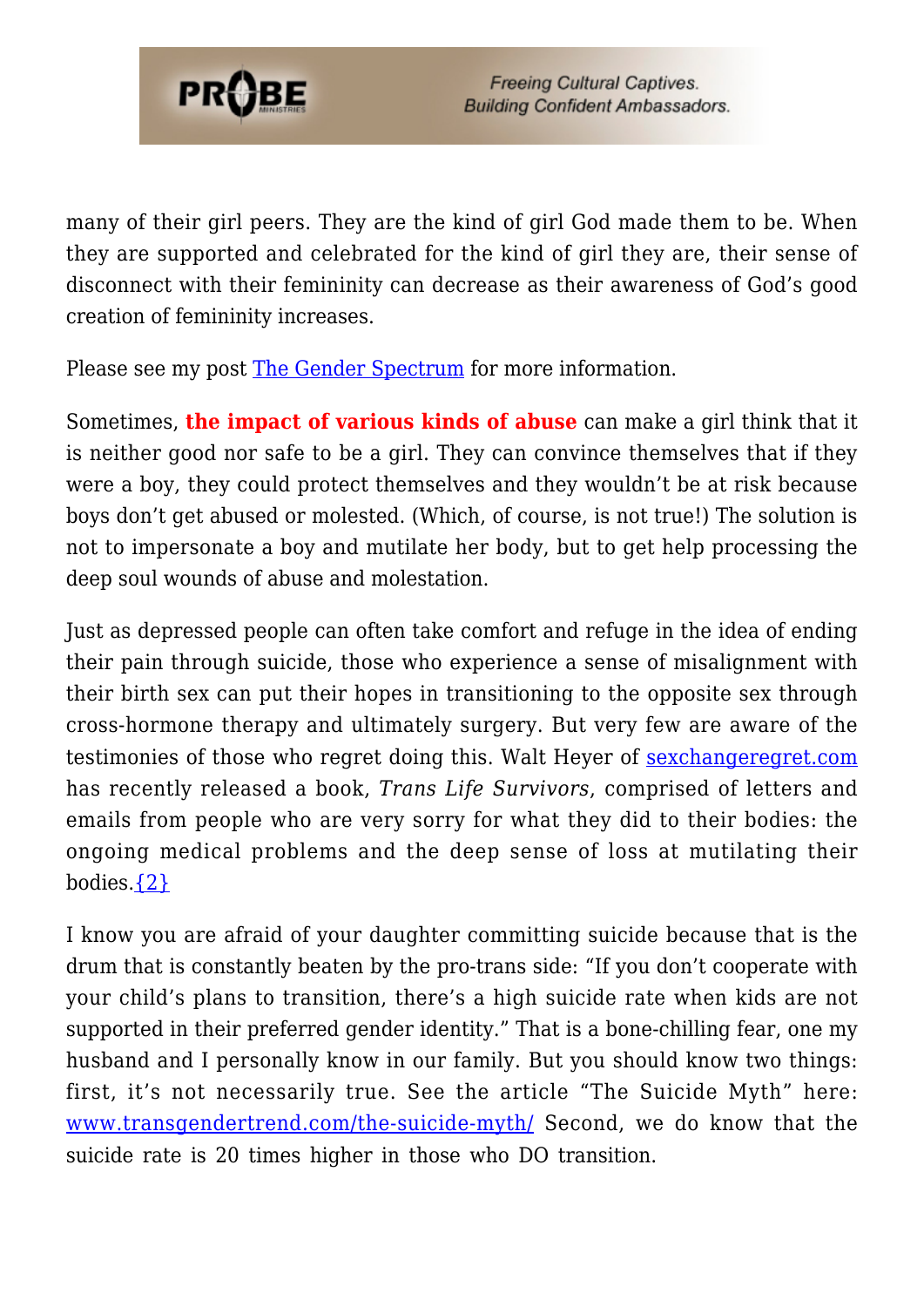

In a commentary titled "Sex Reassignment Doesn't Work: Here's the Evidence," Ryan T. Anderson writes,

When 'the tumult and shouting dies,' it proves not easy nor wise to live in a counterfeit sexual garb. The [most thorough follow-up of sex-reassigned](https://journals.plos.org/plosone/article?id=10.1371/journal.pone.0016885) [people—](https://journals.plos.org/plosone/article?id=10.1371/journal.pone.0016885)extending over 30 years and conducted in Sweden, where the culture is strongly supportive of the transgendered—documents their lifelong mental unrest. Ten to 15 years after surgical reassignment, the suicide rate of those who had undergone sex-reassignment surgery rose to *20 times that of comparable peers*."[{3}](#page-80-1) (Emphasis mine)

This means that the risk of suicide is far greater In those who transition, than those who don't.

**Be aware of the power of social media.** One of my heroes is Collin Karchner, who is "on a crusade to save teens from social media's potential destruction to their self-esteem and mental health, and empowering parents to reconnect with their kids." [\(savethekids.us/\)](https://savethekids.us/) I am amazed at the number of young lives he is saving by showing them how destructive social media can be, and the good that happens when teens cut themselves off from the negativity online. The destructive forces of social media certainly manifest in the growing numbers of kids and teens thinking they are transgender.

Recently, my colleague Kerby Anderson had me on his Point of View radio program talking about Rapid Onset Gender Dysphoria, which is a part of social contagion. He posted this article on the ministry website: [pointofview.net/articles/rapid-onset-gender-dysphoria/](https://pointofview.net/articles/rapid-onset-gender-dysphoria/)

Tumblr is a magnet for young girls, who are extremely vulnerable to the ideas and images on social media, and it is egregiously pro-trans. You should know about this social contagion phenomenon on that platform here: [4thwavenow.com/tag/tumblr-trans-contagion/](https://4thwavenow.com/tag/tumblr-trans-contagion/)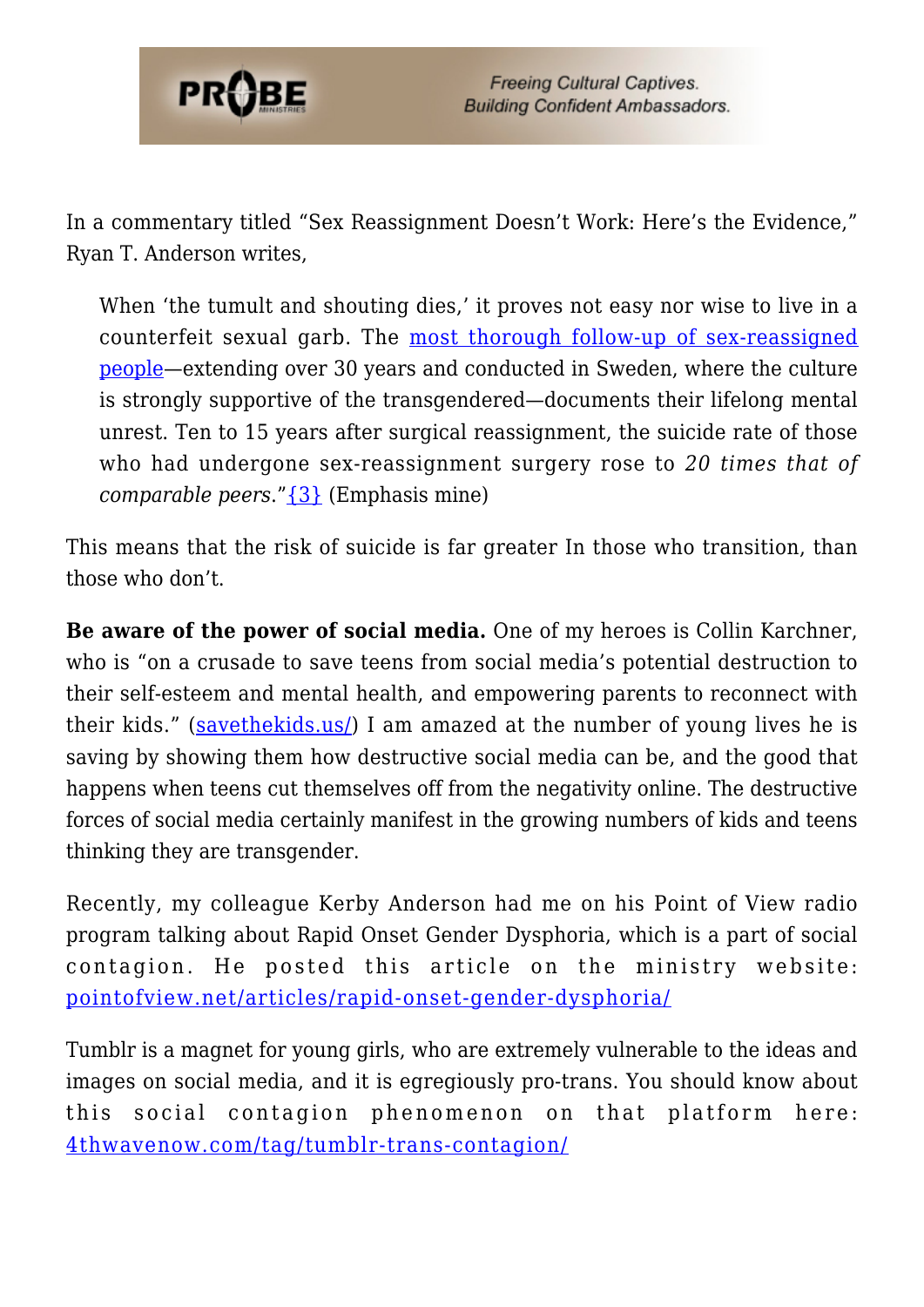

As I said above, educate yourself. But know that the pro-trans activists have been extremely successful at shutting down the voices of those concerned about the full-steam-ahead transgender agenda. You'll have to do some digging.

Check out the work and the writings of psychologist Dr. Kenneth Zucker, who counseled over 560 children and teens with gender confusion at his clinic in Toronto over 35-40 years. He found that when kids were able to go through puberty naturally, Gender Identity Disorder (a phrase he coined) resolved in 98% of boys and 80% of girls. This is profound! Apparently, there is something about the rush of the correct hormones during puberty that resets things internally in the vast majority of adolescents. The best treatment for those who feel at odds in their body is to wait and watch.

You should also know about Dr. Paul McHugh, for many years the Psychiatrist-in-Chief at Johns Hopkins University, who shut down the sex change clinic when he found that post-surgically, the patients still had their neuroses. In the article "Surgical Sex," he wrote,

"When I became psychiatrist-in-chief at Johns Hopkins, I realized that by doing sex-change operations the hospital was fundamentally cooperating with a mental illness. We would do better for these patients, I thought, by concentrating on trying to fix their minds and not their genitalia." $\{4\}$ 

Be very skeptical of anything from WPATH, World Professional Association for Transgender Health. They are completely uninterested in providing any balance to their reports or articles, and their poorly designed studies have no control groups. (For more information, watch this video from pediatric endocrinologist Dr, Quentin Van Meter, "The Terrible Fraud of 'Transgender Medicine'" at [youtu.be/6mtQ1geeD\\_c](https://youtu.be/6mtQ1geeD_c) )

My last suggestion is the most important. *PRAY.* This is a spiritual warfare battle. The enemy prowls around like a roaring lion, seeking whom he may devour (1 Peter 5:8), and he is coming after our kids like nothing we've ever seen before. I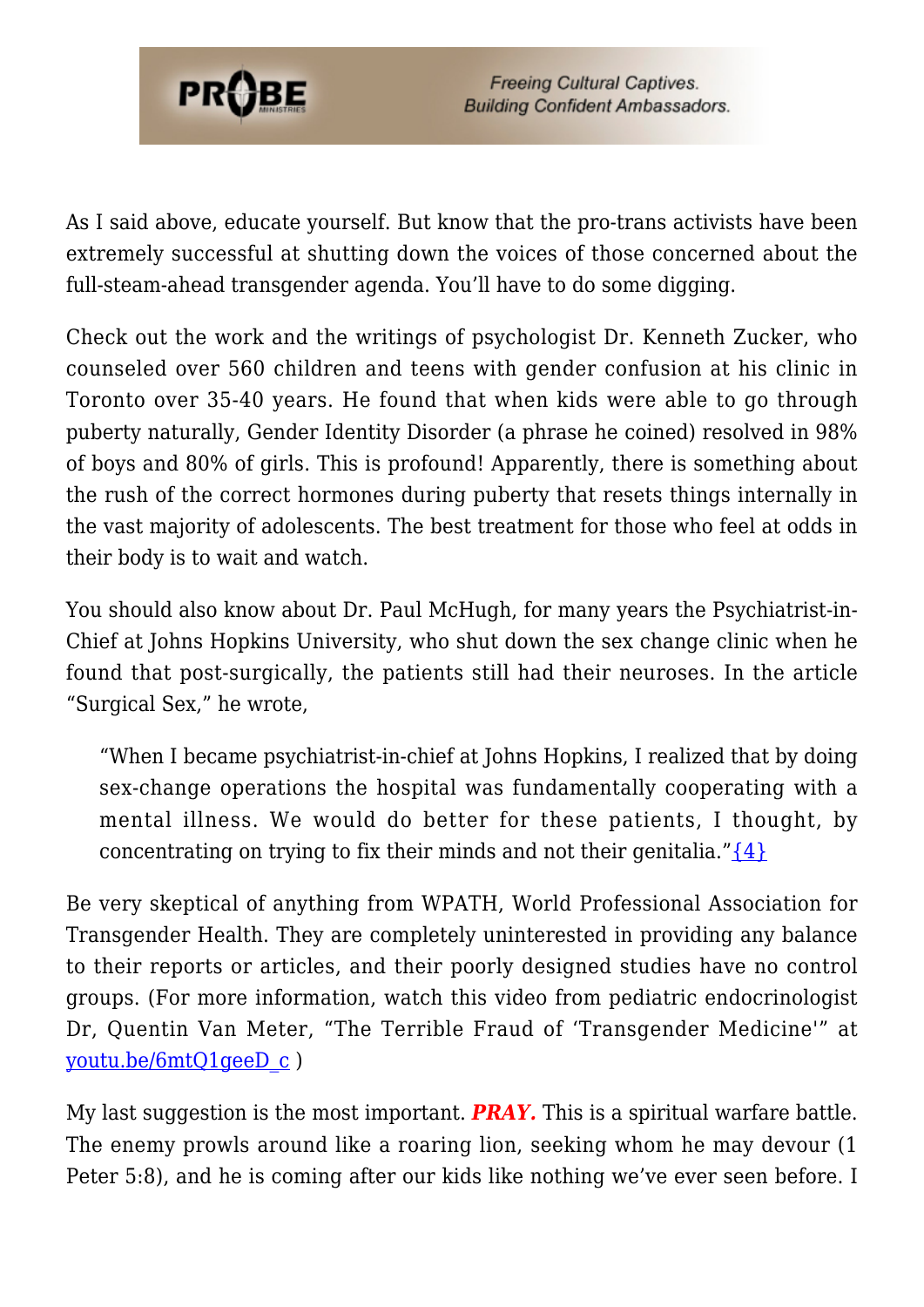

have seen numerous people snatched from the enemy's claws as God does "spiritual cataract surgery," allowing them to see what they were blind to before, because of the faithful prayers of faithful parents and family members. Pray that the Lord will strengthen and protect your daughter from the evil one (2 Thessalonians 3:3). Pray for the eyes of her heart to be enlightened so she can see the truth about herself (Ephesians 1:18).

Pray and don't give up.

**Notes** 

- 1. [drphilintheblanks.com](http://drphilintheblanks.com), Living by Design Worksheets.
- 2. [sexchangeregret.com/bookstore/](http://sexchangeregret.com/bookstore/)

3 .

[www.heritage.org/gender/commentary/sex-reassignment-doesnt-work-here-the-ev](https://www.heritage.org/gender/commentary/sex-reassignment-doesnt-work-here-the-evidence) [idence](https://www.heritage.org/gender/commentary/sex-reassignment-doesnt-work-here-the-evidence)

4. [www.firstthings.com/article/2004/11/surgical-sex](https://www.firstthings.com/article/2004/11/surgical-sex)

This blog post originally appeared at [blogs.bible.org/my-daughter-says-shes-a-boy-what-do-i-do](http://blogs.bible.org/my-daughter-says-shes-a-boy-what-do-i-do) on June 11, 2019.

# **[Pornography – A Biblical](https://probe.org/pornography/)**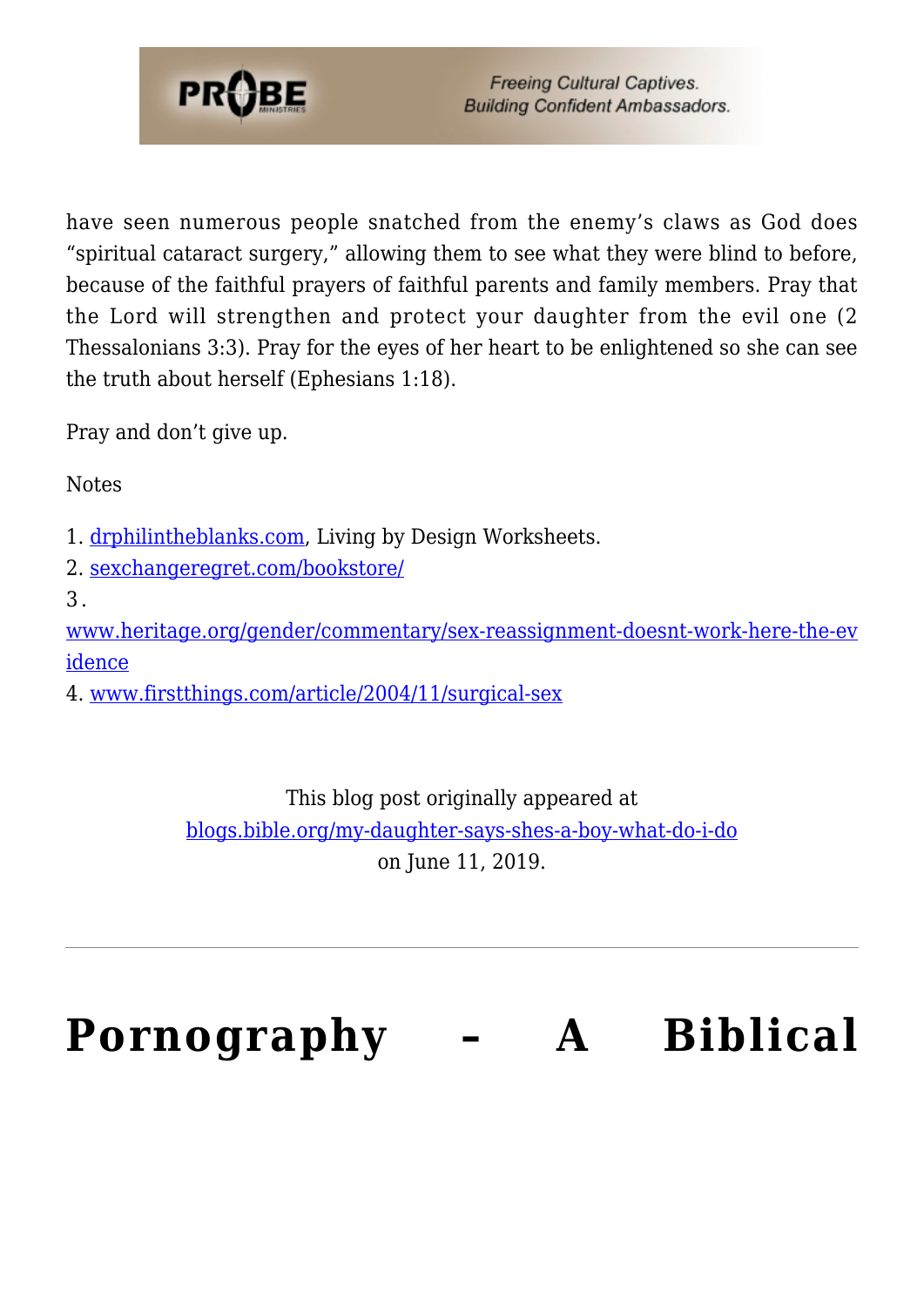

# **[Worldview Perspective](https://probe.org/pornography/)**

Kerby Anderson



*Kerby Anderson looks at pornography from a biblical worldview perspective. He clearly chronicles the physical, emotional and spiritual harm created by pornography and lays out the scriptural warnings to protect us from its degrading effects.*

Pornography has been tearing apart the very fabric of modern society, but the problem has been made much worse with pornography's proliferation through the Internet. Studies show that 40 million adults regularly visit Internet pornography sites. $\{1\}$  To put that in perspective, that is ten times the amount of people who regularly watch baseball.

When I first started writing about pornography in the 1980s, it was already a multi-billion dollar-a-year business mostly promoted through so-called "adult bookstores" and pornographic magazines. With the development of videos, DVDs, and the Internet, pornography has become ubiquitous.



The wages of sin are enormous when pornography is involved. Revenue from Internet porn exceeds by nearly a 2 to 1 ratio, the combined revenues of ABC, CBS, and NBC. $\{2\}$  And sales of pornographic material on the Internet surpass the cumulative sales of all other products sold online. $\{3\}$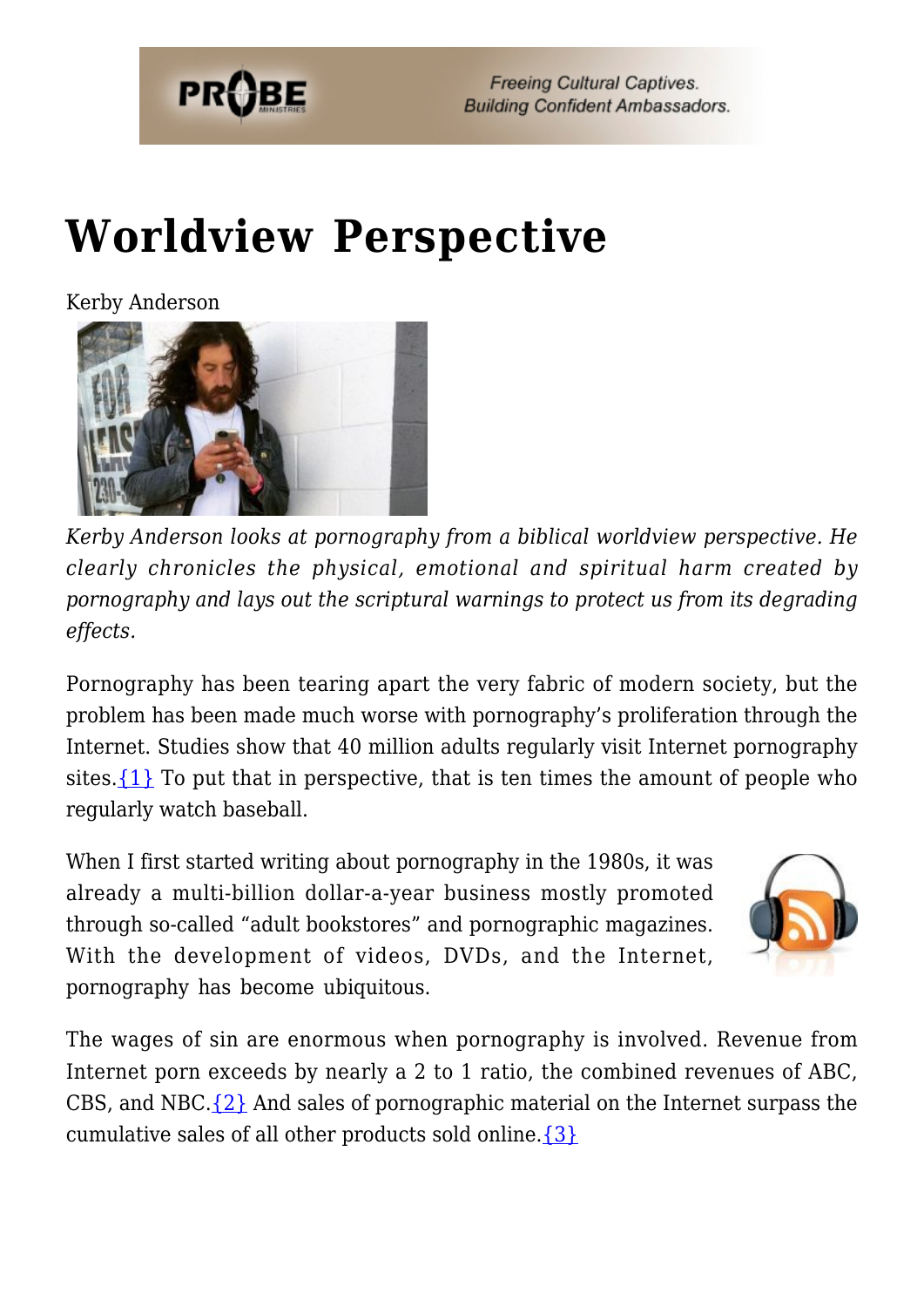

The current estimate is the there are over 4 million pornographic websites representing almost 400 million pages of pornographic material. $\{4\}$ 

Pornography is not just something a few men view in the late hours in the privacy of their homes. At least 70 percent of porn is downloaded during work hours (9 am to 5 pm). A percentage of those who do so admit to accessing pornography at work.

And pornography also affects those in church. According to *Leadership Journal*, 40 percent of pastors admit to visiting a pornographic website. $\{5\}$  And at one Promise Keepers Convention, 53 percent of men admitted to visiting a porn site the week before.[{6}](#page-80-4)

The impact pornography is having on young people is alarming. It used to be that when you would ask someone when they first saw pornography they would tell you a story about seeing a porn magazine at a friend's house when they were in middle school or high school. Now a child in grade school has already seen images that were only available in an adult bookstore a few years ago. At one time these images were inaccessible to youth; now they are merely a mouse click away. The average age of first exposure to Internet pornography is 11 years old. And the largest consumer of Internet pornography is the 12-17 age group. $\{7\}$ 

How should we define pornography? What is the effect on individuals and society? And what is a biblical perspective on this? I deal with each of these questions in detail in my book, *Christians Ethics in Plain Language*.[{8}](#page-58-0) In the next section, we address some of these questions.

# **Definition and Types of Pornography**

How should we define pornography? Pornography has been defined as material that "is predominantly sexually explicit and intended primarily for the purpose of sexual arousal." Hard-core pornography "is sexually explicit in the extreme, and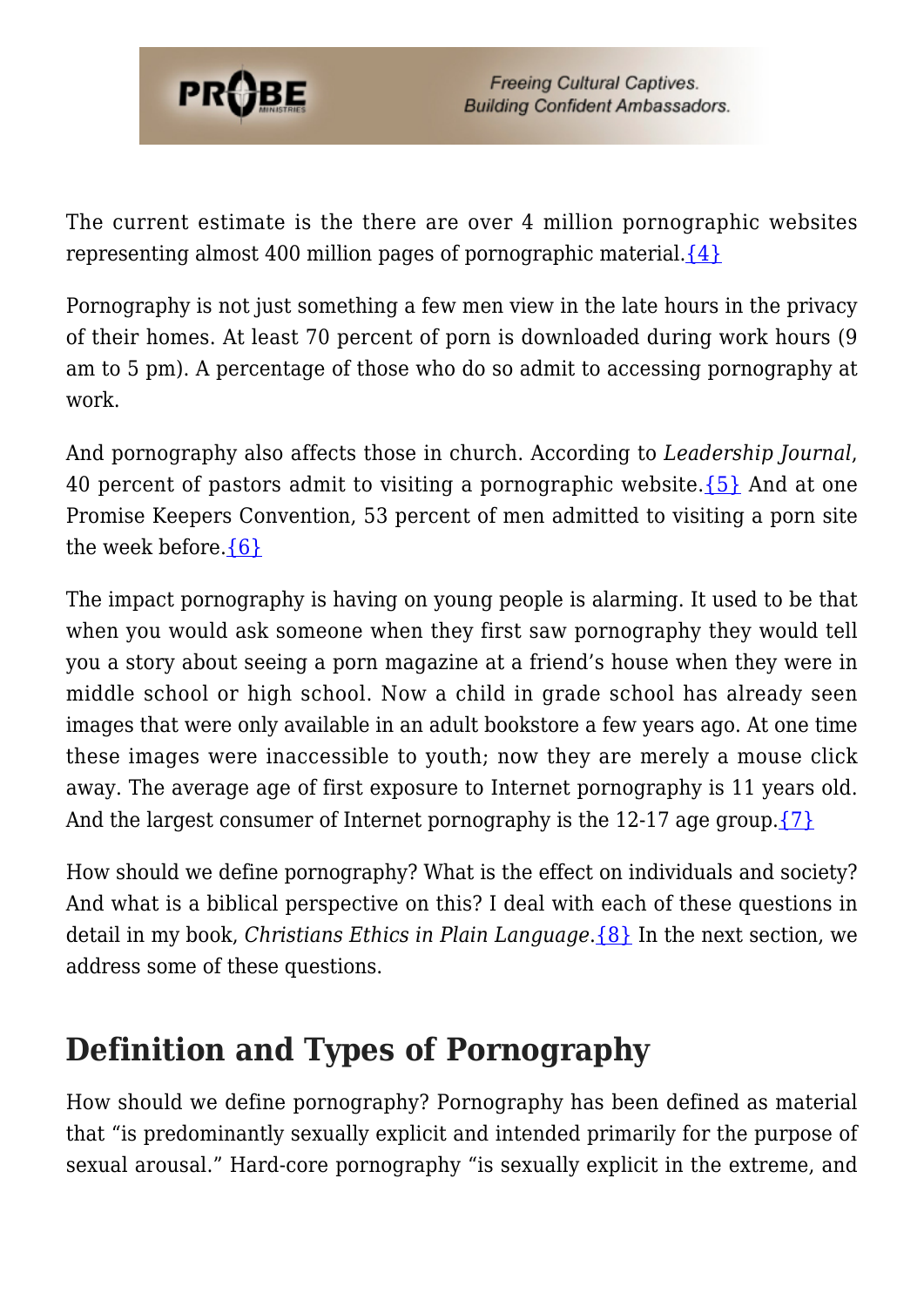

devoid of any other apparent content or purpose." $\{9\}$ 

Another important term is obscenity. In the 1973 Supreme Court case of *Miller v. California*, the justices set forth a three-part test to define obscenity: [{10}](#page-81-3)

(a) The average person, applying contemporary community standards, would find the work, taken as a whole, appeals to the prurient interest.

(b) The work depicts or describes, in a patently offensive way, sexual conduct specifically defined by the applicable state law, and

(c) The work, taken as a whole, lacks serious literary, artistic, political, or scientific value.

What are the types of pornography? The first type of pornography is adult magazines, which are primarily directed toward adult male readers. The magazines with the widest distribution (*Playboy* and *Penthouse*) do not violate the *Miller* standards of obscenity and thus can be legally distributed.

The second type of pornography is video. Videocassettes or DVDs are rented or sold in most adult bookstores and the Internet. They have become a growth industry for pornography.

The third type of pornography is motion pictures. Ratings standards are being relaxed, and many pornographic movies are being shown and distributed carrying R and NC-17 ratings. Many of these so-called "hard R" rated films would have been considered obscene just a few decades ago.

A fourth type of pornography is television. As in motion pictures, standards for commercial television have been continuously lowered. But cable television poses an even greater threat. The Federal Communications Commission does not regulate cable in the same way it does public access stations. Thus, many pornographic movies are shown on cable television.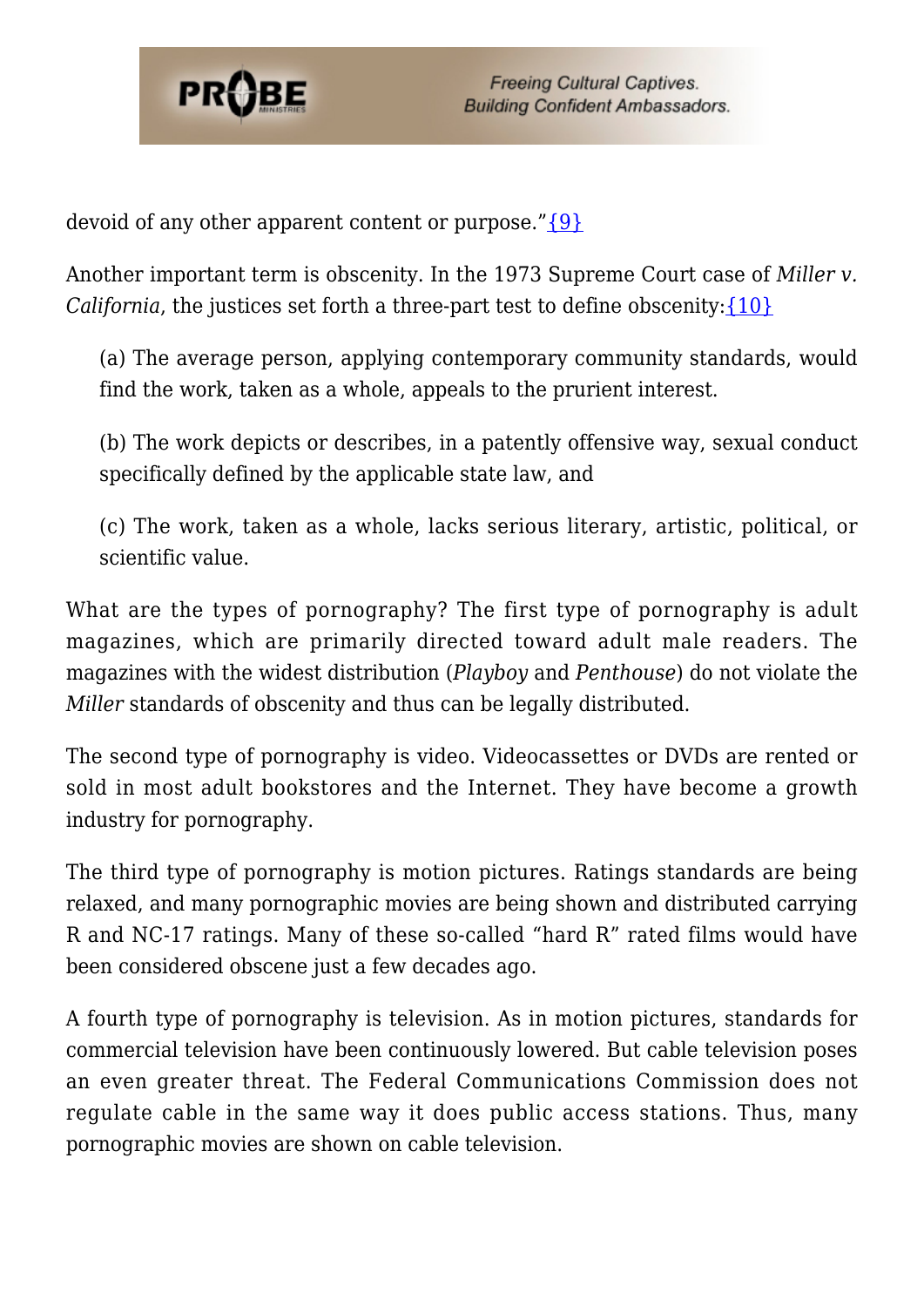

A fifth type of pornography is audio porn, which includes "Dial-a-porn" telephone calls, the second fastest growth market of pornography. Although most of the messages are within the *Miller* definition of obscenity, these businesses continue to thrive and are often used by children.

A sixth type of pornography is "cyberporn," or Internet pornography. Virtually anyone can download and view hard-core pictures, movies, online chat, and even live sex acts through the Internet.

## **Addiction to Pornography**

Victor Cline, a psychologist, documented how men become addicted to pornographic materials, then begin to desire more explicit or deviant material, and finally act out what they have seen.  $\{11\}$  He maintained "that memories of experiences that occurred at times of emotional arousal (which could include sexual arousal) are imprinted on the brain by epinephrine, an adrenal gland hormone, and are difficult to erase. This may partly explain pornography's addicting effect." ${12}$ 

Other research showed that biochemical and neurological responses in individuals who are aroused release the adrenal hormone epinephrine in the brain, which is why one can remember pornographic images seen years before. In response to pleasure, nerve endings release chemicals that reinforce the body's own desire to repeat the process.[{13}](#page-81-6) Kimberly Young, an authority on Internet addiction, found that 90 percent of those who became addicted to cyberporn became addicted to the two-way communication functions: chat rooms, newsgroups, and e-mail. $\{14\}$ 

Psychologists identified a five-step pattern in pornographic addiction. The first step is *exposure*. Addicts have been exposed to pornography in many ways, ranging from sexual abuse as children to looking at widely available pornographic magazines.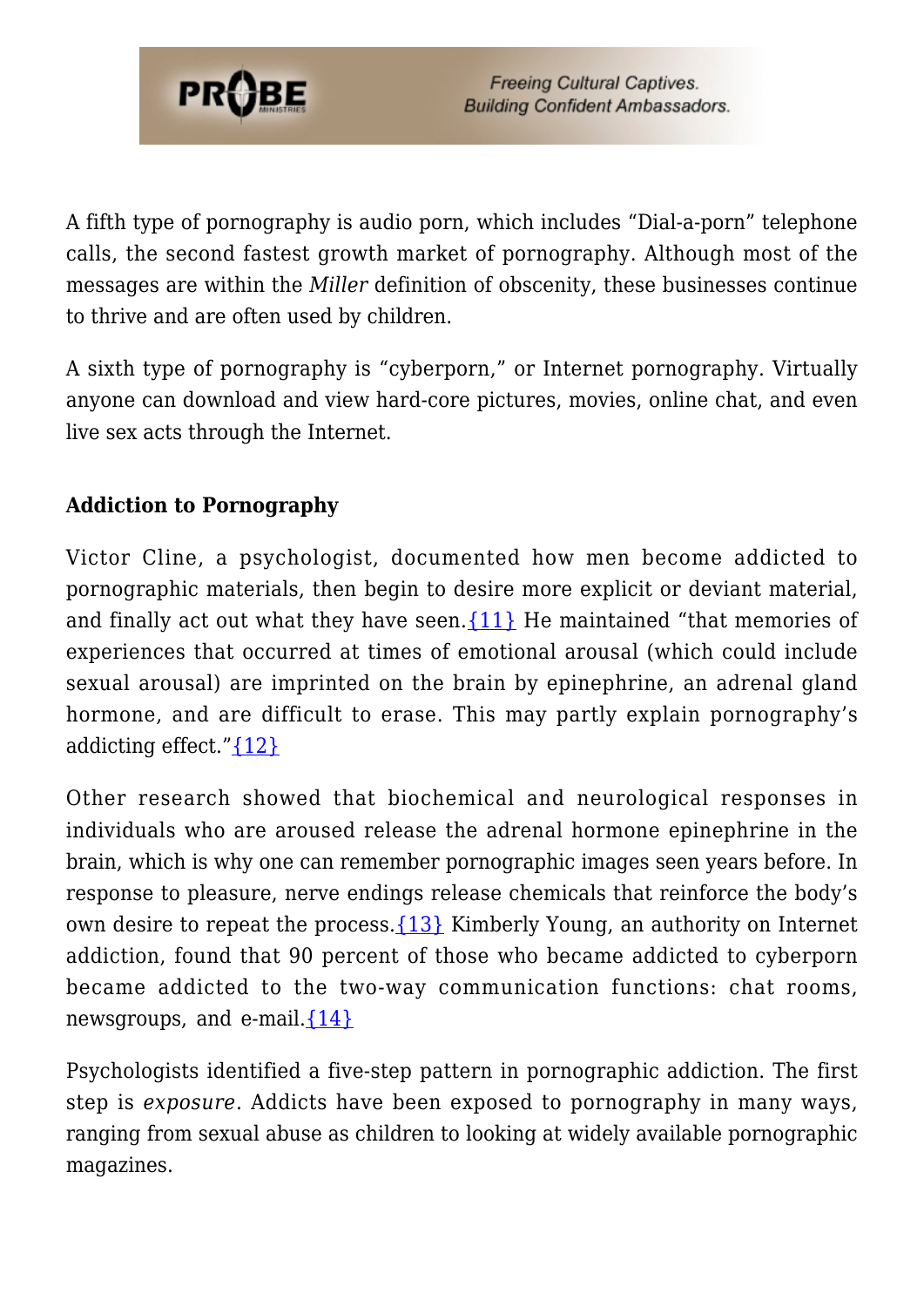

The second step is *addiction*. People who continually expose themselves to pornography "keep coming back for more and more" in order to get new sexual highs. James L. McCough of the University of California at Irvine said that "experiences at times of emotional or sexual arousal get locked in the brain by the chemical epinephrine and become virtually impossible to erase." $\{15\}$ 

A third step is *escalation.* Previous sexual highs become more difficult to attain; therefore users of pornography begin to look for more exotic forms of sexual behavior to bring them stimulation.

A fourth step is *desensitization*. What was initially shocking becomes routine. Shocking and disgusting sexual behavior is no longer avoided but is sought out for more intense stimulation. Concern about pain and degradation get lost in the pursuit of the next sexual experience.

A fifth step is *acting out fantasies*. People do what they have seen and find pleasurable. Not every pornography addict will become a serial murderer or a rapist. But many do look for ways to act out their sexual fantasies

In my book *Christian Ethics in Plain Language*, I discuss in further detail the issue of pornographic addiction as well as describe the social and psychological effects of pornography.

# **Social Effects**

Defining the social effects of pornography has been difficult because of some of the prevailing theories of its impact. One theory was that pornography actually performs a positive function in society by acting like a "safety valve" for potential sexual offenders.

The most famous proponent of this theory was Berl Kutchinsky, a criminologist at the University of Copenhagen. His famous study on pornography found that when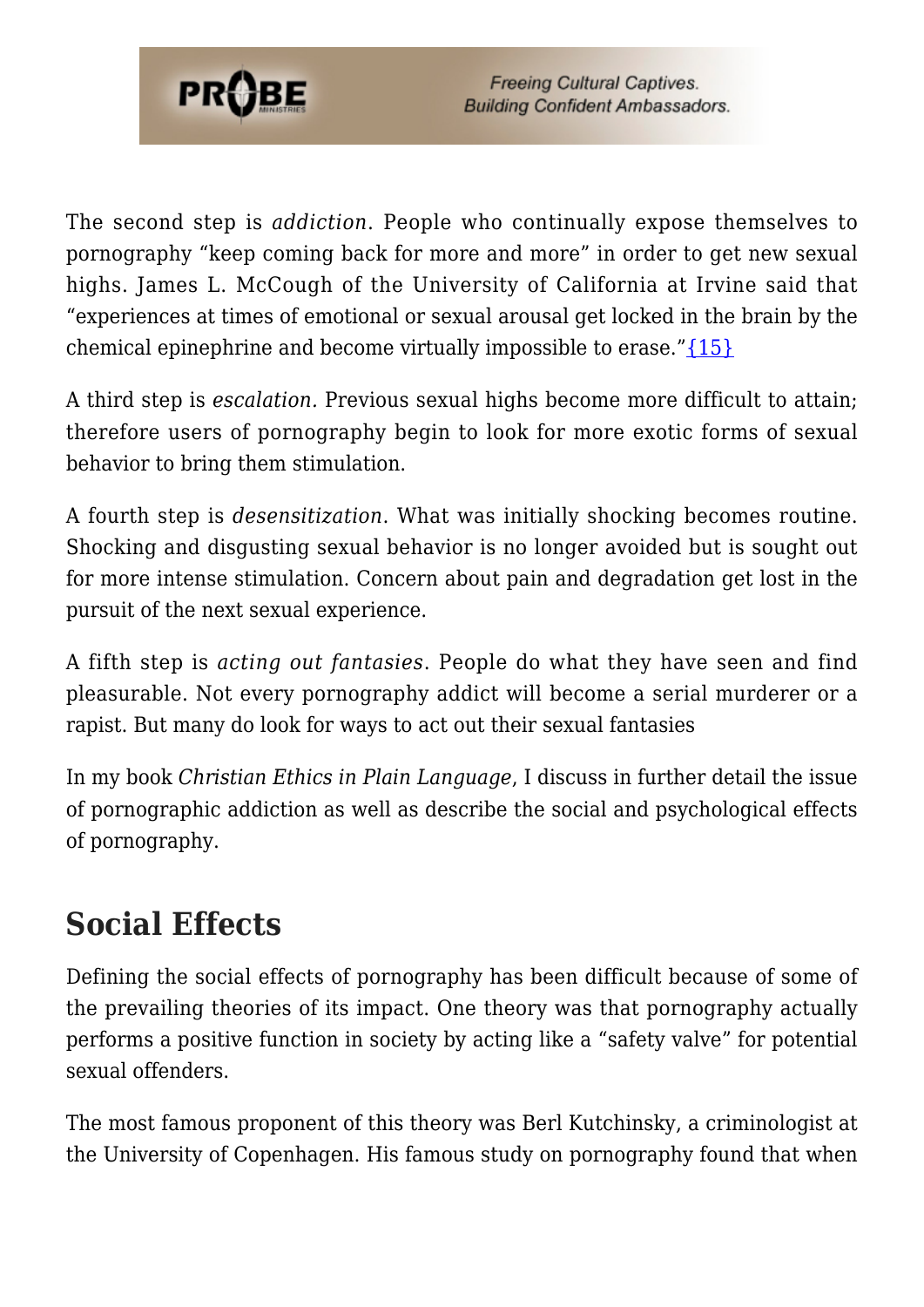

the Danish government lifted restrictions on pornography, the number of sex crimes decreased.[{16}](#page-81-9) Therefore, he concluded that the availability of pornography siphons off dangerous sexual impulses. But when the data for his "safety-valve" theory was further evaluated, many of his research flaws began to show.

For example, Kutchinsky failed to distinguish between different kinds of sex crimes (such as rape and indecent exposure) and instead merely lumped them together, effectively masking an increase in rape statistics. He also failed to consider that increased tolerance for certain crimes (public nudity and sex with a minor) may have contributed to a drop in the reported crimes.

Proving cause and effect in pornography is virtually impossible because, ethically, researchers cannot do certain kinds of research. As Dolf Zillman said, "Men cannot be placed at risk of developing sexually violent inclinations by extensive exposure to violent or nonviolent pornography, and women cannot be placed at risk of becoming victims of such inclinations."[{17}](#page-81-10)

Nevertheless, a number of compelling statistics suggest that pornography does have profound social consequences. For example, of the 1,400 child sexual molestation cases in Louisville, Kentucky, between July 1980 and February 1984, adult pornography was connected with each incident and child pornography with the majority of them.  $\{18\}$ 

Extensive interviews with sex offenders (rapists, incest offenders, and child molesters) have uncovered a sizable percentage of offenders who use pornography to arouse themselves before and during their assaults[.{19}](#page-37-1) Police officers have seen the impact pornography has had on serial murders. In fact, pornography consumption is one of the most common profile characteristics of serial murders and rapists.  $\{20\}$ 

Professor Cass Sunstein, writing in the *Duke Law Journal*, said that some sexual violence against women "would not have occurred but for the massive circulation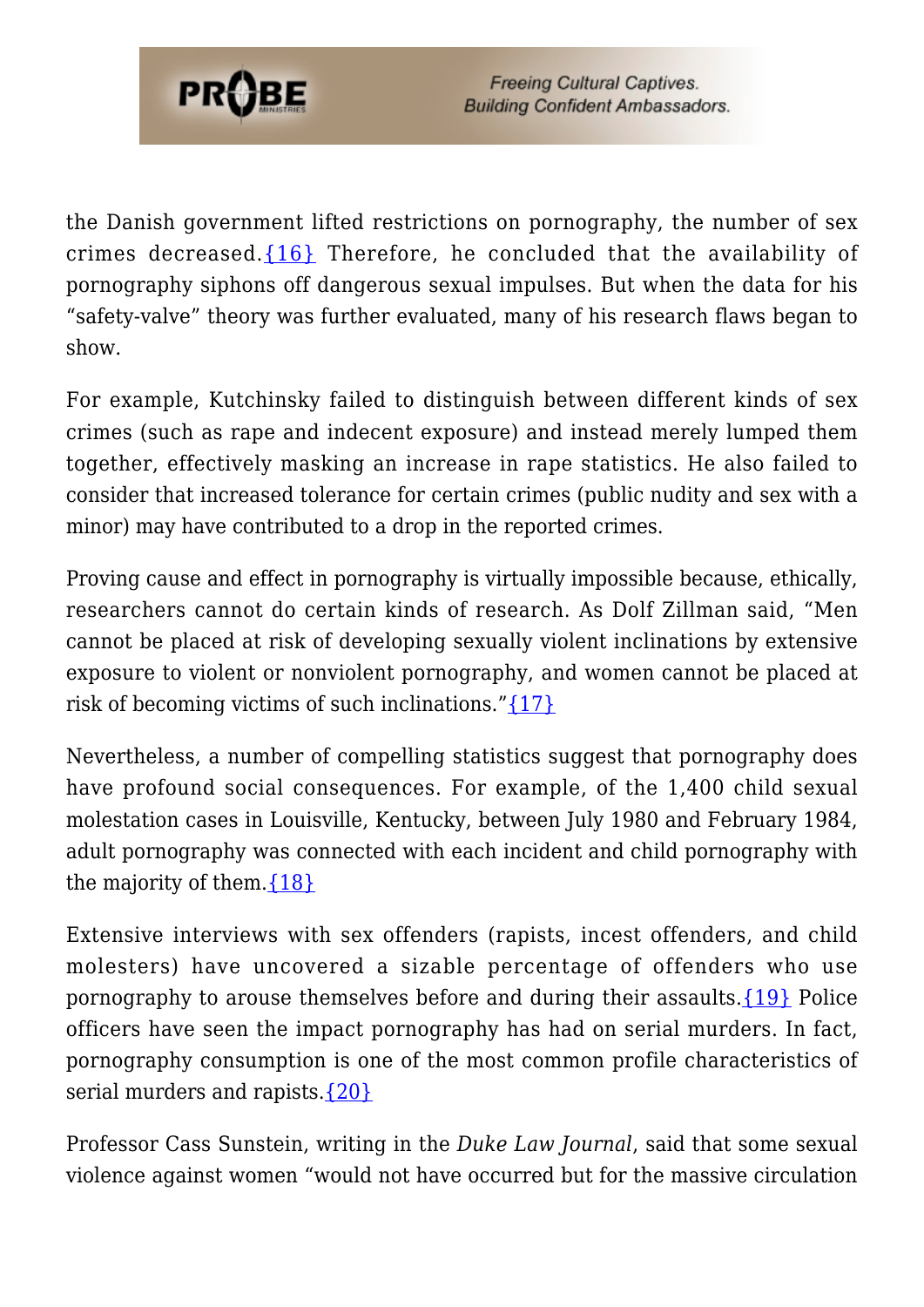

of pornography." Citing cross-cultural data, he concluded, "The liberalization of pornography laws in the United States, Britain, Australia, and the Scandinavian countries has been accompanied by a rise in reported rape rates. In countries where pornography laws have not been liberalized, there has been a less steep rise in reported rapes. And in countries where restrictions have been adopted, reported rapes have decreased." $\{21\}$ 

# **Biblical Perspective**

God created men and women in His image (Gen. 1:27) as sexual beings. But because of sin in the world (Rom. 3:23), sex has been misused and abused (Rom. 1:24-25).

Pornography attacks the dignity of men and women created in the image of God. Pornography also distorts God's gift of sex which should be shared only within the bounds of marriage (1 Cor. 7:2-3). When the Bible refers to human sexual organs, it often employs euphemisms and indirect language. Although there are some exceptions (a woman's breasts and womb are sometimes mentioned), generally Scripture maintains a basic modesty towards a man's or woman's sexual organs.

Moreover, Scripture specifically condemns the practices that result from pornography such as sexual exposure (Gen. 9:21-23), adultery (Lev. 18:20), bestiality (Lev. 18:23), homosexuality (Lev. 18:22 and 20:13), incest (Lev. 18:6-18), and prostitution (Deut. 23:17-18).

A biblical perspective of human sexuality must recognize that sexual intercourse is exclusively reserved for marriage for the following purposes. First, it establishes the one-flesh union (Gen. 2:24-25; Matt. 19:4-6). Second, it provides for sexual intimacy within the marriage bond. The use of the word "know" indicates a profound meaning of sexual intercourse (Gen. 4:1). Third, sexual intercourse is for the mutual pleasure of husband and wife (Prov. 5:18-19). Fourth, sexual intercourse is for procreation (Gen. 1:28).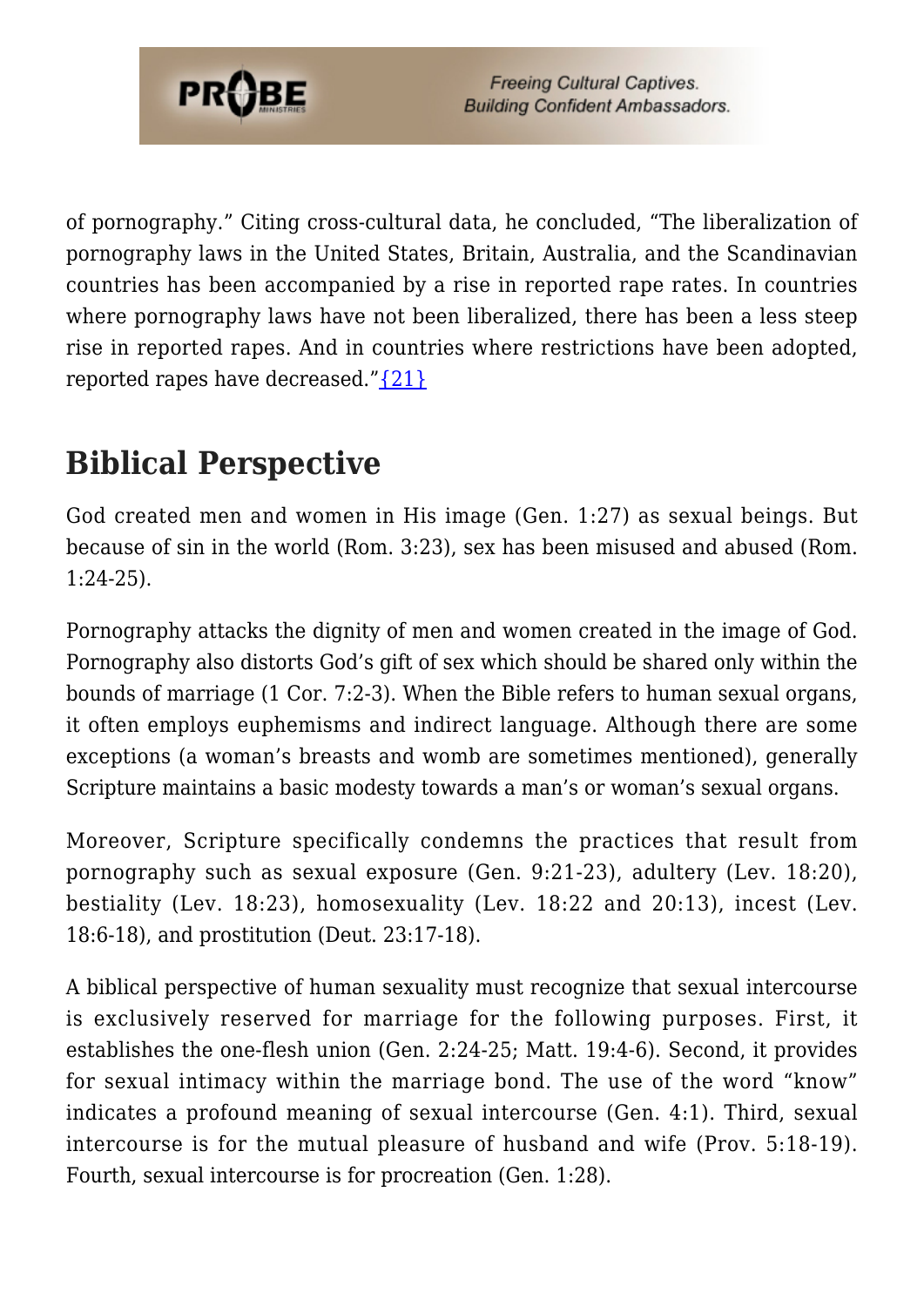

The Bible also warns against the misuse of sex. Premarital and extramarital sex is condemned (1 Cor. 6:13-18; 1 Thess. 4:3). Even thoughts of sexual immorality (often fed by pornographic material) are condemned (Matt. 5:27-28).

Moreover, Christians must realize that pornography can have significant harmful effects on the user. These include: a comparison mentality, a performance-based sexuality, a feeling that only forbidden things are sexually satisfying, increased guilt, decreased self concept, and obsessive thinking.

Christians, therefore, must do two things. First, they must work to keep themselves pure by fleeing immorality (1 Cor. 6:18) and thinking on those things which are pure (Phil. 4:8). As a man thinks in his heart, so is he (Prov. 23:7). Christians must make no provision for the flesh (Rom. 13:14). Pornography will fuel the sexual desire in abnormal ways and can eventually lead to even more debase perversion. We, therefore, must "abstain from fleshly lusts which war against the soul" (1 Peter 2:11). Second, Christians must work to remove the sexual perversion of pornography from society.

#### **Notes**

1. Mark Penn, *Microtrends: The Small Forces Behind Tomorrow's Big Changes* (NY: Twelve, 2007), 276.

2. Ibid., 277.

3. George Barna, *Boiling Point: Monitoring Cultural Shifts in the 21st Century* (Ventura, CA: Regal, 2003), 223.

- 4. Truth in Porn, www.truthinporn.org.
- 5. The Leadership survey on Pastors and Internet Pornography, 1 January 2001, [http://ctlibrary.com/9582.](http://ctlibrary.com/9582)
- 6. *Today's Christian Woman*, September/October 2003.
- 7. Truth in Porn.
- 8. Kerby Anderson, *Christian Ethics in Plain Language* (Nashville, TN: Thomas Nelson, 2005), chapter 11.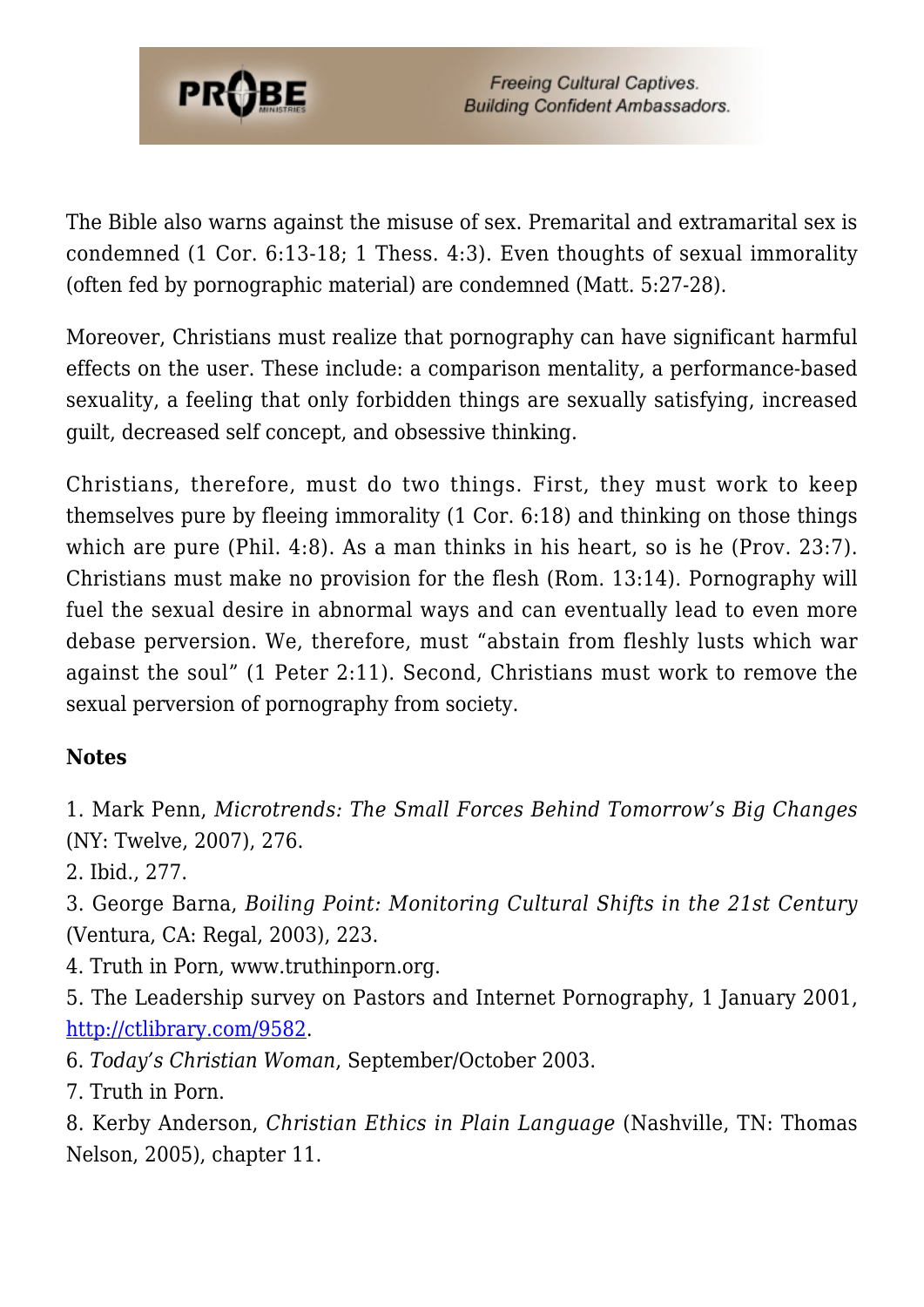

9. Michael McManus, ed., *Final Report of the Attorney General's Commission on Pornography* (Nashville: Rutledge Hill, 1986), 8.

10. *Miller v. California*, 413 US 15, 47 (1973).

11. Victor Cline, *Where Do You Draw the Line?* (Provo, UT: Brigham Young University Press, 1974).

12. Victor B. Cline, *Pornography's Effects on Adults and Children* (New York: Morality in Media, 1990), 11.

13. J. L. McGaugh, "Preserving the Presence of the Past," *American Psychologist,* February 1983, 161.

14. Kimberley Young, Paper presented to 1997 convention of the American Psychological Association. A full treatment can be found in Kimberley Young, *Caught in the Net: How to Recognize the Signs of Internet Addiction-and a Winning Strategy for Recovery* (New York: John Wiley & Sons, Inc. 1998).

15.Quoted in Kenneth Kantzer, "The Power of Porn," *Christianity Today,* 7 February 1989, 18.

16. Berl Kutchinsky, "The Effect of Easy Availability of Pornography on the Incidence of Sex Crimes: The Danish Experience," *Journal of Social Issues* 29 (1973): 163-81.

17. Dolf Zillman, "Pornography Research and Public Policy," in *Pornography: Research Advances and Policy Considerations*, ed. Dolf Zillman and Jennings Bryant (New York: Academic, 1989), 387-88.

18. Testimony by John B. Rabun, deputy director of the National Center for Missing and Exploited children, before the Subcommittee on Juvenile Justice of the Senate Judiciary Committee, 12 September 1984.

19. W. Marshall, "Pornography and Sex Offenders," in *Pornography: Research Advances and Policy Considerations.*

20. *The Men Who Murdered*, FBI Law Enforcement Bulletin, August 1985.

21. Cass R. Sunstein, "Pornography and the First Amendment," *Duke Law Journal,* September 1986, 595.

© 2008 Probe Ministries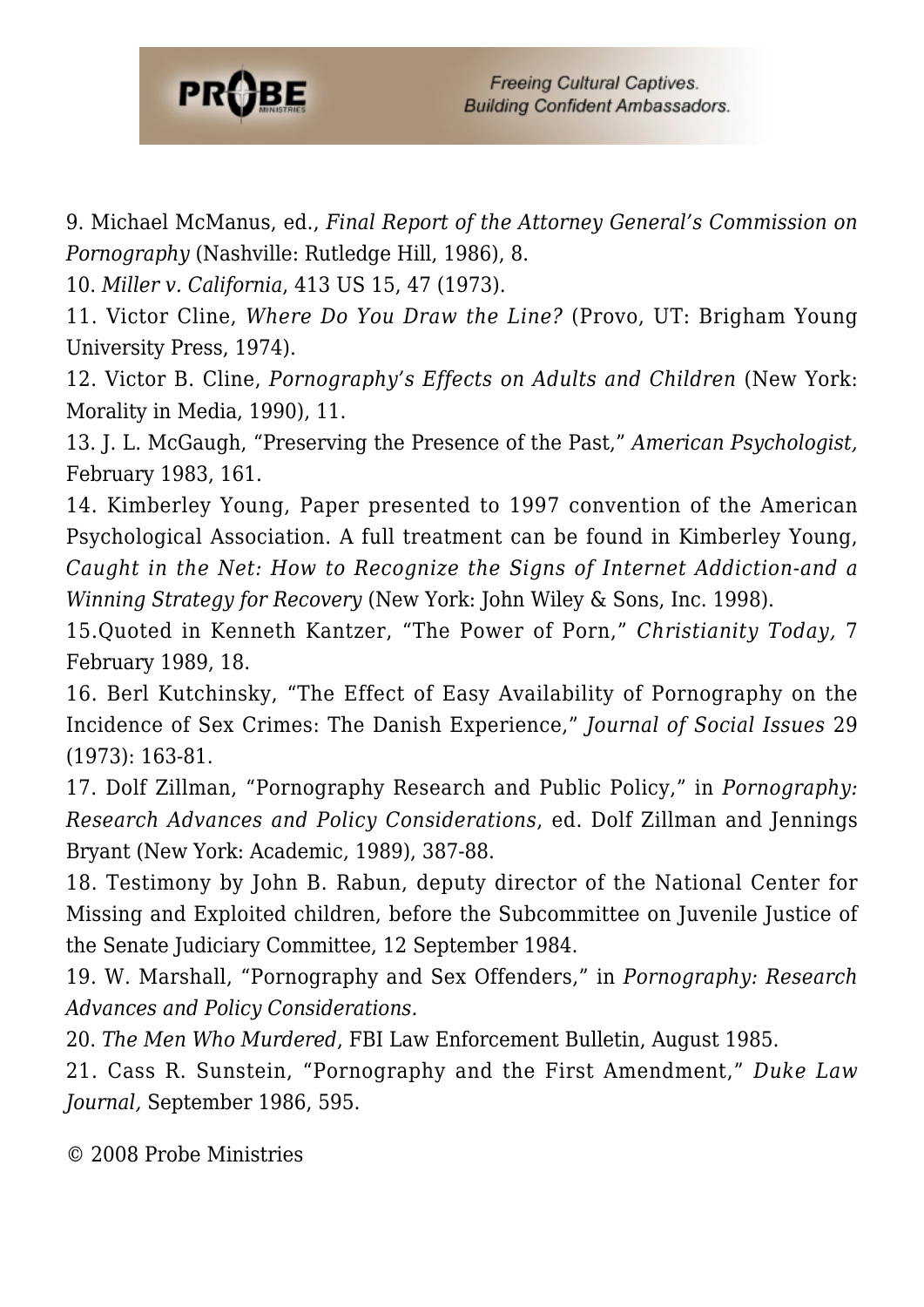## **[Despite Media Claims, Condoms](https://probe.org/despite-media-claims-condoms-dont-prevent-stds/) [Don't Prevent STDs](https://probe.org/despite-media-claims-condoms-dont-prevent-stds/)**

Steve Cable

If terrorists were caught attempting to manipulate the environment at America's colleges and universities so that 85 percent of all coeds would graduate infected with a life threatening virus, they would be vilified and prosecuted to the full extent of the law. Many media reports on a recent study about the effectiveness of condom use in deterring the spread of HPV have the potential to produce the same result. Irresponsible and/or ignorant journalism producing a false sense of security may be able to accomplish what the most sophisticated terrorist operation would be unable to pull off.

Human papilloma virus (HPV)—which can cause cervical cancer, genital warts and vaginal, vulvar, anal and penile cancers—is the most common sexually transmitted disease, infecting about 80 percent of young women within five years of becoming sexually active. One of the arguments for abstinence prior to marriage is that condoms have not been shown to be effective in protecting against HPV and other sexually transmitted diseases. A new study report, published in the June 22 edition of the *New England Journal of Medicine*, is titled "Condom Use and the Risk of Genital Human Papillomavirus Infection in Young Women" ${1}$ . This study was structured to provide better information on the impact of male condom use on the likelihood of women contracting HPV.

What new insights are gained from this study on the relationship of condom use and HPV? The most important result is that sexually active college women whose male partners used condoms 100 percent of the time (both with the women in the study and with other sexual partners) have roughly a 38 percent chance of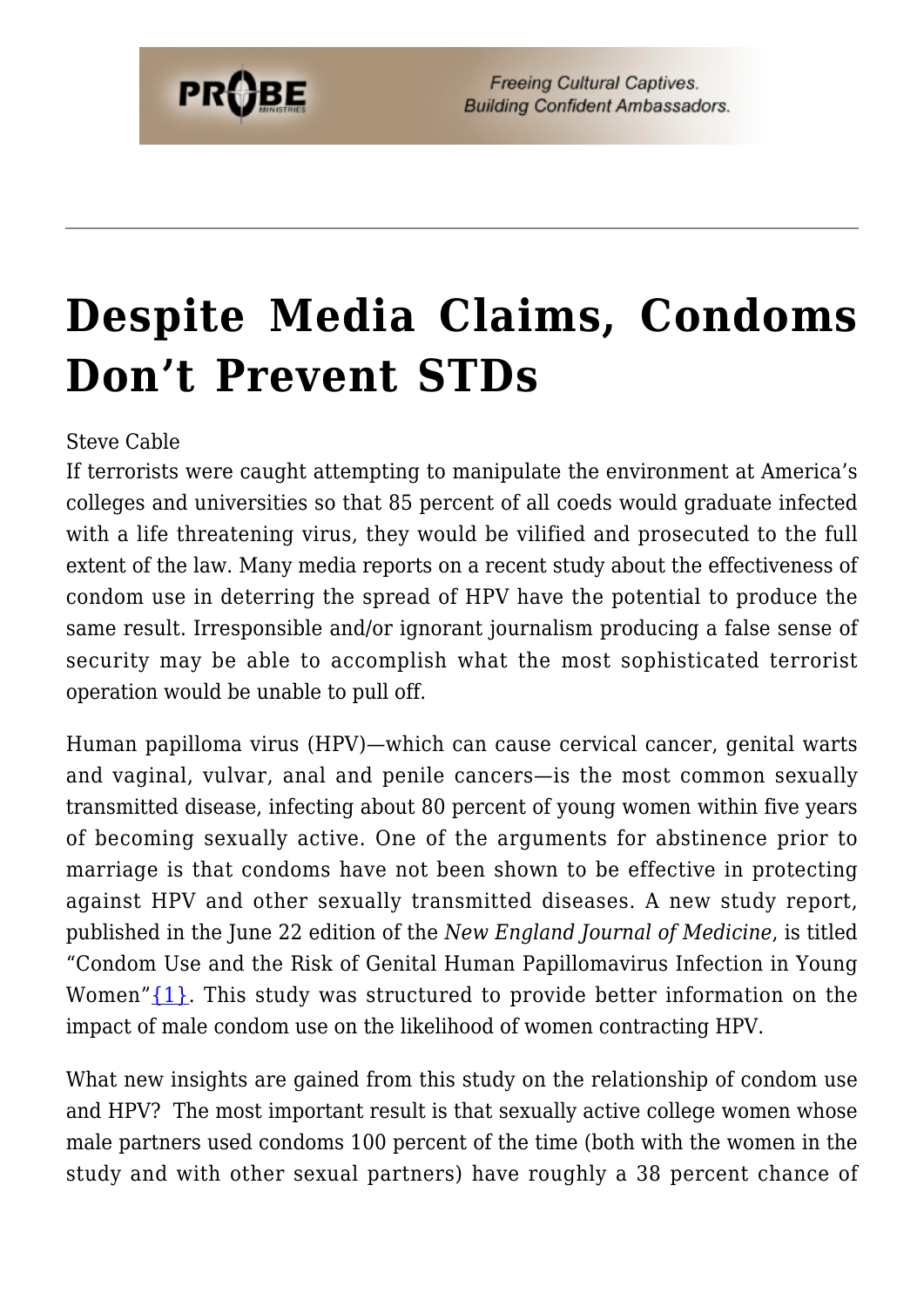

contracting HPV within the first year of becoming sexually active.  $\{2\}$  If she has at least one different partner per year for four years, the probability that she will leave college with an HPV infection is greater than 85 percent. The obvious conclusion of the study is that **condom use is not an effective means of preventing HPV**.

The study did find that sexually active college women whose male partners used condoms less than 100 percent of the time had a probability of contracting HPV within the first year of becoming sexually active ranging from 62 percent to virtually 100 percent depending upon the regularity of condom use by their male partners. Although the study does show that male condom use did reduce the probability of sexually active women contracting HPV, it did not reduce it to a level that any thinking person would consider safe. Based on the study results, it is reasonable to conclude that any woman who is sexually active with multiple partners during her college years will almost certainly contract HPV whether she ensures their partners use condoms or not.

One would expect the headlines for the media reports on this topic to read, "Condoms Shown to be Ineffective Against HPV." The body of the article would point out that these results vindicate the proponents' of abstinence emphasis in preventing the spread of sexually transmitted diseases. However, the exact opposite is being purported by the media. Here are some samples from the headlines:

#### • **Condoms Reduce HPV Risk After All, Without Increasing Likelihood of Sex**

(American Council on Science and Health)

#### • **Condoms Proven to Protect Against Virus**

(Associated Press, *Yuma Sun*)

• **Condoms Reduce Risk of Cervical Cancer, Survey Says**

(*Dallas Morning News*, June 22, 2006)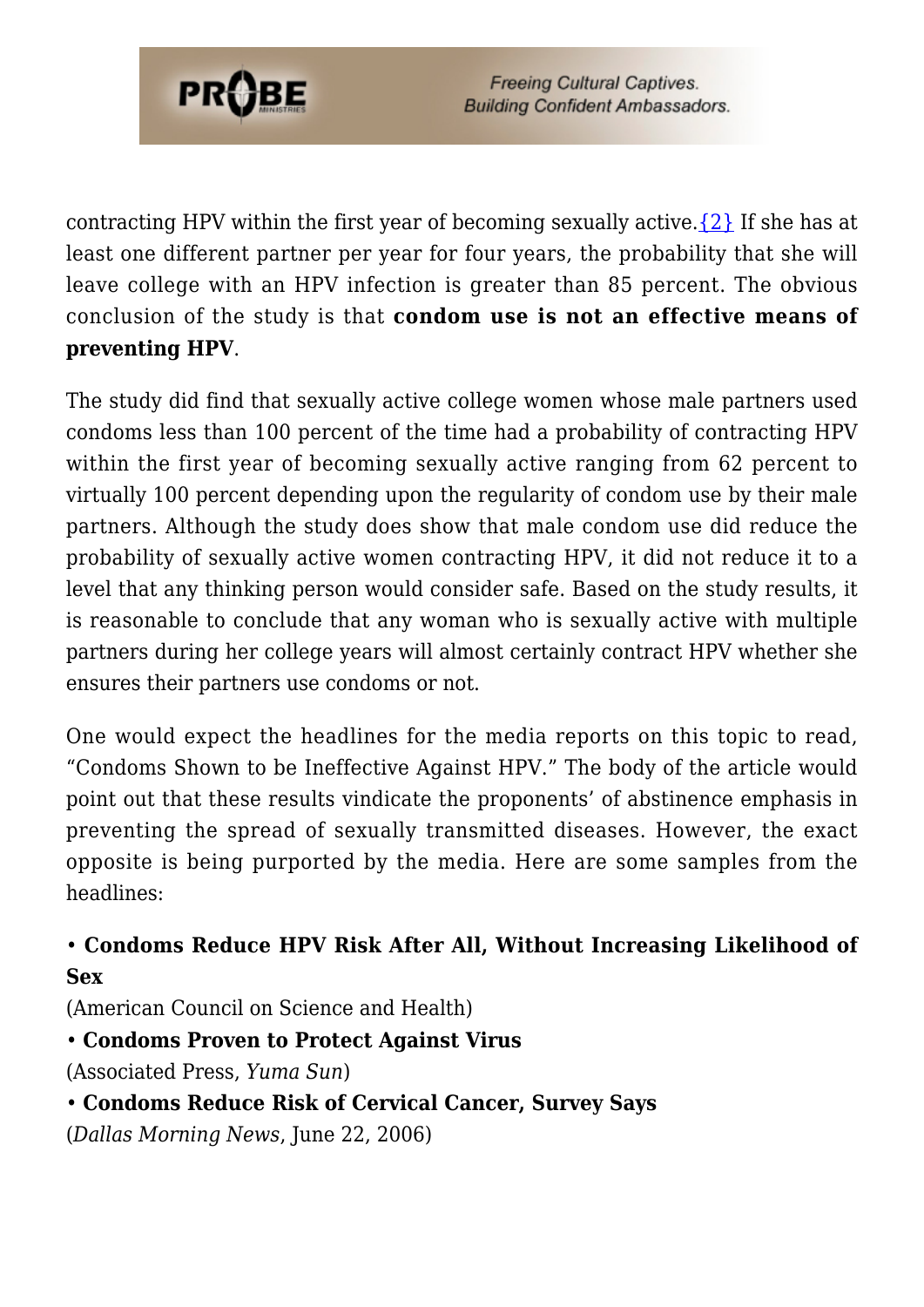

These headlines take a half truth and present it in a way that is designed to further a political agenda while endangering the health of America's youth and young adults. Even more dangerous is the first line of the Associated Press report, "For the first time, scientists have proof that condoms offer women **impressive protection** against the virus that causes cervical cancer." I do not consider an 85 percent chance of catching the virus in four years impressive. I would consider it dismal! The AP report then adds insult to injury by including this quote from an obscure expert:

*That's pretty awesome. There aren't too many times when you can have an intervention that would offer so much protection, said Dr. Patricia Kloser, an infectious-disease specialist at the University of Medicine and Dentistry of New Jersey who was not a part of the study.*

The use of the words "impressive protection" and "so much protection" in conjunction with the results of this study borders on criminal. We need to hold our journalists to task for such biased (or, in the best case, shoddy) reporting. Even more important, we need to get out the real conclusion supported by the study: Abstinence or a completely monogamous relationship is the only effective protection against sexually transmitted diseases. As Christians, we would point to marriage as the only valid venue for a monogamous relationship, but that is outside the scope of the study.

To determine the number of coeds at risk, we need to consider how many are sexually active. In order to participate in this study, the college coeds had to have refrained from vaginal intercourse prior to the two weeks preceding the start of the study. In other words, the participants were virgins at the beginning of the study. Over the three year study period, 45 percent of those originally enrolled remained virgins. According to a report from the U.S. Center for Disease Control $\{3\}$ , in 2002, 70 percent of never-married teens under the age of 18 had not engaged in sex. Taking the 55 percent from the study who started sexual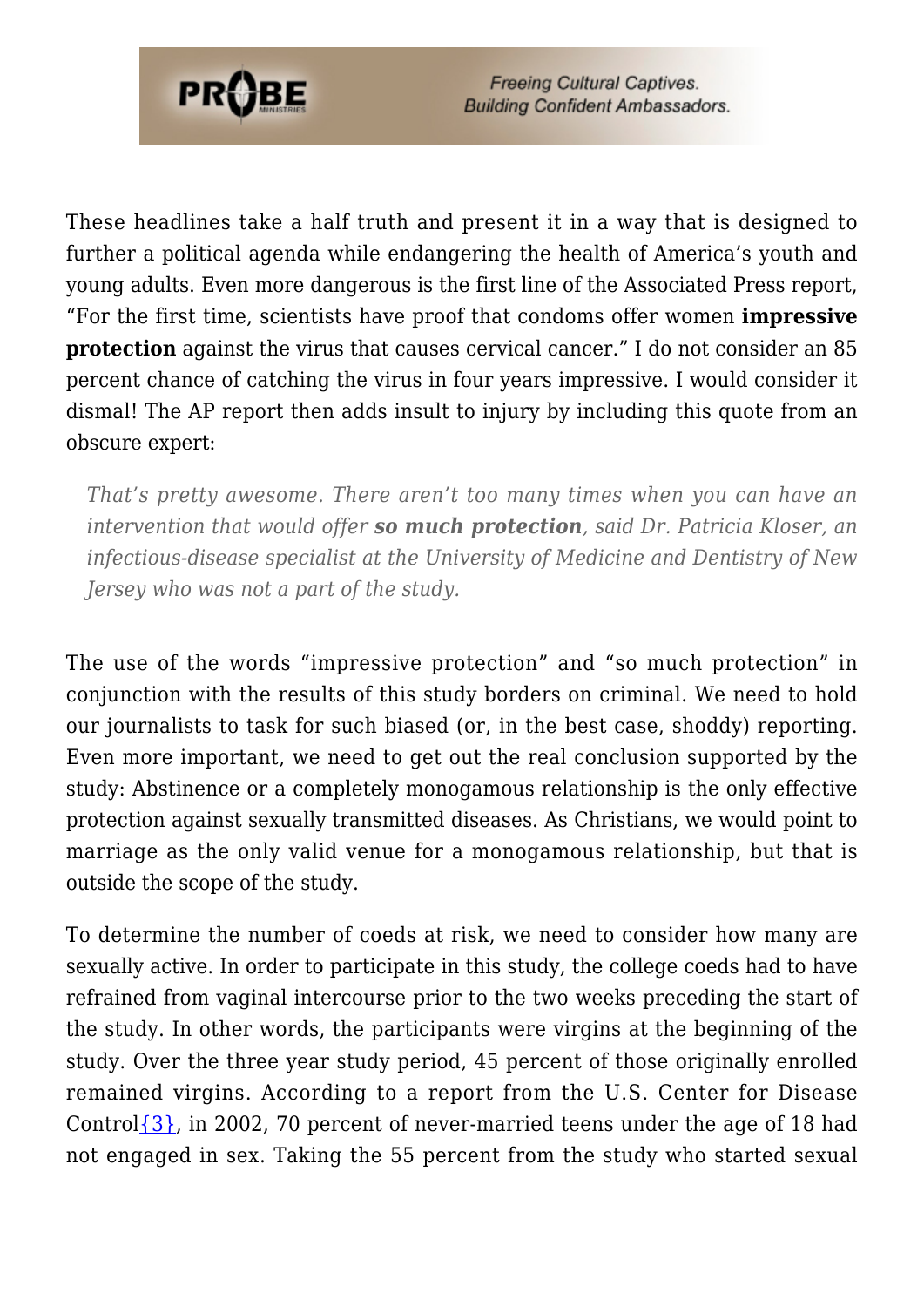

activity in college with the 30 percent who were already sexually active, one would predict that 68.5 percent of college coeds would be sexually active. This tracks well with the CDC data that 68 percent of never-married females have engaged in sex before they were 20. Thus, if coed sexual activity remains at the same level and 100 percent condom use is practiced, we can expect approximately 60 percent of college coeds to graduate with an HPV versus 68 percent with 50 percent condom usage. In contrast, if we could cut the number of sexually active coeds in half, the HPV infection rate among graduates could drop to 33 percent or less regardless of condom usage.

#### **Notes**

1. *New England Journal of Medicine*, Volume 354, June 22, 2006, Number 25, "Condom Use and the Risk of Genital Human Papillomavirus Infection in Young Women," Rachel L. Winer, Ph.D., James P. Hughes, Ph.D., Qinghua Feng, Ph.D., Sandra O'Reilly, B.S., Nancy B. Kiviat, M.D., King K. Holmes, M.D., Ph.D., and Laura A. Koutsky, Ph.D.

2. Study actually calculates rate per 100 hundred at risk years which is somewhat different than the probability of occurrence since some women reported multiple infections over the course of the study.

3. "Teenagers in the United States: Sexual Activity, Contraceptive Use, and Childbearing," 2002, U.S. Department of Health and Human Services, Centers for Disease Control and Prevention, December 2004.

© 2006 Probe Ministries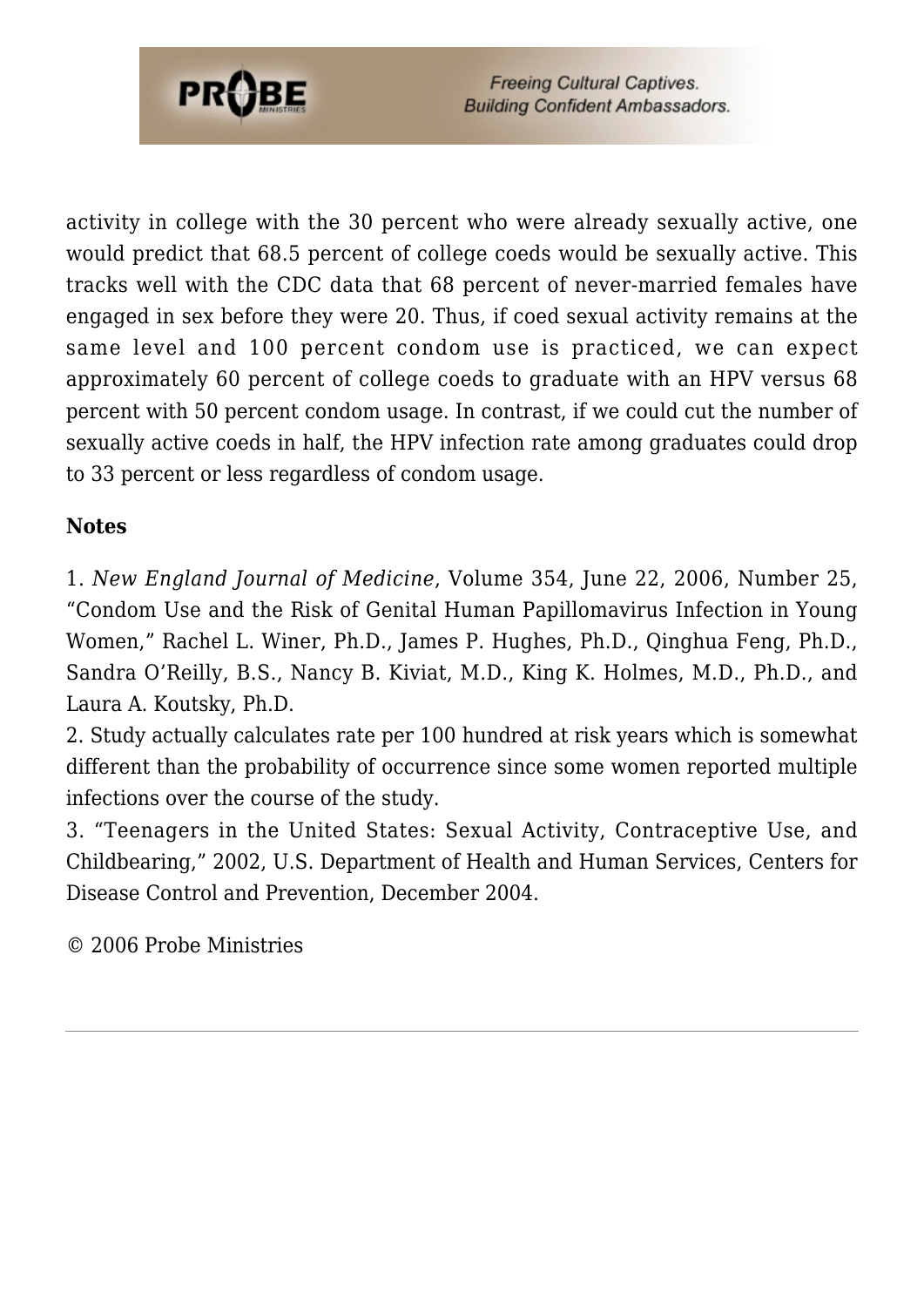

## **[Sex Education](https://probe.org/sex-education/)**

#### Kerby Anderson

Christians are increasingly confronted with arguments in favor of sex education in the public schools. Often the arguments sound reasonable until the scientific reports that advocate these programs are carefully analyzed. I am going to be discussing a number of these studies and will conclude by providing a biblical perspective on sex education.

I want to begin by looking at reports released by the Alan Guttmacher Institute, the research arm of Planned Parenthood. One of these reports was entitled, "Teenage Pregnancy in Developed Countries: Determinant and Policy Implications."

Alan Guttmacher was president of Planned Parenthood from 1962 until his death in 1974, so it is not surprising that the Guttmacher report supports the Planned Parenthood solution to teenage pregnancy. The Guttmacher report concludes that the adolescent pregnancy rate in the U.S. is the highest among developed nations and implies that this rate will decline if sex-education programs are instituted and contraceptive devices are made readily available.

There are a number of problems with the report, not the least of which is the close connection between the Guttmacher Institute and Planned Parenthood. But even if we ignore this policy-making symbiosis, we are still left with a number of scientific and social concerns.

First, the authors of the report selected countries that had lower adolescent pregnancy rates than the U.S. and looked at the availability of contraceptive devices. But what about countries like Japan, which has a very low teenage pregnancy rate but does not have a national sex-education program? Japan was excluded from the final "close" comparison of countries. In a footnote, Charles Westoff says that "conservative norms about early marriage and premarital sex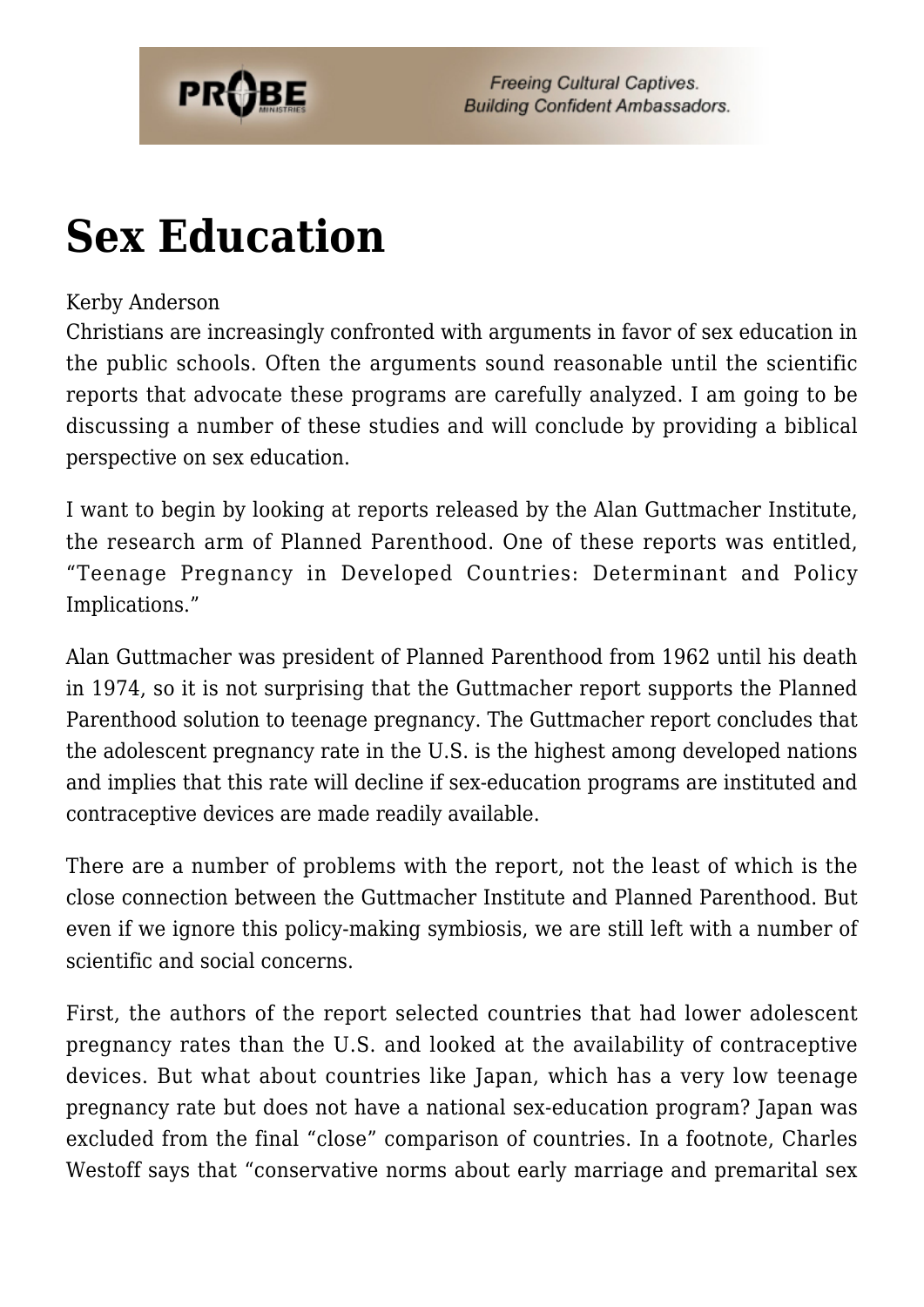

may explain this phenomenon better than the availability of fertility control." So we are given only a selected look at developed countries; those with conservative morality (like Japan) were excluded.

Second, the researchers cite statistics that make a case for sex education but seemingly ignore other statistics of concern to society at large.For example, the Guttmacher report suggests we can learn a great deal from Sweden's experience with sex education, which became compulsory in 1954. While it has a much lower teenage pregnancy rate than the U.S., Sweden has paid a heavy price for this rate. Here are a few crucial statistics that should have been cited along with the Guttmacher report.

From 1959 to 1964, the gonorrhea rate in Sweden increased by 75 percent, with 52 percent of the reported cases occurring among young people. Between 1963 and 1974, the number of divorces tripled and the number of people bothering to get married dropped 66 percent. By 1976, one in three children born in Sweden was illegitimate, despite the fact that half of all teenage pregnancies were aborted.

So while it is true that the teenage pregnancy rate in Sweden is down, the percentages of venereal disease, illegitimate births, and teenage disillusionment and suicide are up.

#### **School-Based Health Clinics**

With more than one million teenage girls becoming pregnant each year, familyplanning groups are pushing school-based health clinics (SBCs) as a means of stemming the rising tide of teenage pregnancy.

These groups argue that studies of teen sexuality demonstrate the effectiveness of these clinics. Yet a more careful evaluation of the statistics suggests that SBCs do not lower the teen pregnancy rate.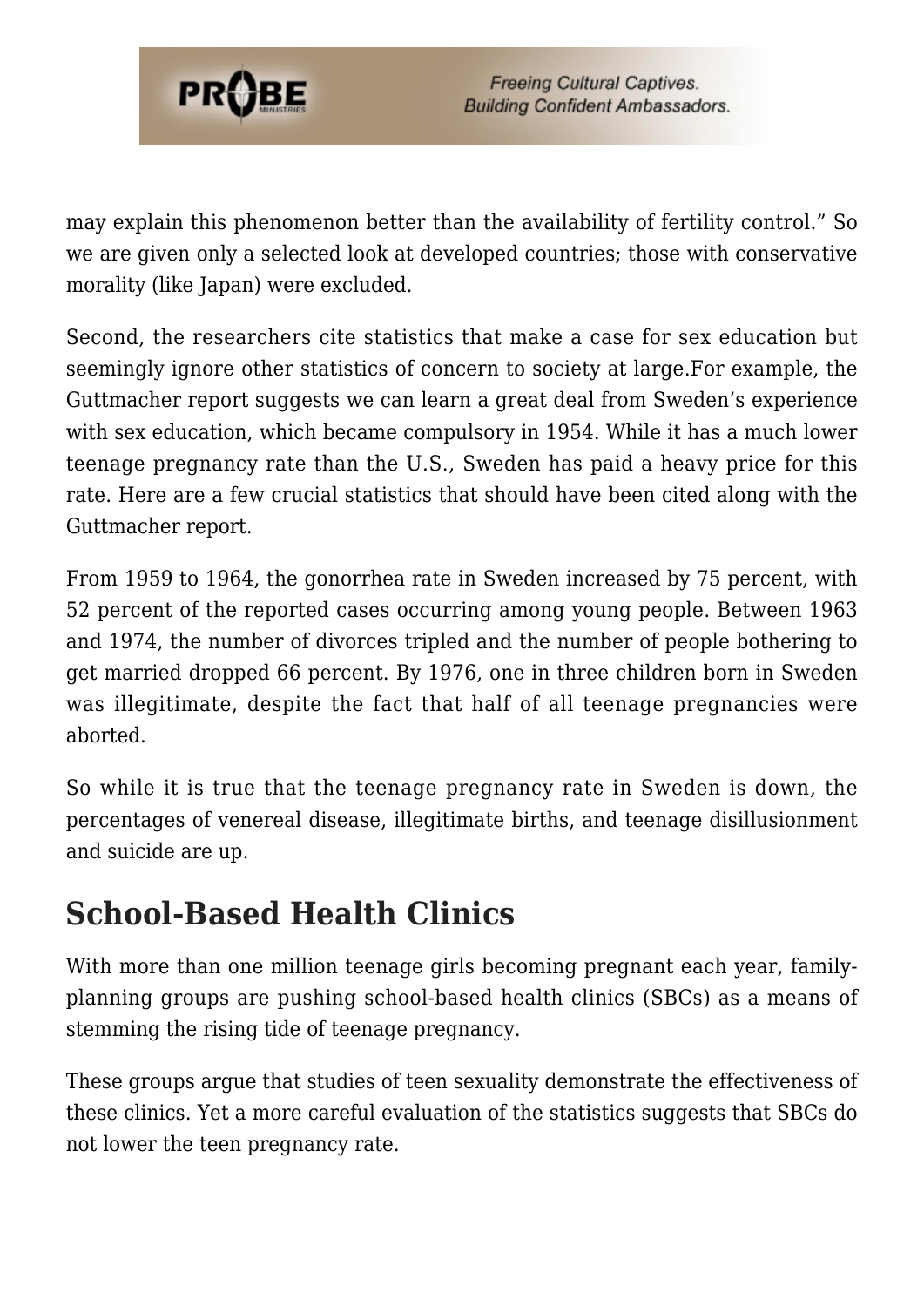

The dramatic increase in teen pregnancies has not been due to a change in the teen pregnancy rate but rather to an increase in the proportion of teenage girls who are sexually active (28 percent in 1971, 42 percent in 1982). The approximately \$500 million in federal grants invested in sex-education programs since 1973 has not reduced the number of teen pregnancies. So proponents now argue that health clinics located in the public schools can reduce the rate of teen pregnancy by providing sex information and contraception.

The most oft-cited study involves the experience of the clinic at Mechanics Arts High School in St. Paul, Minnesota. Researchers found that a drop in the number of teen births during the late 1970s coincided with an increase in female participation at the SBCs. But three issues undermine the validity of the study.

First, the Support Center for School-Based Clinics acknowledges that "most of the evidence for the success of that program is based upon the clinic's own records and the staff's knowledge of births among students. Thus, the data undoubtedly do not include all births."

Second, an analysis of the data done by Michael Schwartz of the Free Congress Foundation revealed that the total female enrollment of the two schools included in the study dropped from 1268 in 1977 to 948 in 1979. The reduction in reported births, therefore, could be attributed to an overall decline in the female population.

Finally, the study shows a drop in the teen birth rate, not the teen pregnancy rate. The reduction in the fertility rate was probably due to more teenagers obtaining an abortion.

A more recent study cited by proponents of clinics is a three-year study headed by Dr. Laurie Zabin at Johns Hopkins University. She and her colleagues evaluated the effect of sex education on teenagers. Their study of two SBCs showed a 30 percent reduction in teen pregnancies.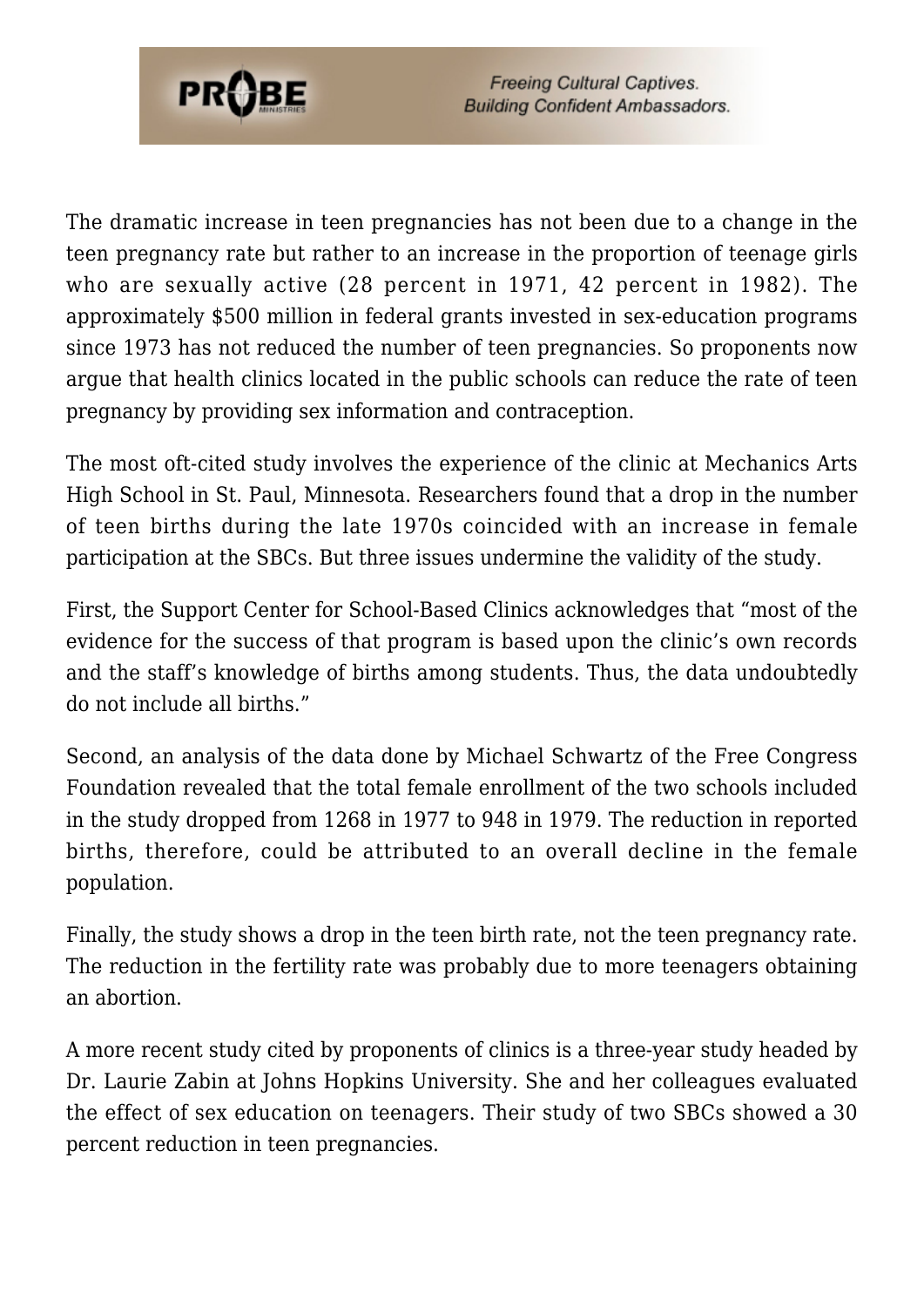

But even this study leaves many unanswered questions. The size of the sample was small, and over 30 percent of the female sample dropped out between the first and last measurement periods. Moreover, the word abortion is never mentioned in the brief report, leading one to conclude that only live births were counted. On the other hand, an extensive national study done by the Institute for Research and Evaluation showed that community-based clinics used by teenagers actually increase teen pregnancy. A two-year study by Joseph Olsen and Stan Weed (*Family Perspective*, July 1986) found that teenage participation in these clinics lowered teen birth rates. But when pregnancies ending in miscarriage or abortion were factored in, the total teenpregnancy rates increased by as much as 120 pregnancies per 1000 clients. Olsen and Weed's research had been challenged because of their use of weighting techniques and reliance on statewide data. But when they reworked the data to answer these objections for a second report, the conclusion remained.

School-based health clinics are not the answer. They treat symptoms rather than problems by focusing on pregnancy rather than promiscuity. And even if we ignore the morality of handing out contraceptives to adolescents, we are left with a claim that cannot be substantiated.

#### **Planned Parenthood**

Planned Parenthood has been running ads in newspapers around the country that adopt a lesson from George Orwell and engage in a heavy dose of "newspeak." One ad, for example, contains an impassioned plea for the continued legalization of abortion by defeating what they call "compulsory pregnancy laws."

I take it that by "compulsory pregnancy laws," they mean anti- abortion laws. But the ads seem to imply that the people who want to stop the killing of unborn babies are also bent on coercing women into getting pregnant. That is not what the ads really mean, but isn't it a bit odd to label laws against abortion "compulsory pregnancy laws?"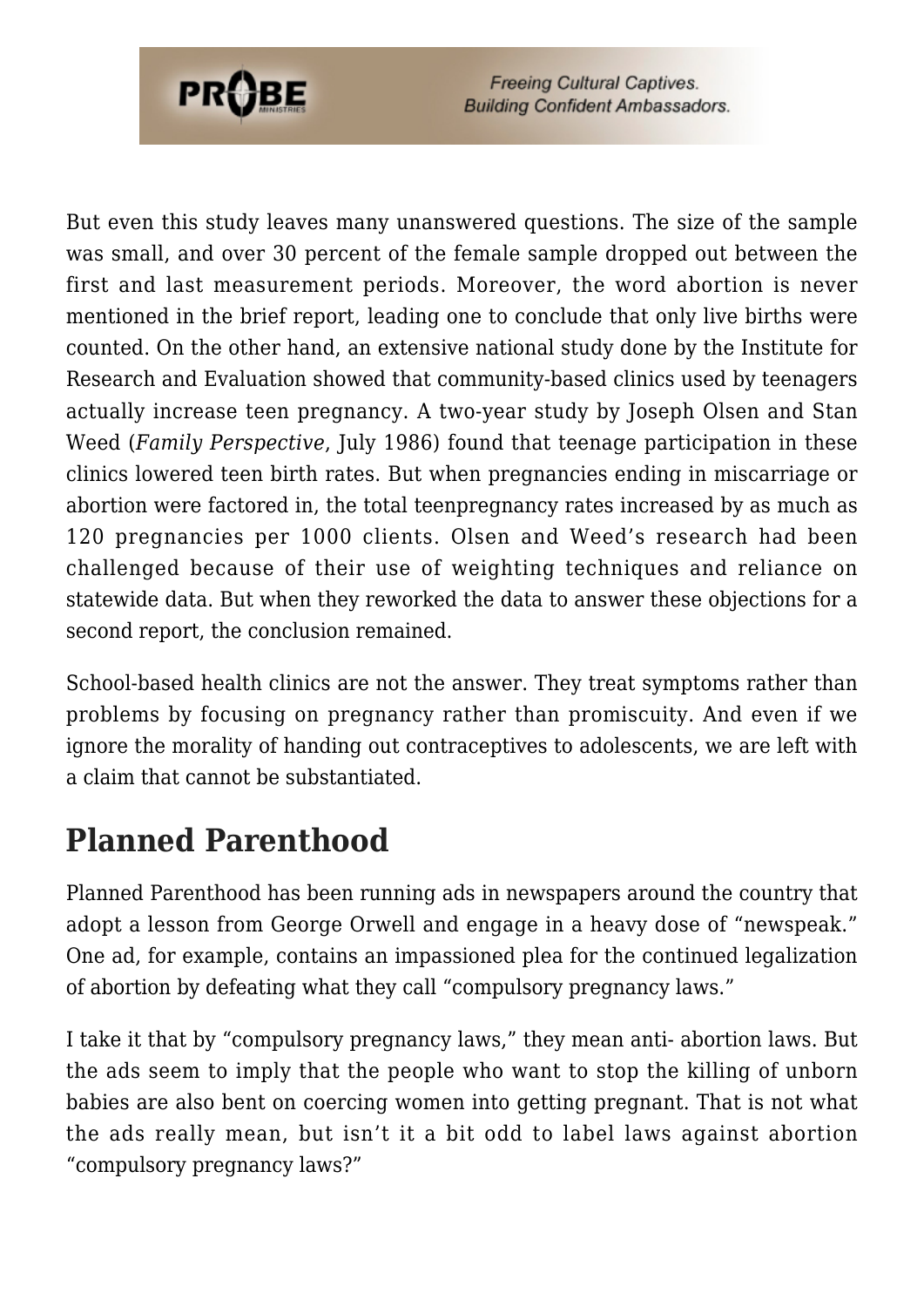

Another ad carries the title, "Five Ways to Prevent Abortion (And One Way that Won't)." According to the ad, outlawing abortion won't stop abortions. But it will. While it may not stop all abortions, it certainly will curtail hundreds of thousands that are now routinely performed every year. And it will force many women who presently take abortion for granted to consider what they are doing.

But what are some of the ways Planned Parenthood suggests will stop abortion? One of their proposals is to "make contraception more easily available." The ad states that, since the early 1970s, Title X for national family planning has been supported by all administrations except the Reagan and Bush administrations. The ad therefore encourages readers to lobby for increased funding of Title X.

By the way, Planned Parenthood has been the largest recipient of Title X grants. In other words, the solution to abortion requires we give more of our tax dollars to Planned Parenthood.

Foundational to this proposal is a flawed view of teenage sexuality that sees cause-and-effect in reverse order. Accepting a distorted fatalism that assumes teenage promiscuity as inevitable, Planned Parenthood calls for easy access to birth control. But isn't it more likely that easy access to contraceptives encourages easy sex? Another proposal listed in the ad is to "provide young people with a better teacher than experience." As commendable as that suggestion may sound, what is really being proposed is increased funding for sexeducation courses in public schools and the community. Again, notice the presupposition of this proposal. The ad writers assume promiscuity and propose further sex education in order to prevent pregnancy. The emphasis is on preventing pregnancy, not preventing sexual intercourse.

Hasn't Planned Parenthood ignored a better option? Isn't chastity still the most effective means of preventing pregnancy as well as a multitude of sexual diseases? Shouldn't we be encouraging our young people to refrain from sex before marriage? Shouldn't we teach children that premarital sex is immoral?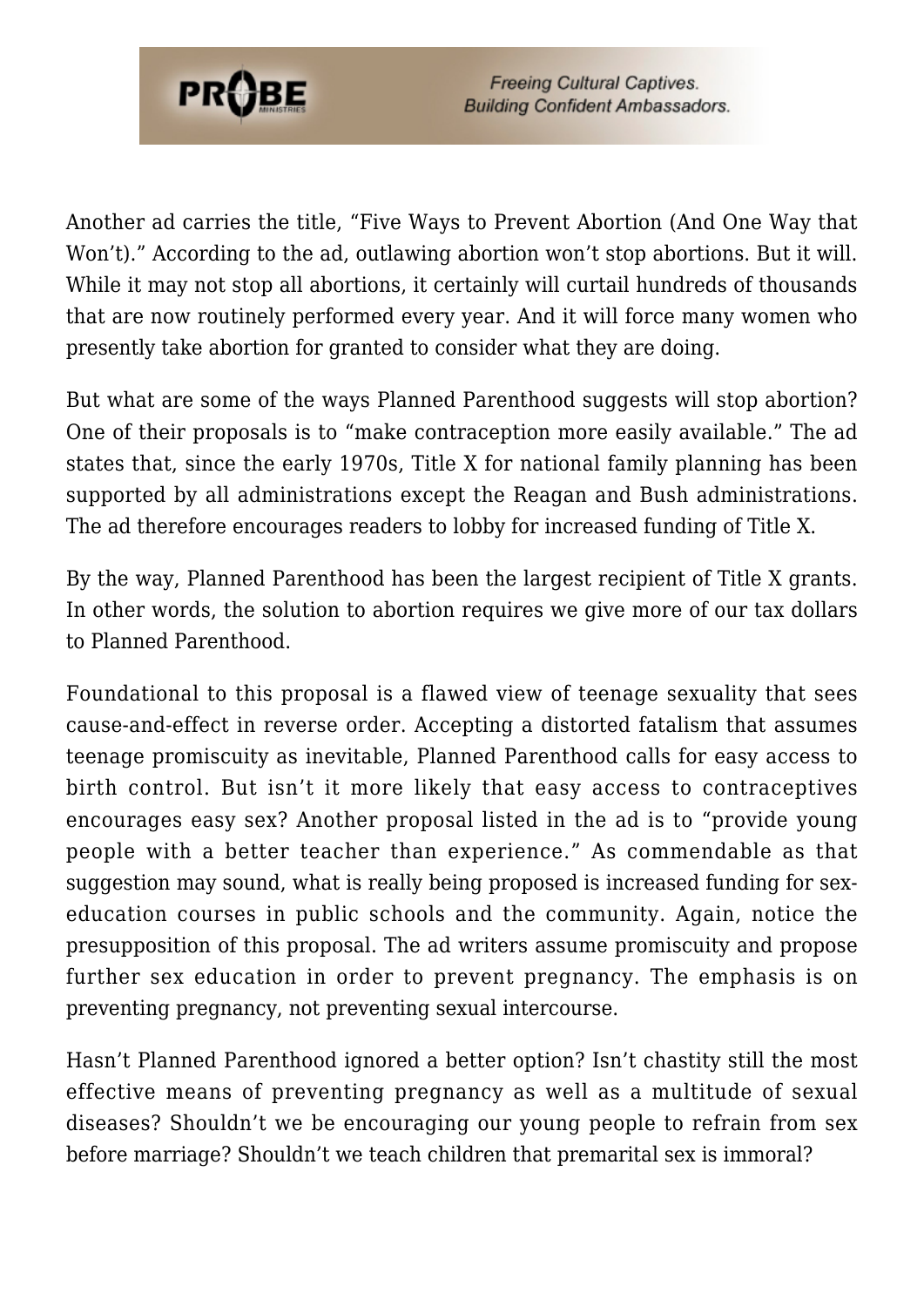

Arguments for sex education frequently ignore the reality of human sinfulness. We simply cannot teach sexuality in the schools and expect sexual purity unless we also teach moral principles. The greatest problem among young people today is not a lack of education, but a lack of moral instruction.

## **Parental Notification**

Next I want to focus on state laws that require parental notification when minor children are given prescription birth- control drugs and devices.

Opponents refer to these requirements as "squeal rules" and denounce them as an invasion of privacy. This reaction illustrates how far our society has deviated from biblical morality.

High-school students must routinely obtain parental consent in order to go on field trips, participate in athletics, or take driver's education classes. Many school districts even require parental consent before a student can take a sex-education class. But opponents of parental notification believe these regulations constitute an invasion of privacy.

Critics argue that such regulations will not change the sexual mores of our teenagers. Perhaps not, but they do encourage parental involvement and instruction in the area of sexual morality. The moral burden is placed upon the parent rather than the family- planning clinic.

Without such rules, government ends up subverting the parent's role. Each year taxpayers subsidize thousands of family-planning clinics that provide medical treatment and moral counsel, yet balk at these meager attempts to inform parents of their involvement with their children.

Ultimately, who has authority over teenagers: the clinics or the parents? Opponents of these "squeal rules" would have you believe that these clinics (and ultimately the government) are sovereign over teenagers. But parents are not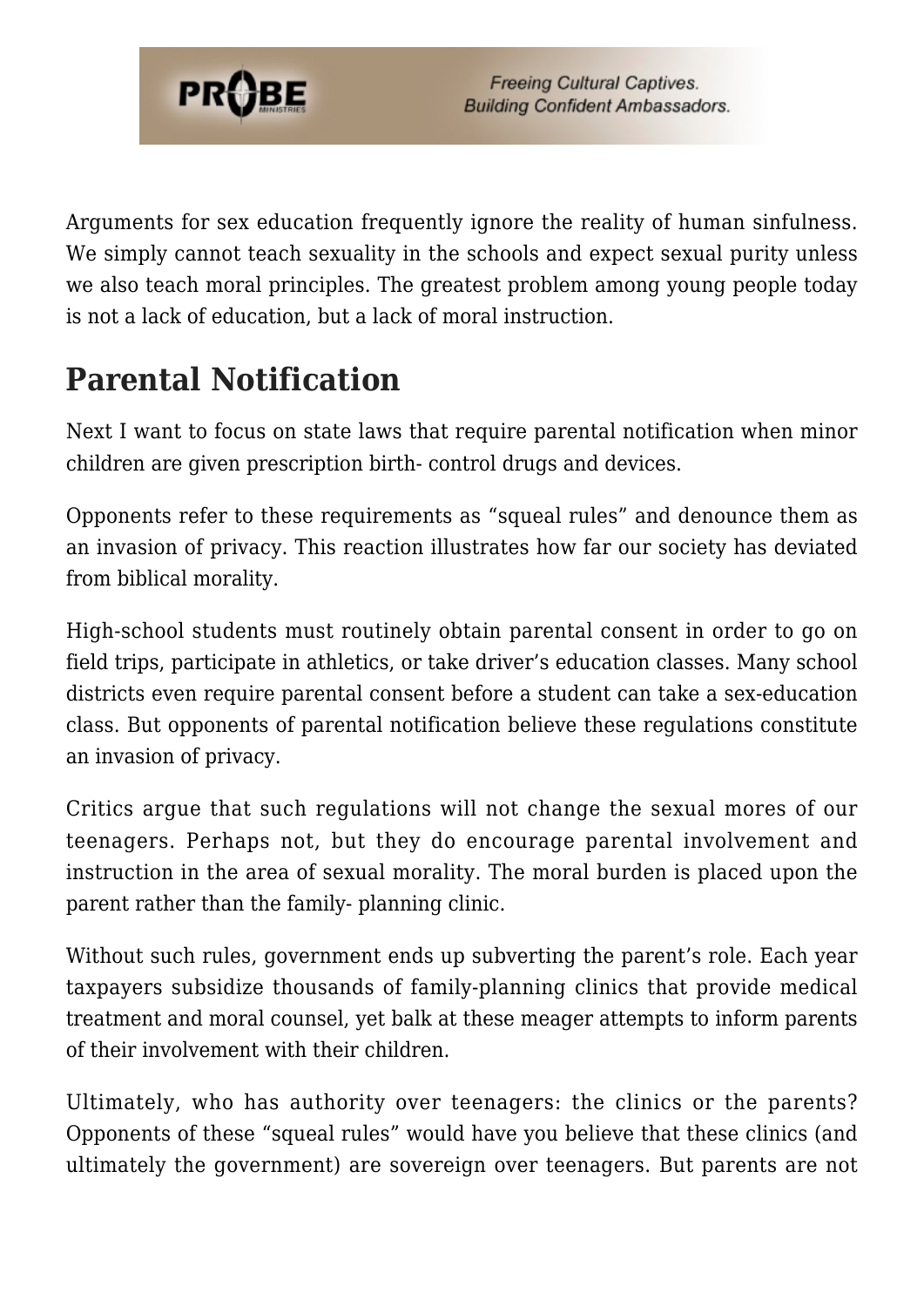

only morally but legally responsible for their children and should be notified of birth- control drugs and devices dispensed to teenagers.

But even more important than the question of authority is the question of morality. Premarital sex is immoral. Just because many teenagers engage in it does not make it right. Statistics are not the same as ethics, even though many people seem to have adopted a "Gallup poll" philosophy of morality.

Critics of the squeal rule believe government should be neutral. They argue that government's responsibility does not include "squealing" to teenagers' parents. But in this situation an amoral stance is nothing more than an immoral stance. By seeking to be amoral, government provides a tacit endorsement of immorality. Secretly supplying contraceptives through government-subsidized clinics will not discourage premarital sex. It will encourage teenage sexual promiscuity.

Again, critics of the squeal rule see cause-and-effect acting in only one direction. They contend that the fact of sexually active teenagers requires birth control clinics. But isn't the reverse more accurate? The existence of birth control clinics, along with the proliferation of sex-education courses, no doubt contributes to teenage promiscuity.

Experience with these rules shows that parental notification will increase parental involvement and thus reduce teenage pregnancy and abortion. Parents should not be denied the opportunity to warn their children about the medical, social, and moral effects of premarital sex.

Make no mistake–parental notification laws will not stop teenage promiscuity; secrecy, however, will do nothing but ignite it.

## **A Biblical Perspective**

I would like to conclude with a biblical discussion of sex education. As Christians, we need to understand the basic assumptions behind the movement to place sex-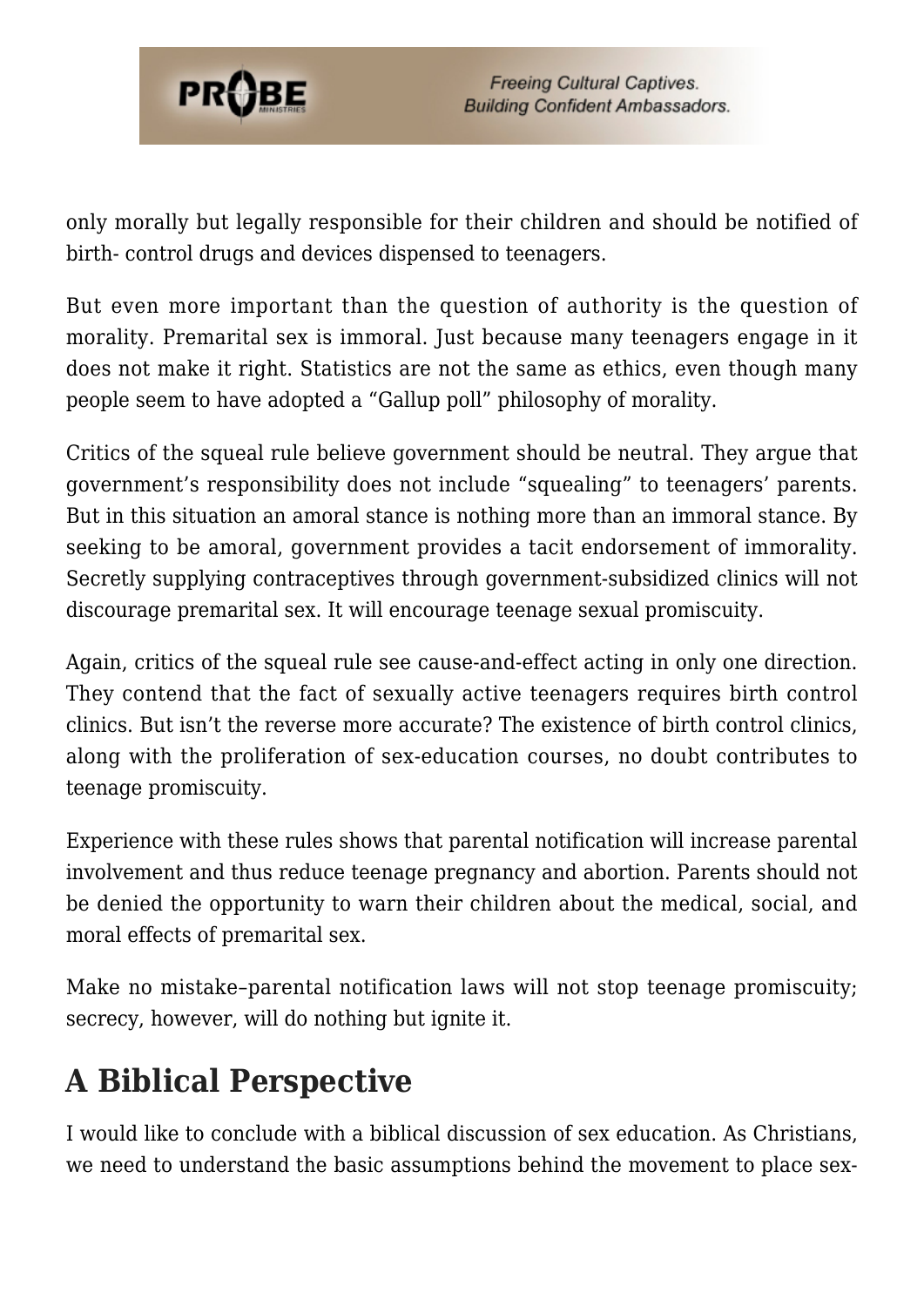

education programs and clinics in public schools.

Proponents of sex education often make naturalistic assumptions about human sexuality. They tend to argue as if young people were animals in heat who are going to have sexual relations despite what is taught at home, in church, and in school. The Bible clearly teaches that we are created in the image of God and have the capacity to make choices and exercise self-control. Sex-education advocates would have us believe that young people cannot exercise sexual control; thus we must capitulate to the teenager's sexual urges.

A second false assumption is the tendency of sex-education programs to ignore human sinfulness. Although we are created in the image of God, we all are born with a sin nature. Frequently, sex education panders to that fallen nature.

We cannot teach sexuality and expect sexual purity without also teaching moral principles. Most sex-education programs present data in a so-called value neutral way. But, in trying to be amoral, these program become immoral. Human sexuality must be related to moral values. Young people need information about sex, but it must be placed in a moral context. The greatest problem among young people today is not a lack of education about sex, but a lack of moral instruction about sex.

I believe we are involved in a moral civil war over teenage sexuality. Here is how we lost a number of battles. First, the old morality was declared passe. The sexual revolution in the 1960s made words like virginity, celibacy, purity, and chastity seem out of date. In previous generations, peer pressure kept young people from sex; today, peer pressure pushes them into it.

We lost a second battle when we turned sexuality over to scientists and took it away from moralists and theologians. Alfred Kinsey's studies "Sexual Behavior in the Human Male" (1948) and "Sexual Behavior in the Human Female" (1953) presented comprehensive statistics, but no moral reflection. Today, discussions about sex are supposed to be done in value-neutral settings. Inevitably,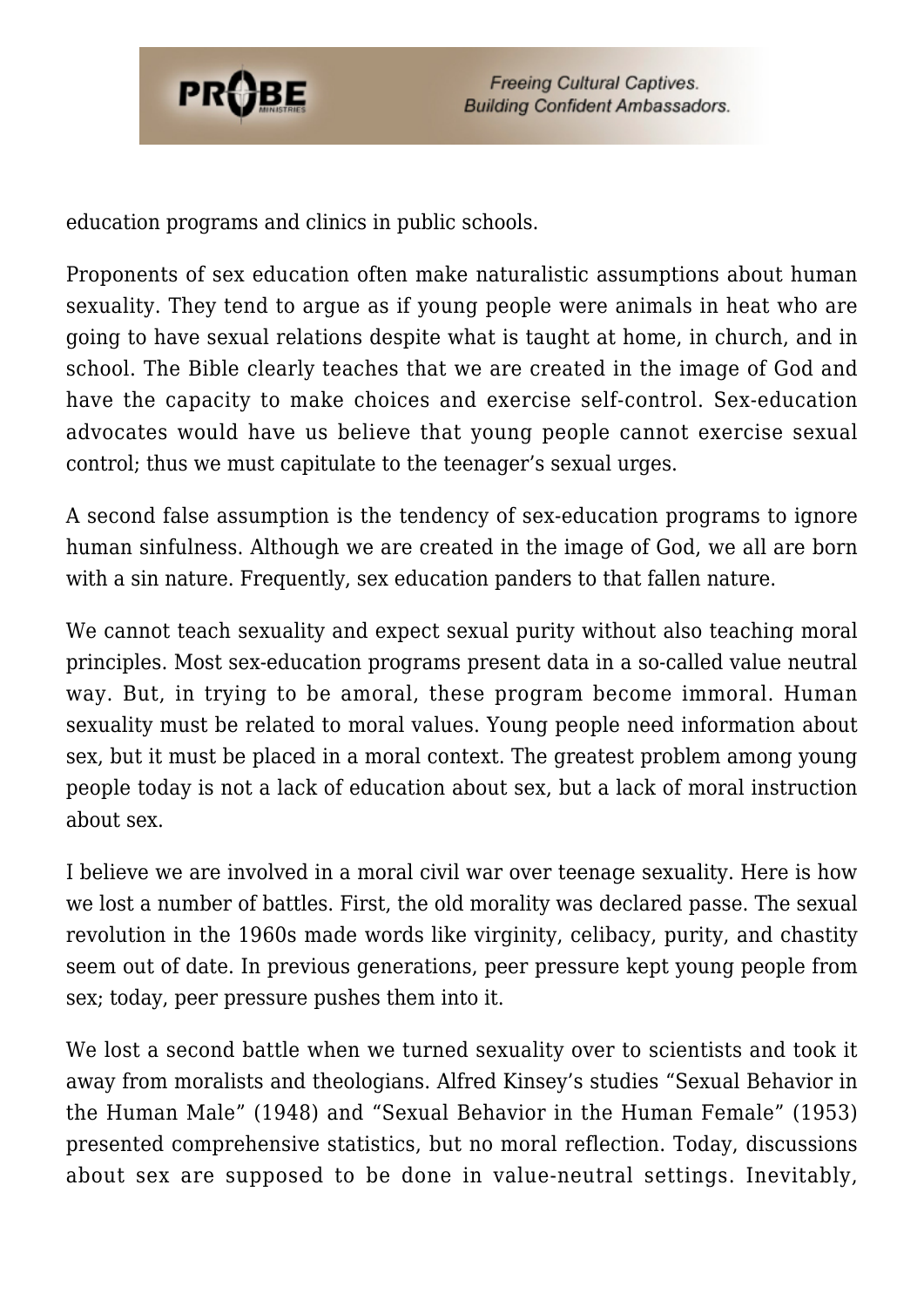

demographics determine morality.

What is the solution? Christians must reassert their parental authority and instruct their children about God's view of sex. We must teach them to flee fornication just as Joseph did in the Old Testament. We must teach them to avoid temptation by making no provision for the flesh. We must teach them to exercise self- control in every area of their lives, including the sexual. In other words, we must educate them about the dangers of premarital sex and the wisdom of obeying God's commands regarding human sexuality. Instead of capitulating to teenager's sexual urges, as sex-education advocates want us to do, we should provide them with biblical principles and moral leadership in the area of sexuality.

©1993 Probe Ministries

## **[Cool Stuff About Love and Sex](https://probe.org/cool-stuff-about-love-and-sex/)**

Rusty Wright

*Hey, kids. Want to read some cool stuff about love and sex that you might never hear from your folks? Hey, parents. Want to learn how to communicate with your kids about these important topics? Read on!*

*This article is also available in [Spanish.](http://www.ministeriosprobe.org/docs/amor_y_sexo.html)* 

### **Cool Stuff**

Psst! Hey, kids! Want to hear some really cool stuff about love and sex that you might never hear from your parents? Listen up! (But . . . how about closing your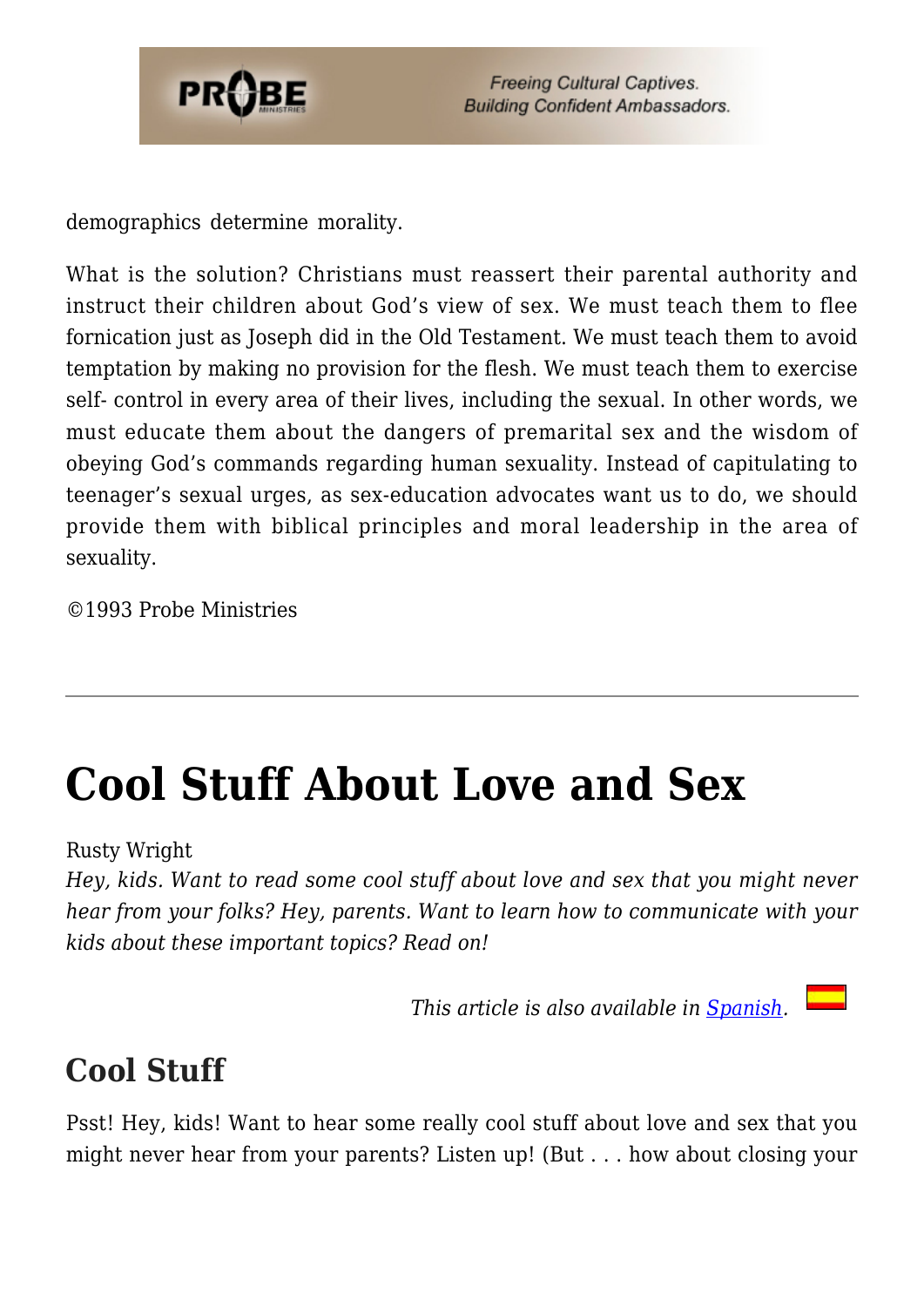

ears for the next few seconds?)

Hey, parents! Want to learn how to talk to your kids about sex in a way they will understand and relate to? Keep listening. $\{1\}$ 

OK, kids. You can listen again.

"A fulfilling love life. How can I have one? How can I get the most out of sex?" University students worldwide ask these questions. As I've spoken on their campuses, I've tried to offer some practical principles because I believe both pleasure and emotional fulfillment are important facets of sex. These principles relate to teens, too. Teens of all ages.

Sex is often on our minds. According to two psychologists at the universities of Vermont and South Carolina, 95% of people think about sex at least once each day[.{2}](#page-80-0) You might wonder, "You mean that 5% of the people *don't*?"

Why does sex exist? One of the main purposes of sex is pleasure. Consider what one wise man named Solomon wrote. Writing sometimes in "PG" (but not "Rrated") terms, he said:

Drink water from your own cistern And fresh water from your own well. Should your springs be dispersed abroad, Streams of water in the streets? Let them be yours alone And not for strangers with you. Let your fountain be blessed, And rejoice in the wife of your youth. As a loving hind and a graceful doe, Let her breasts satisfy you at all times; Be exhilarated always with her love. $\{3\}$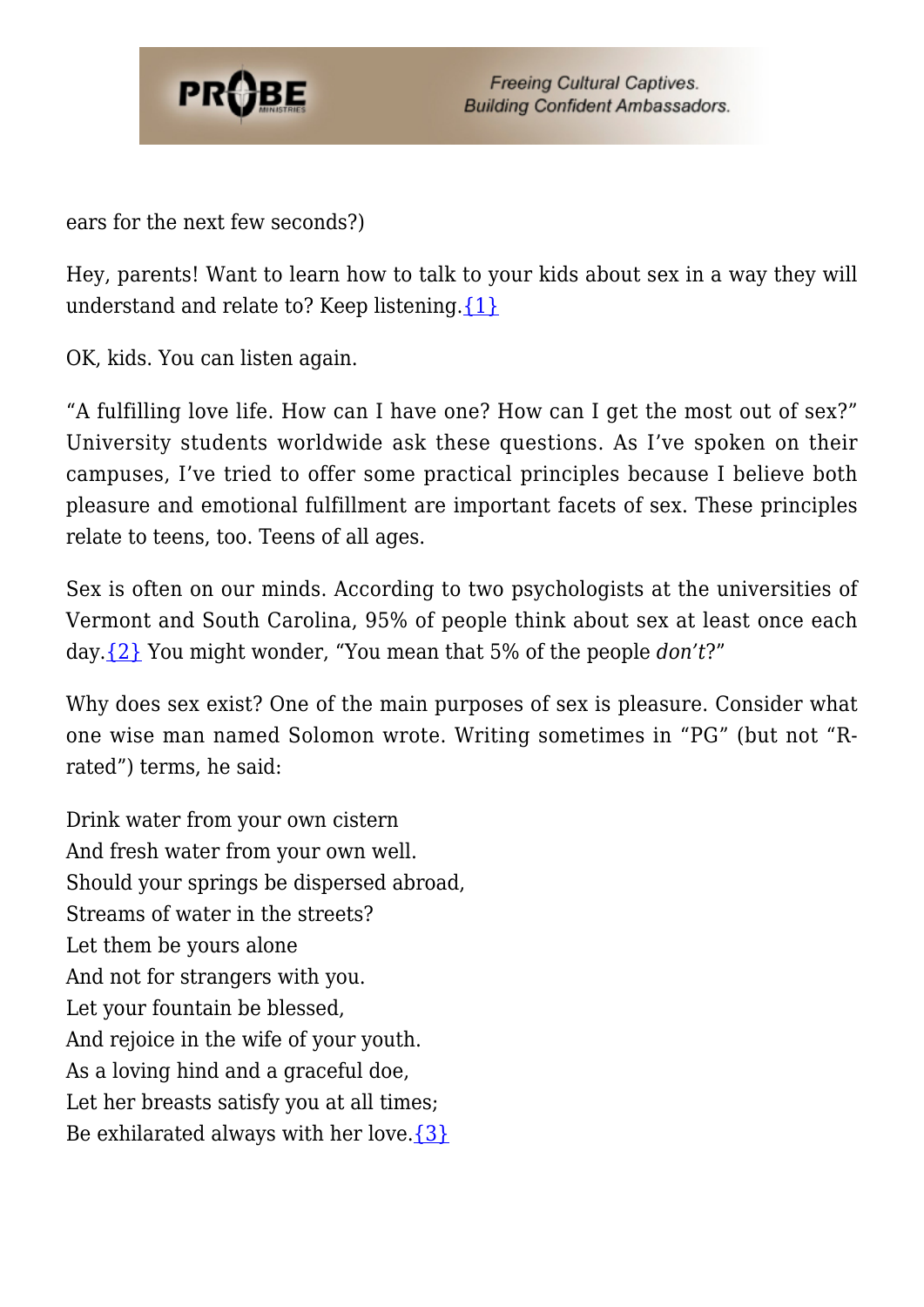

Solomon's ancient love sonnet, the "Song of Solomon," is one of the best sex manuals ever written. It traces the beauty of a sexual relationship in marriage and is an openly frank description of marital sexual intimacy. You might want to read it yourself. (Would it surprise you to know that it's in the Bible? You can dog-ear the good parts.)

Another purpose of sex is to develop oneness or unity. Fifteen hundred years before Christ, Moses, the great Israeli liberator, wrote, "For this reason a man shall leave his father and his mother, and be joined to his wife; and they shall become one flesh." $\{4\}$  When two people unite sexually, they "become one flesh."

A third purpose for sex is procreation. That, of course, is how we all got here. You learn that in first year biology, right?

OK, so sex is for pleasure, unity, and procreation. But how can people get the most out of love and sex?

#### **How to Have a Most Fulfilling Love Life**

One way not to have a fulfilling love life in marriage is to concentrate solely on sexual technique. There is certainly nothing wrong with learning sexual technique–especially the basics–but technique by itself is not the answer.

The qualities that contribute to a successful sex life are the same ones that contribute to a successful interpersonal relationship. Qualities like love, commitment, and communication.

Consider love. As popular speaker and author Josh McDowell points out, those romantic words, "I love you," can be interpreted several different ways. One meaning is "I love you *if*—If you go out with me . . . if you are lighthearted . . . if you sleep with me." Another meaning is "I love you *because*—because you are attractive . . . strong . . . intelligent." Both types of love must be earned.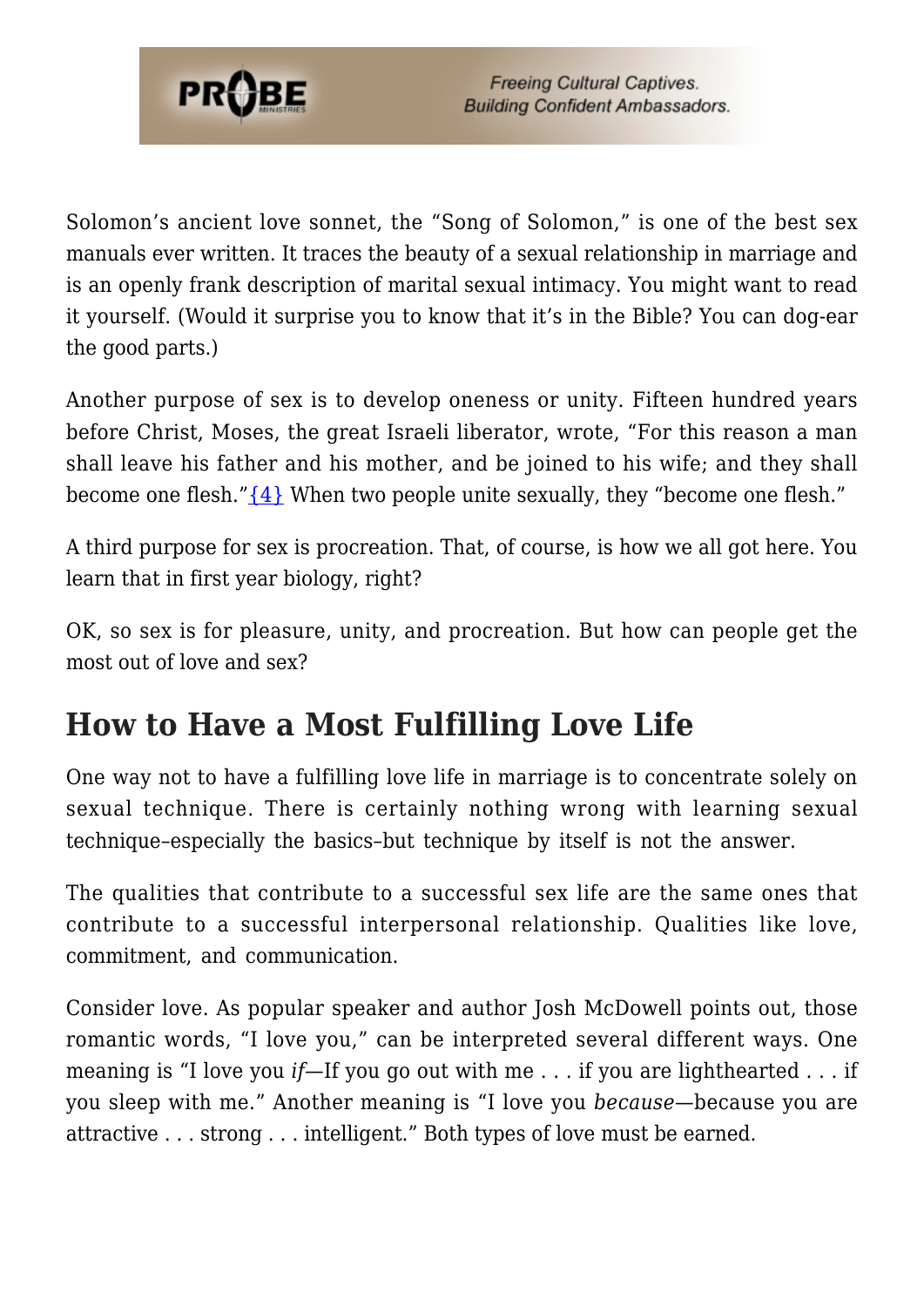

The best kind of love is unconditional. It says, "I love you, *period*. I love you even if someone better looking comes along, even if you change, even if you have zoo breath in the morning. I place your needs above my own."

One young engaged couple had popularity, intelligence, good looks, and athletic success that seemed to portend a bright future. Then the young woman suffered a skiing accident that left her paralyzed for life. Her fiancé deserted her.

This true story—portrayed in the popular film, "The Other Side of the Mountain"—was certainly complex. But was his love for her "love, period"? Or was it love "if" or love "because"? Unconditional love (or "less-conditional", because none of us is perfect) is an essential building block for a lasting relationship.

Unconditional love with caring and acceptance can help a sexual relationship in a marriage. Sex, viewed in this manner, becomes not a self-centered performance but a significant expression of mutual love.

Commitment is also important for a strong relationship and fulfilling sex. Without mutual commitment, neither spouse will be able to have the maximum confidence that the relationship is secure.

Good communication is essential. If a problem arises, couples need to talk it out and forgive rather than stew in their juices. As one sociology professor expressed it, "Sexual foreplay involves the 'round-the-clock relationship." $\{5\}$ 

### **Why Wait?**

After I'd spoken in a human sexuality class at Arizona State University, one student said, "You're talking about sex within marriage. What about premarital sex?" He was right. I was saying that sexual intercourse is designed to work best in a happy marriage and recommending waiting until marriage before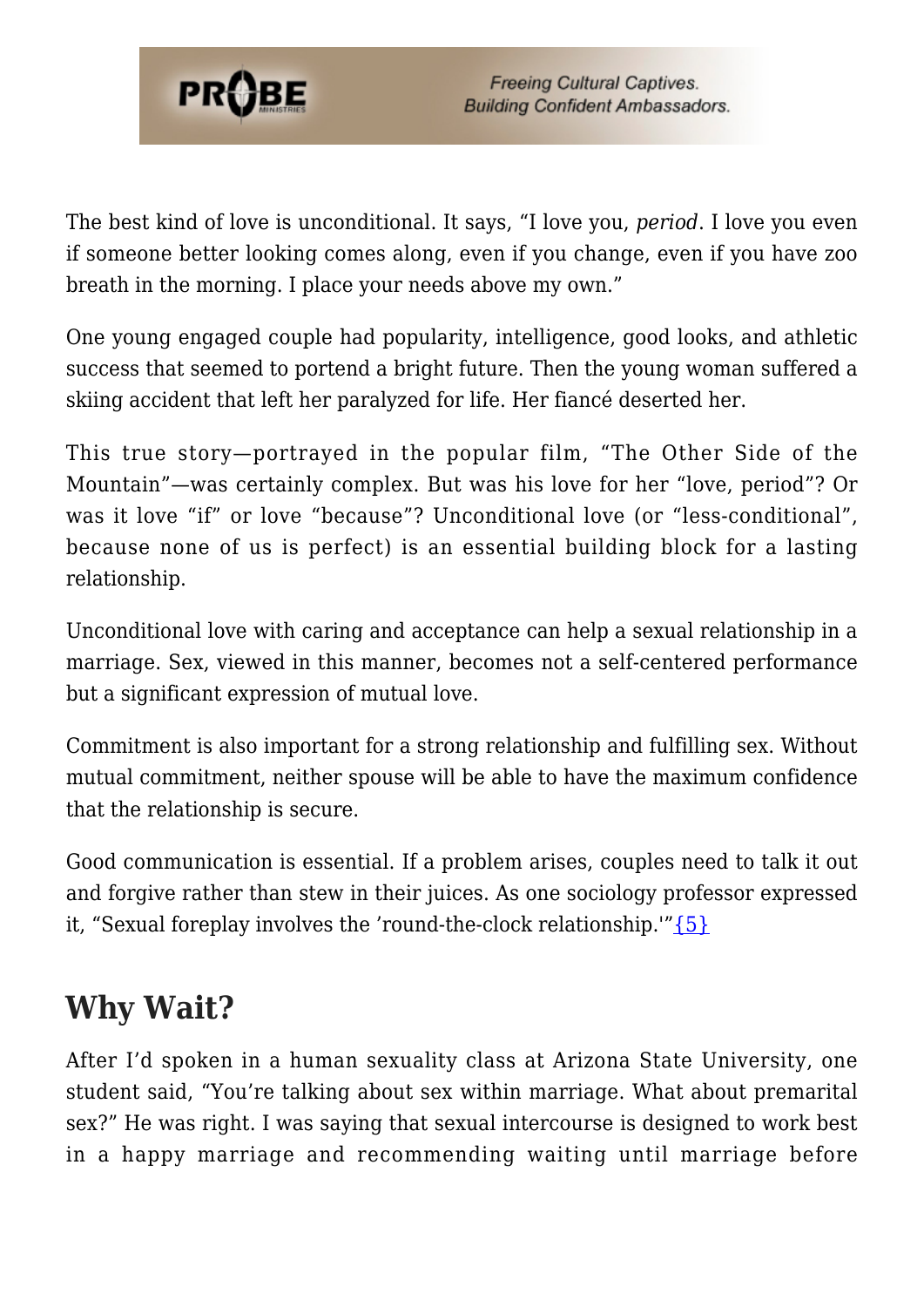

experiencing sex.

This view is, of course, very controversial. You may agree with me. Or you may think I am from another planet, and I respect your right to feel that way. Here's why I waited.

First is a moral reason. According to the perspective I represent, the biblical God clearly says to wait.  $\{6\}$  Some people think that God wants to make them miserable. Actually, He loves us and wants our best. There are practical reasons for waiting.

Premarital sex can detract from a strong relationship and a fulfilling love life. Too often, it's merely a self-gratifying experience. After an intimate sexual encounter, one partner might be saying, "I love you" while the other is thinking, "I love it."

Very often premarital sex lacks total, permanent commitment. This can create insecurity. For instance, while the couple is unmarried, the nagging thought can persist, "If he or she has slept with me, whom else have they slept with?" After they marry, one might think, "If they were willing to break a standard with me before we married, will they with someone else after we marry?" Doubt can chip away at their relationship.

Premarital sex can also inhibit communication. Each might wonder, "How do I compare with my lover's other partners? Does he or she tell them how I perform in bed?" Each may become less open; communication can deteriorate and so can the relationship. Premarital sex can lessen people's chances to experience maximum oneness and pleasure. I'm not claiming that premarital sex eliminates your chances for great sex in marriage. But I am saying that it can introduce factors that can be difficult to overcome.

A recently married young woman told me her perspective after a lecture at Sydney University in Australia. She said, "I really like what you said about waiting. My fiancé and I had to make the decision and we decided to wait." (Each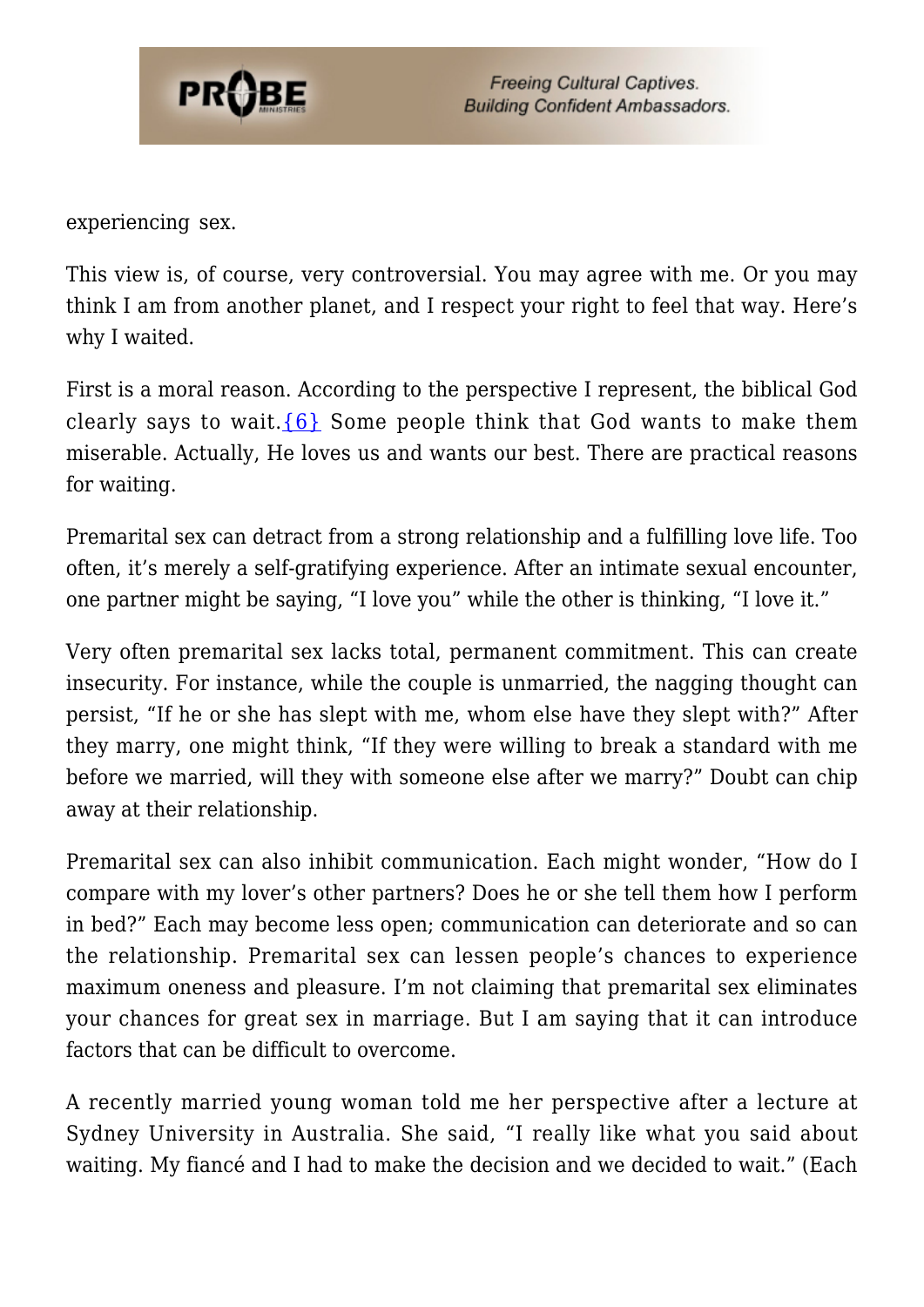

had been sexually active in other previous relationships.) She continued: "With all the other tensions, decisions and stress of engagement, sex would have been just another worry. Waiting 'till our marriage before we had sex was the best decision we ever made."

Wise words. I waited because God said to, because there were many practical advantages, and because none of the arguments I heard for not waiting were strong enough.[{7}](#page-81-1)

#### **The Vital Dimension**

So far we've looked at "Why sex?", "How to have a most fulfilling love life," and "Why wait?". Consider now the vital dimension in any relationship.

Powerful emotional factors can make it difficult for teens to wait until marriage for sexual intercourse or to stop having sex. A longing to be close to someone or a yearning to express love can generate intense desires for physical intimacy. Many singles today want to wait but lack the inner strength or self esteem. They may fear losing love if they postpone sex.

Often sex brings emptiness rather than the wholeness people seek through it. As one TV producer told me, "Frankly, I think the sexual revolution has backfired in our faces. It's degrading to be treated like a piece of meat." The previous night her lover had justified his decision to sleep around by telling her, "There's plenty of me for everyone." What I suspect he meant was, "There's plenty of everyone for me." She felt betrayed and alone.

I explained to her and to her TV audience that sexuality also involves the spiritual. One wise spiritual teacher understood our loneliness and longings for love. He recognized human emotional needs for esteem, acceptance, and wholeness and offered a plan to meet them. His plan has helped people to become brand "new persons" inside. $\{8\}$  He promised unconditional love to all who ask. $\{9\}$  Once we know we're loved and accepted, we can have greater security to be vulnerable in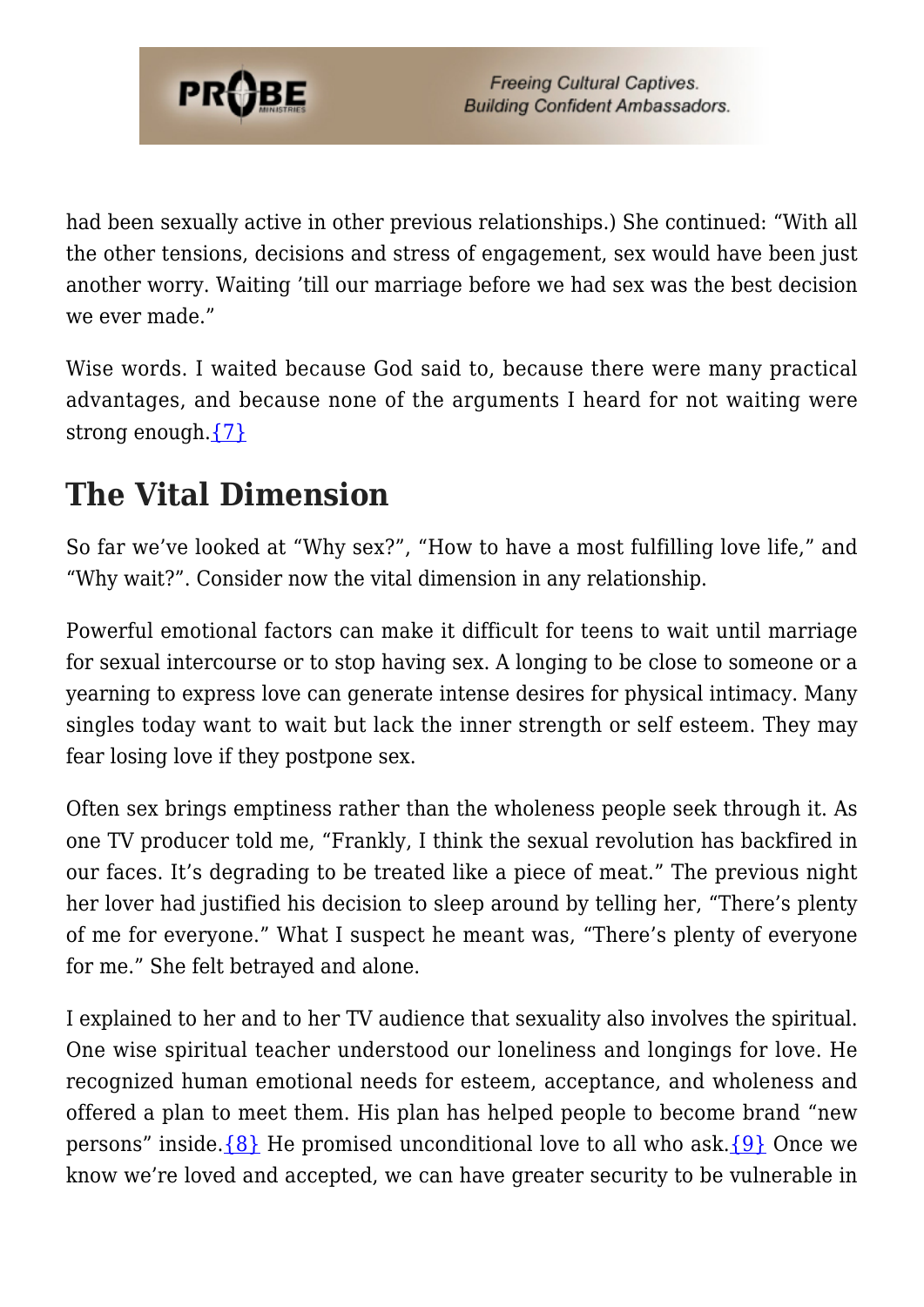

relationships and new inner strength to make wise choices for safe living[.{10}](#page-81-3)

This teacher said, "You will know the truth, and the truth will make you free."[{11}](#page-81-4) Millions attest to the safety and security He can provide in relationships. His name, of course, is Jesus of Nazareth. Though I had been a skeptic, I placed my faith in Him personally my freshman year in college. Through a simple heart attitude, I said, "Jesus, I believe you died and rose again for me. I ask you to enter my life, forgive me, and give me the new life you promised." He forgave all my flaws—and there were (and are) many of those. He said His own death and resurrection—once I accepted His pardon—erased my quilt.  $\{12\}$  That was great news!

Marriage with Jesus involved can be like triangle with God at the apex and the two spouses at the bottom corners. As each partner grows closer to God, they also grow closer to each other. Life doesn't become perfect, but God's friendship can bring a vital dimension to any relationship.

### **Parents and Kids**

A nationwide survey of teens asked the question, "When it comes to your decisions about sex, who is most influential?" Forty-nine percent of teens responding said it was their parents. The next closest response was "Friends" (16 percent). Eleven percent said the media influenced their decisions about sex the most. Only 5 percent said it was their romantic partner.[{13}](#page-81-6) Kids, lots of your peers think that it is important to consider how their parents feel about sex.

And teens feel that talking with their parents about sex can make important sexual decisions easier. In a subsequent national survey, teens overwhelmingly expressed that they could more easily postpone sexual activity and avoid getting pregnant if they could only talk about these matters more openly with their folks. ${14}$ 

But there's a problem. Too many parents are unaware how important what they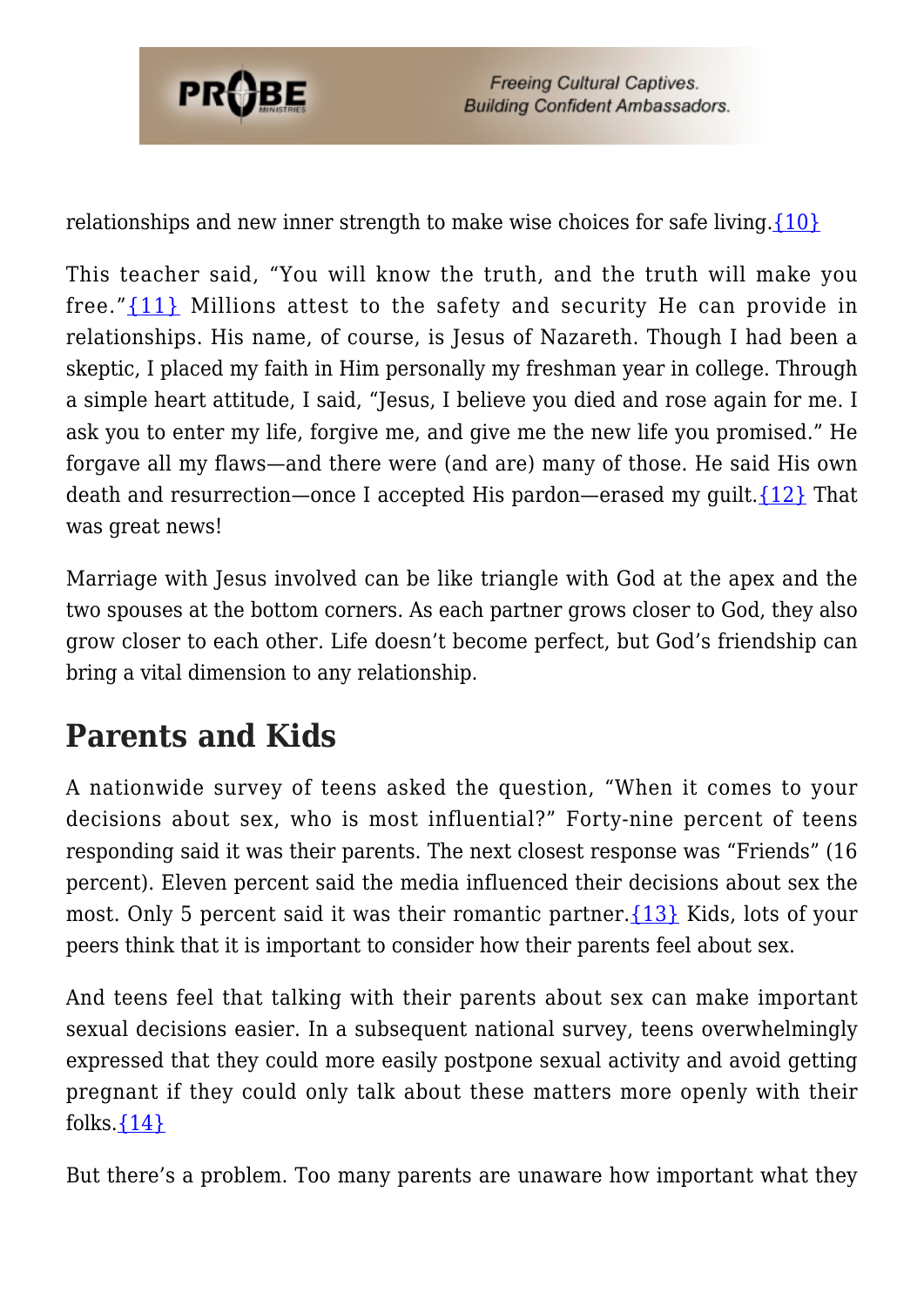

think about sex is to their teens. Parents often think that their teenagers' friends are the strongest influence on their teen's decisions about sex. Yet teens don't consider their friends as being nearly as influential as parents think they are. $\{15\}$ 

And mom, you are really, really important!

A major report based on two University of Minnesota studies involving national data found that teens having close relationships with their mothers are more likely than teens lacking close relationships with their mothers to delay first intercourse. The report authors note, "previous studies have shown that mothers tend to have a greater influence than fathers on teens' sexual decisionmaking." ${16}$ 

What can a parent do to help their teens develop positive, healthy sexual attitudes and behavior? Here are some ideas:

- Develop close, loving relationships with your kids from the time they are young.
- Model the types of behavior and attitudes you wish them to emulate.
- Listen to them and treat them with respect.
- Talk about sex, your own values, and why you hold them.
- Help your teen think through their life goals, including education, and how teenage sexual activity might affect their dreams.
- Discuss what types of media are appropriate for your son or daughter to consume.

Making sexual decisions can be hard for teens today. Parents and teens can help each other by becoming close friends and by communicating. It's not always easy, but the rewards can be significant.

#### **Notes**

1. Parts of this article are adapted from Rusty Wright, ["Dynamic Sex: Unlocking](https://www.probe.org/dynamic-sex-unlocking-the-secret-to-love/)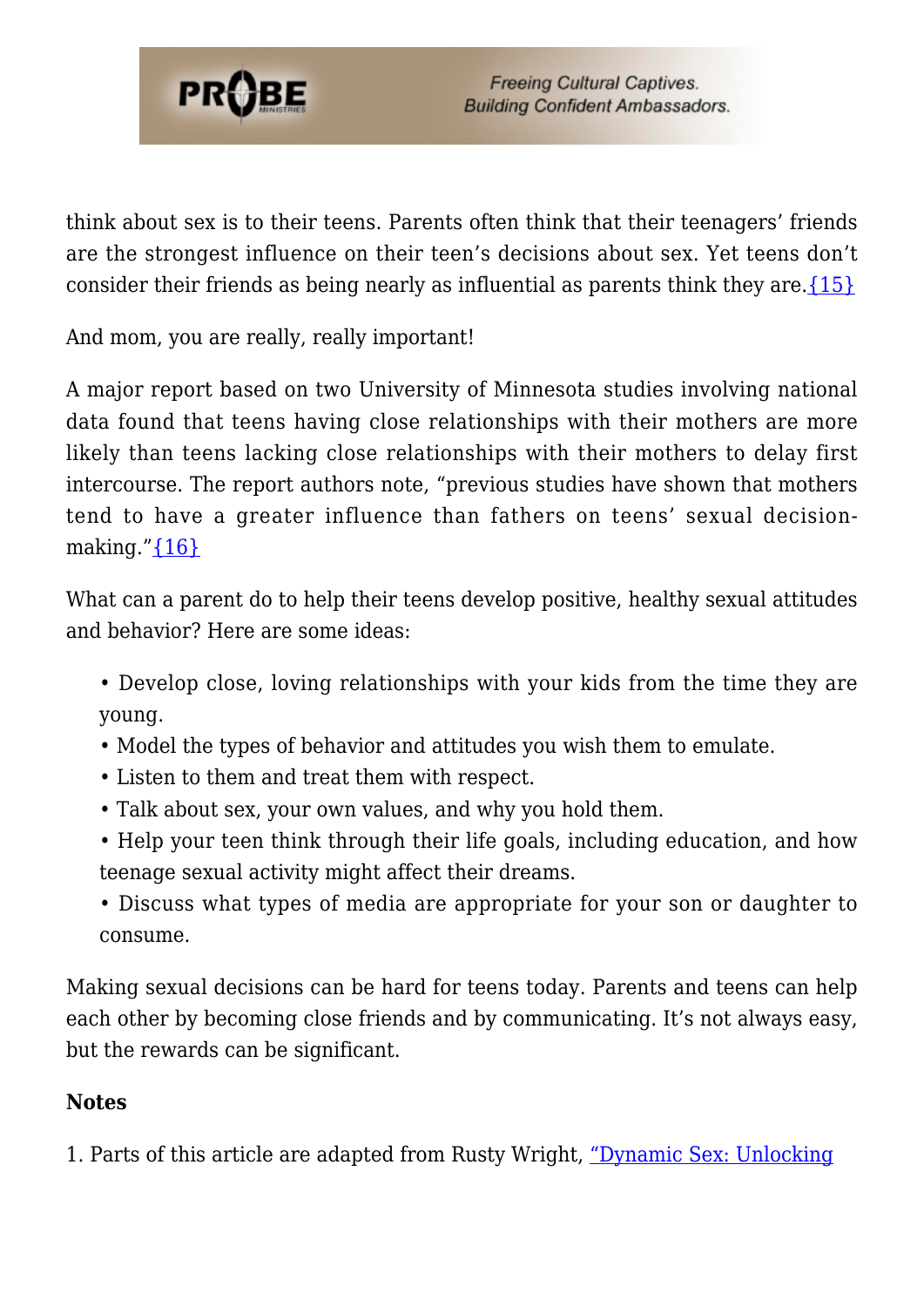

[the Secret to Love,"](https://www.probe.org/dynamic-sex-unlocking-the-secret-to-love/) Every Student's Choice, 1996 and Rusty Wright, ["Safe Sex?",](https://www.probe.org/safe-sex/) Cross & Crescent LXXXI:4, Winter 1994-95, pp. 19-21.

2. Kathleen Kelleher, "Entertaining Fantasies? Don't Worry, Everyone's Doing It," *Los Angeles Times,* August 15, 1995, E1. She cites Harold Leitenberg of the University of Vermont and Kris Henning, "now at the University of South Carolina Medical School".

3. Proverbs 5:15-19 NASB.

4. Genesis 2:24 NASB.

5. Emily Dale, Ph.D., Department of Sociology and Anthropology, Illinois Wesleyan University, Bloomington, Illinois, 1975.

- 6. 1 Corinthians 6:18; 1 Thessalonians 4:3.
- 7. For a summary of arguments for premarital sex, with responses, see Wright,

"Dynamic Sex: Unlocking the Secret to Love," op. cit.

<span id="page-58-0"></span>8. 2 Corinthians 5:17 NLT.

9. John 3:16; 13:34-35; 17:20, 23, 26; 1 John 4:7-21, 5:14-15.

10. Acts 1:8; Ephesians 5:18; Galatians 5:16-24; 1 Corinthians 6:18-20.

11. John 8:32 NASB.

12. Luke 24:44-47; Colossians 2:12-14.

13. "Faithful Nation: What American Adults and Teens Think About Faith, Morals, Religion, and Teen Pregnancy," The National Campaign to Prevent Teen Pregnancy, September 2001, p. 5;

[http://www.teenpregnancy.org/resources/data/pdf/keeping.pdf.](http://www.teenpregnancy.org/resources/data/pdf/keeping.pdf)

14. "With One Voice 2002: America's Adults and Teens Sound Off About Teen Pregnancy," The National Campaign to Prevent Teen Pregnancy, December 2002, pp. 2, 26, 27;

[http://www.teenpregnancy.org/resources/data/pdf/WOV2002\\_fulltext.pdf.](http://www.teenpregnancy.org/resources/data/pdf/wov2002_fulltext.pdf)

15. Ibid., pp. 2, 22-23.

16. "Teens' Closeness With Their Mothers Linked to Delay in Initiation of Sexual Activity, Study Says," Kaiser Daily Reproductive Health Report, September 5, 2002,

[http://www.kaisernetwork.org/daily\\_reports/print\\_report.cfm?DR\\_ID=13275&dr\\_c](http://www.kaisernetwork.org/daily_reports/print_report.cfm?dr_id=13275&dr_cat=2)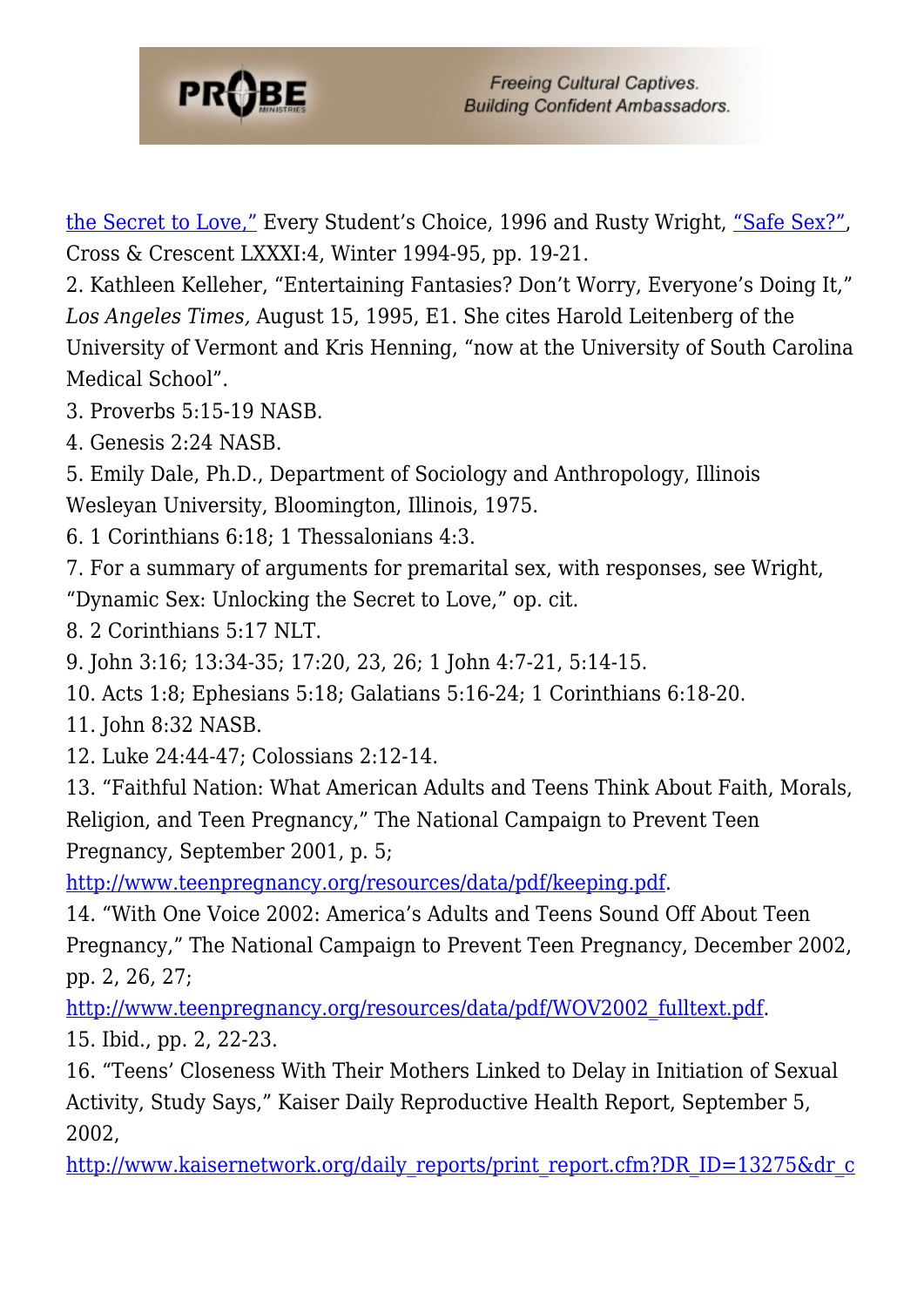

[at=2.](http://www.kaisernetwork.org/daily_reports/print_report.cfm?dr_id=13275&dr_cat=2) The words quoted are those of the Kaiser Report summary of what the University of Minnesota research authors communicated.

This article is adapted with permission from Rusty Wright, "Cool Stuff About Love and Sex," *The Plain Truth,* January/February 2004, pp. 17-19.

© 2004 Probe Ministries.

# **[Sexual Purity – A Biblical](https://probe.org/sexual-purity/) [Worldview Perspective Remains](https://probe.org/sexual-purity/) [Truth](https://probe.org/sexual-purity/)**

#### Dr. Ray Bohlin

*Dr. Bohlin uses a passage from Proverbs to provide us insight into the importance of sexual purity for our age. This important biblical worldview concept is still valid today even in this age where sexual promiscuity is trumpeted from the media.*

#### **Medical Reasons for Sexual Purity**

As our society prepares to enter the 21st century, one trend and long-time staple of our culture looms ever larger on the horizon. The places to which one can escape in order to avoid sexual temptation continue to shrink. Children cannot be allowed to roam unsupervised through the neighborhood video stores because of the racks of videos with alluring covers of scantily clad exercisers and playmates of the year. The aisles of popular new releases contain images from R-rated movies that were only found in skin magazines thirty years ago. A trip to the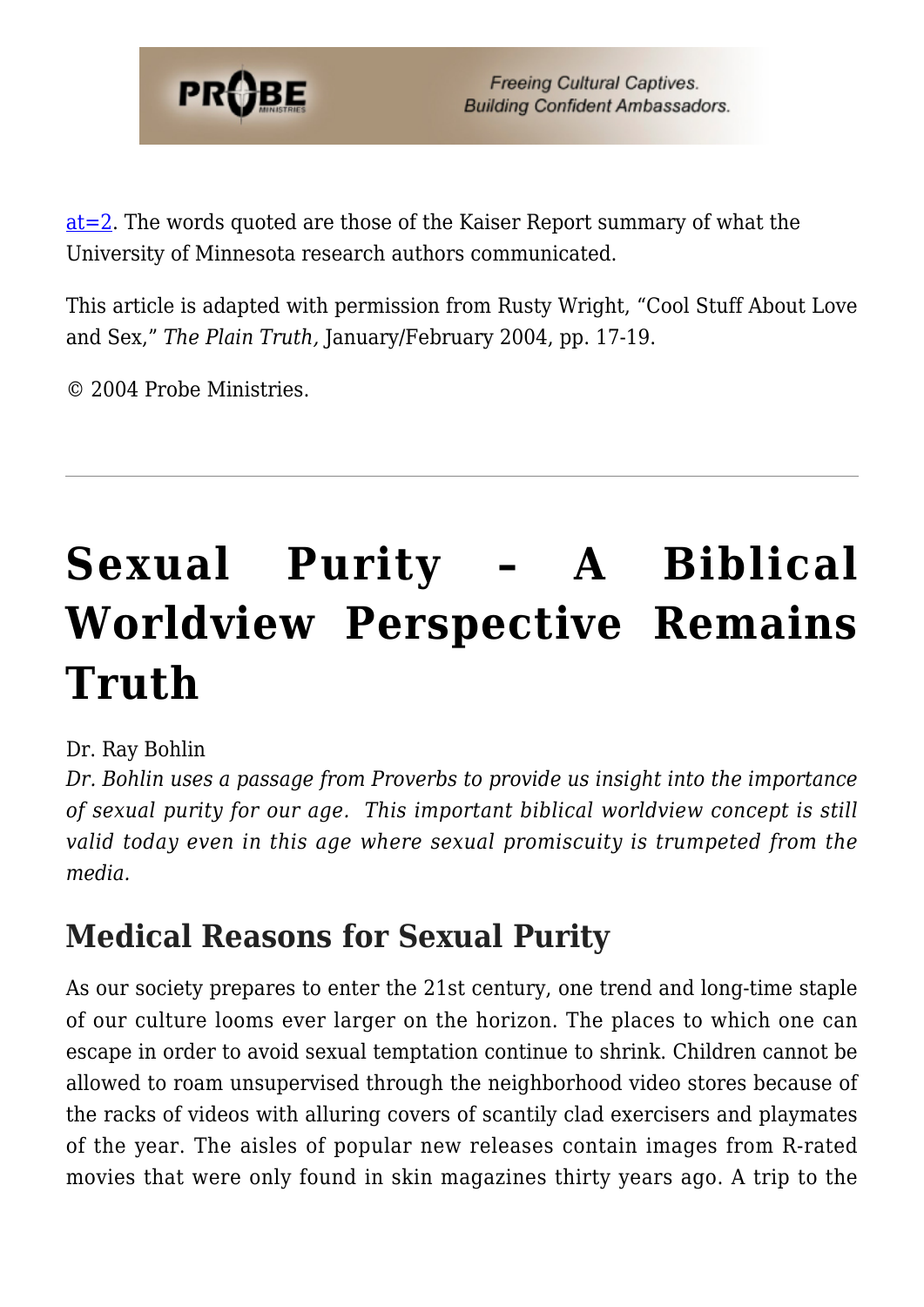

grocery store can take you past the book aisle with suggestive covers on romance novels which contain graphic descriptions of sexual encounters. Billboards for beer, cars, and movies all use sex to sell. Radio stations readily play songs today that were banned from the airwaves decades ago. A trip to the mall takes you past stores with only sex to sell. Your home is invaded with sexually explicit images over even the free non-cable channels and your home computer. Unwelcome mail enters your home selling well-known sex magazines that continue to earn millions of dollars every year.

From the moment Adam and Eve were ashamed of their nakedness, sexual temptation has been in our midst. But except for brief periods in declining cultures, the temptations had to be sought after. There were places where one could be relatively safe from the sights and sounds which inflame lust and desire. Those days are over. Oh, sure, you can have blocks installed on your computer or phone and the local video store will allow you to put a screen on your children's rentals. But the fact that such systems are necessary and only voluntary should be enough to tell us of the pervasiveness of sex in our society. Sexual purity is a rare and often scorned virtue today. When a Hollywood couple makes it known that they are saving sex for marriage, people ask, "Why would you do that?"

While sex is clearly pervasive in our society, you don't have to look very far to find plenty of reasons to avoid sexual relations outside of marriage. The biblical words for *fornication* or *sexual immorality* refer to all sexual activity outside of marriage, and the Scriptures clearly state that all such activity is forbidden (Lev. 18 & 20; Matt. 15:19; 1 Cor. 6:9-10,18; 1 Thess. 4:3). But a person may rationalize that while sexual activity outside of marriage is sin, "I can always be forgiven for my sin, and as long as I am not found out, who gets hurt?" Paul answers this resoundingly in Romans 6. "May it never be!" cries the apostle. By allowing sin to reign in our hearts we effectively say that Christ's death and resurrection has no power in our life.

If this is not powerful enough, consider the physical consequences of sexual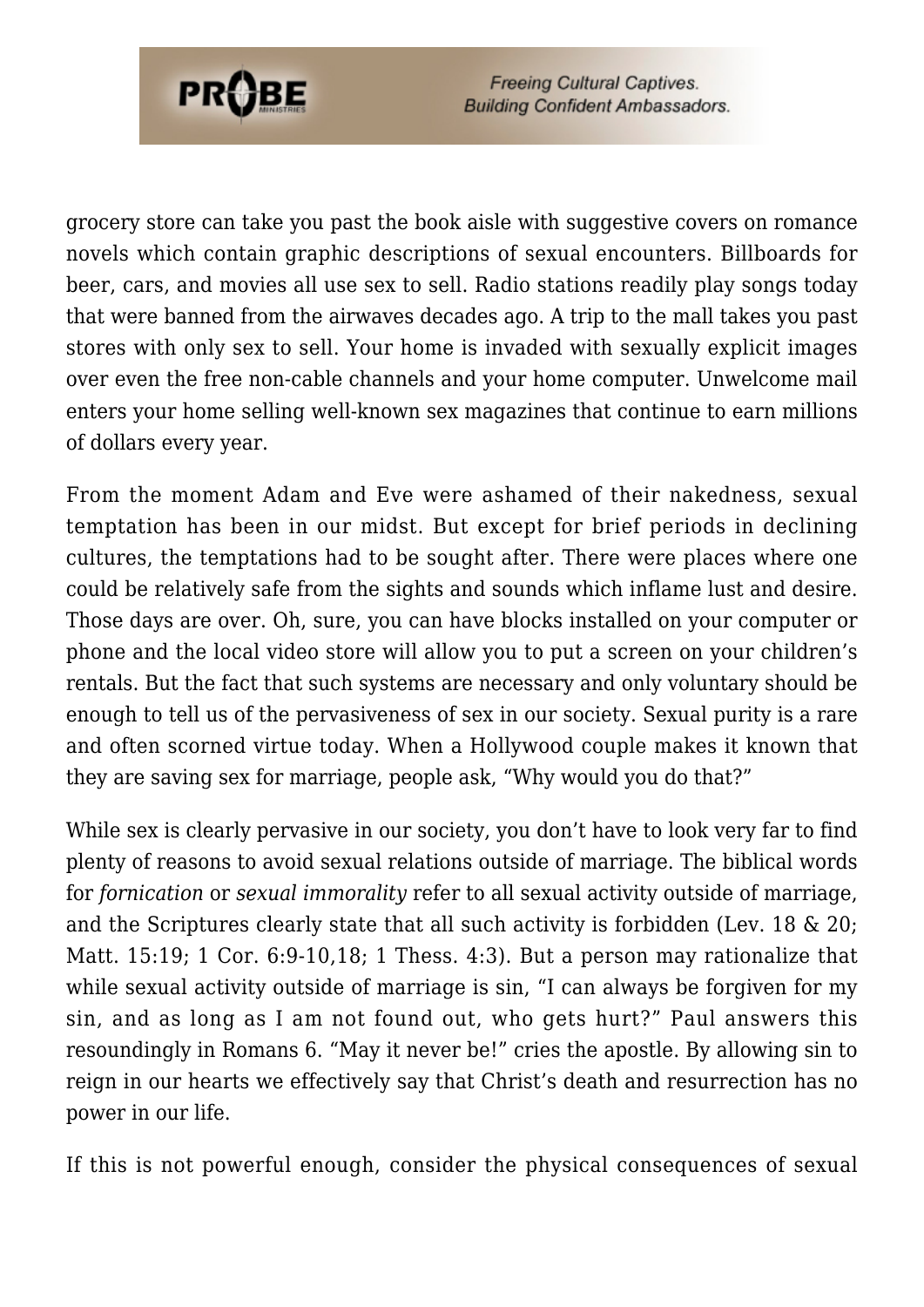

immorality that exist today. In the 1960s there were only two STDs: syphilis and gonorrhea. Today there are over 25, and 1 in 5 Americans between the ages of 15 and 55 has a viral STD. That number is 1 in 4 if bacterial infections are included. There are 12 million new infections every year with 60 percent of these among teenagers.

Chlamydia and gonorrhea can lead to pelvic inflammatory disease which often results in sterility. Human Papilloma Virus (HPV) frequently produces genital warts which can develop into cancer. Rampant HPV infection is the primary reason that women are urged to have Pap smears on a yearly basis. If you are sexually active outside of marriage and "lucky," you may only contract herpes, but even this is an embarrassing, bothersome, incurable infection. But you may get AIDS, which will kill you. Since the human immunodeficiency virus (HIV) can lie dormant for years before developing into deadly AIDS, your sex partner may not know that he or she is infected. The fact is, if you are sexually active outside of marriage, it is almost guaranteed that you will contract at least one STD.

But information is not enough. Why is sexual purity within marriage so important to God? And what do we do to avoid falling into sexual sin with so much temptation swirling around our heads? We will now turn to explore some time tested advice from Scripture to see what we must do and why.

#### **The Naturalistic Rejection of the Mystical Nature of Marriage**

In his book *Reason in the Balance*, Phillip Johnson brilliantly documents the vise grip of philosophical naturalism in science, law, and education in the United States. Our populace has been taught for so long that matter, energy, space, and time are all that exists that it has infected every form of cultural discourse, including our sexual behavior. Freedom of choice and personal fulfillment are praised as the ultimate virtues because, for the naturalist, sex is just a physical act that fulfills a basic need and instinct of every person. People should be free to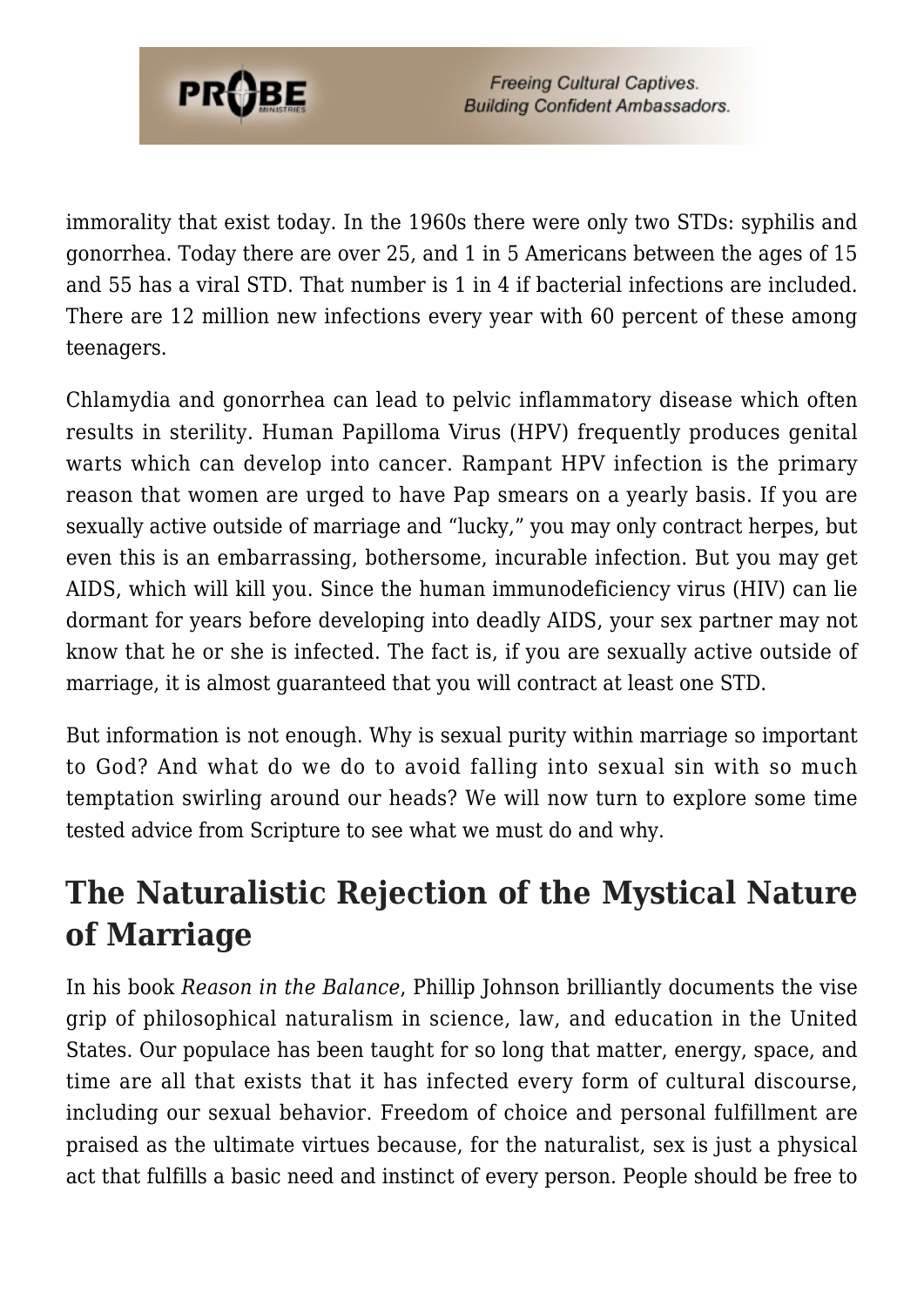

pursue whatever sexual expression they choose to meet that basic physiological need. And this need is only created by our fundamental drive to reproduce and spread our genes into the next generation. In the naturalistic worldview, sex becomes simply a basic need and marriage just a relative cultural expression to satisfy that need for some, but not all people.

That is why so many people, including Christians, look at Scripture's clear statements condemning sex outside of marriage as antiquated and old-fashioned. "Oh," they say, "they applied to the people of that time, but not now. Not as we prepare to enter the  $21^{st}$  century!" But this raises some important questions. First, do the Scriptural injunctions against any sex outside of marriage really apply today? The answer, of course, is, "Yes, they do." We recognize readily what the Bible has to say about sex, and we see all about us the physical, emotional, and relational consequences of sexual immorality. Since God is sovereign, He established these consequences as warning signs not to transgress His principles. But second, just why is sexual fidelity so important to God?

The first reason is because God's intentions for marriage were clearly stated right from the beginning. Genesis 2:18-25 makes it plain that God's design was one man and one woman for life. Jesus used this passage as the basis for His teaching on divorce in Matthew 19: "What God has joined together, let no man break apart." As Creator, God has every right to tell us what He wants.

Second, the Father has used the marriage union as an analogy for His relationship with Israel in the Old Testament and the church's relationship with Jesus in the New Testament. Isaiah 1:21, Jeremiah 2:20, 3:1-10, and especially Ezekiel 16:15-34 accuse Israel of playing the harlot, chasing after other gods and ignoring her rightful "husband." God's union with Israel was to be forever. He was faithful, but Israel was not. The Lord rained down His judgment on the unfaithfulness of Israel and Judah. In Ephesians 5 Paul tells husbands that they are to love their wives as Christ loves the church. Elsewhere, Jesus is spoken of as the bridegroom and the church as His bride, another relationship that is to be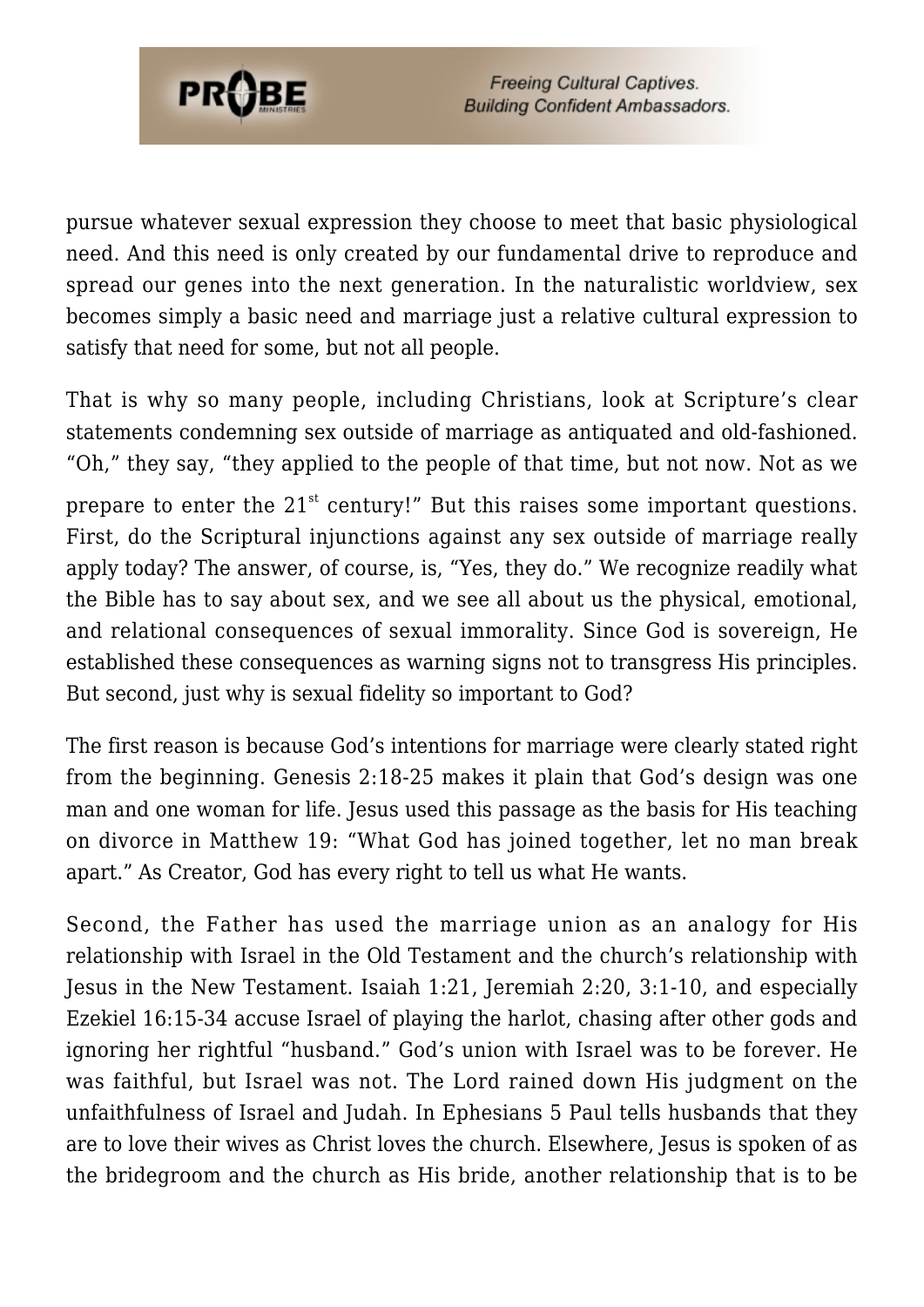

forever. Jesus will be faithful. Will the church? Our marital and sexual relationships are to mirror the Lord's special relationships with Israel in the Old Testament and the church in the New. God hates divorce and any sexual relationships outside of marriage, because He hates it when His faithfulness to us is spurned by our turning to other gods. This is true whether they be the pagan gods of old, which are still around, or the modern gods of self, money, power, and sex.

Well, we may know what is right, but knowing what is right is often not the same as doing what is right. Now, I want to look at a passage in Proverbs that instructs its readers concerning dangers, both obvious and subtle, of sexual temptation.

## **A Young Man Lacking Sense Meets a Harlot**

It is hard for some to imagine that the Bible contains explicit advice on how to avoid sexual temptation. But the entire chapter of Proverbs 7 is devoted to exactly that. In the first five verses, Solomon essentially pleads with his son to listen and guard his words carefully concerning the adulteress.

My son, keep my words, And treasure my commandments within you.

Keep my commandments and live, *(sounds like serious stuff!)* And my teaching as the apple of your eye. *(actually the "pupil" or "little man of your eye." This was meant therefore to be a precious truth to be closely guarded and kept.)*

Solomon goes on in verse 3:

Bind them on your fingers; Write them on the tablet of your heart.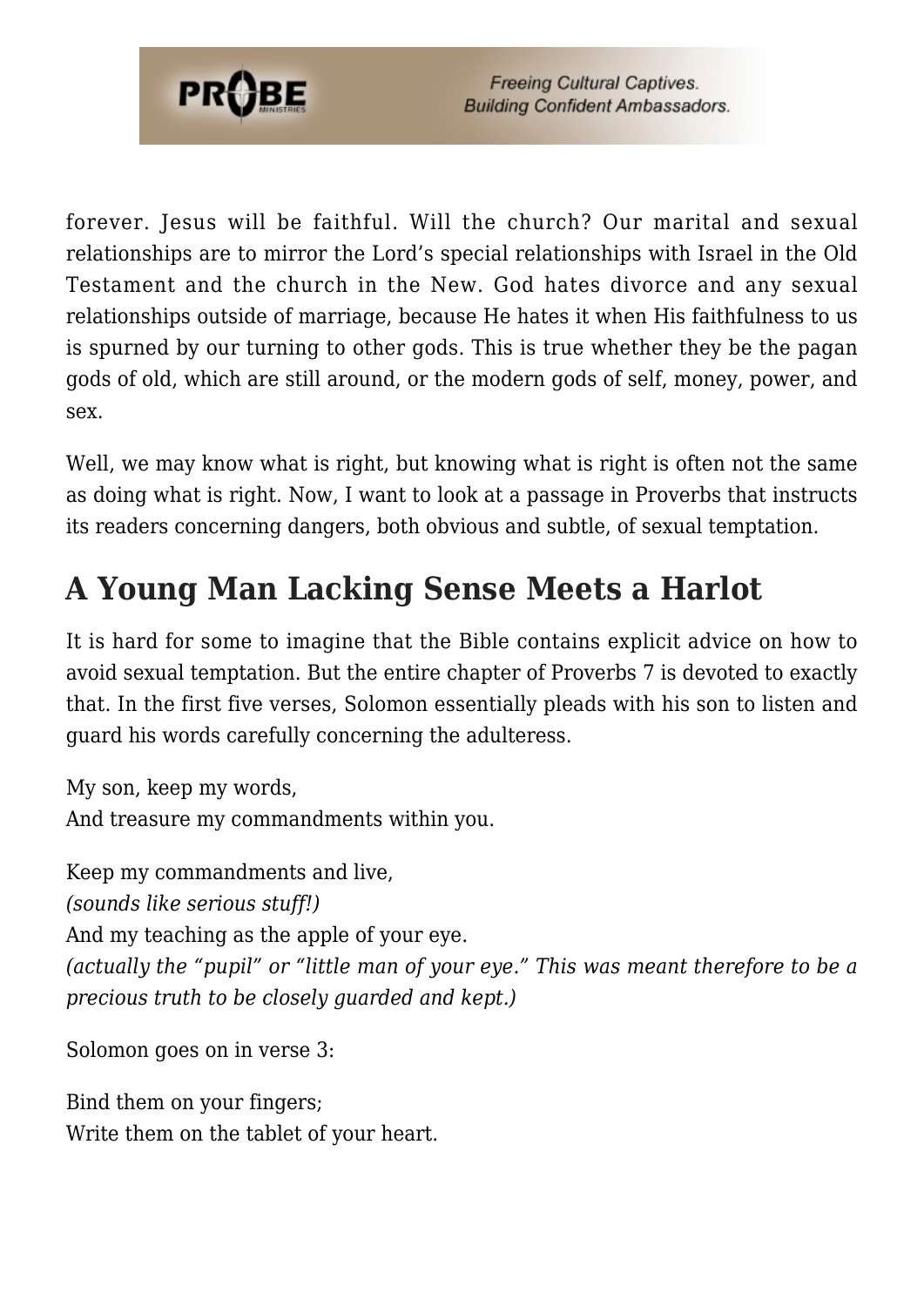

Say to wisdom, "You are my sister," And call understanding your intimate friend.

That they may keep you from an adulteress, From the foreigner who flatters with her words.

In verses 6-9, King Solomon takes the role of an observer, telling his son what he sees unfolding before him.

For at the window of my house, I looked out through my lattice,

And I saw among the naive, I discerned among the youths, A young man lacking sense.

Passing through the street near her corner; And he takes the way to her house.

In the twilight, in the evening, In the middle of the night and in the darkness.

Solomon speaks of one who is young, inexperienced, and lacking judgment. His first clue was that he purposefully walks down her street and actually heads straight to her house in the middle of the night. As Charlie Brown would say, "Good grief!" The young man's intent is probably harmless. He is curious, perhaps hoping for a glimpse of the adulteress plying her wares to someone else on the street. Sin is probably not on his mind. He just wants to see what the real world is like. That kind of thinking is still heard today. "I just need to know what is out there so I can warn my family and others around me." In reality, our young fool was looking for titillation and was confident that he could withstand the temptation.

This is precisely why Solomon says he is lacking sense. The apostle Paul warns in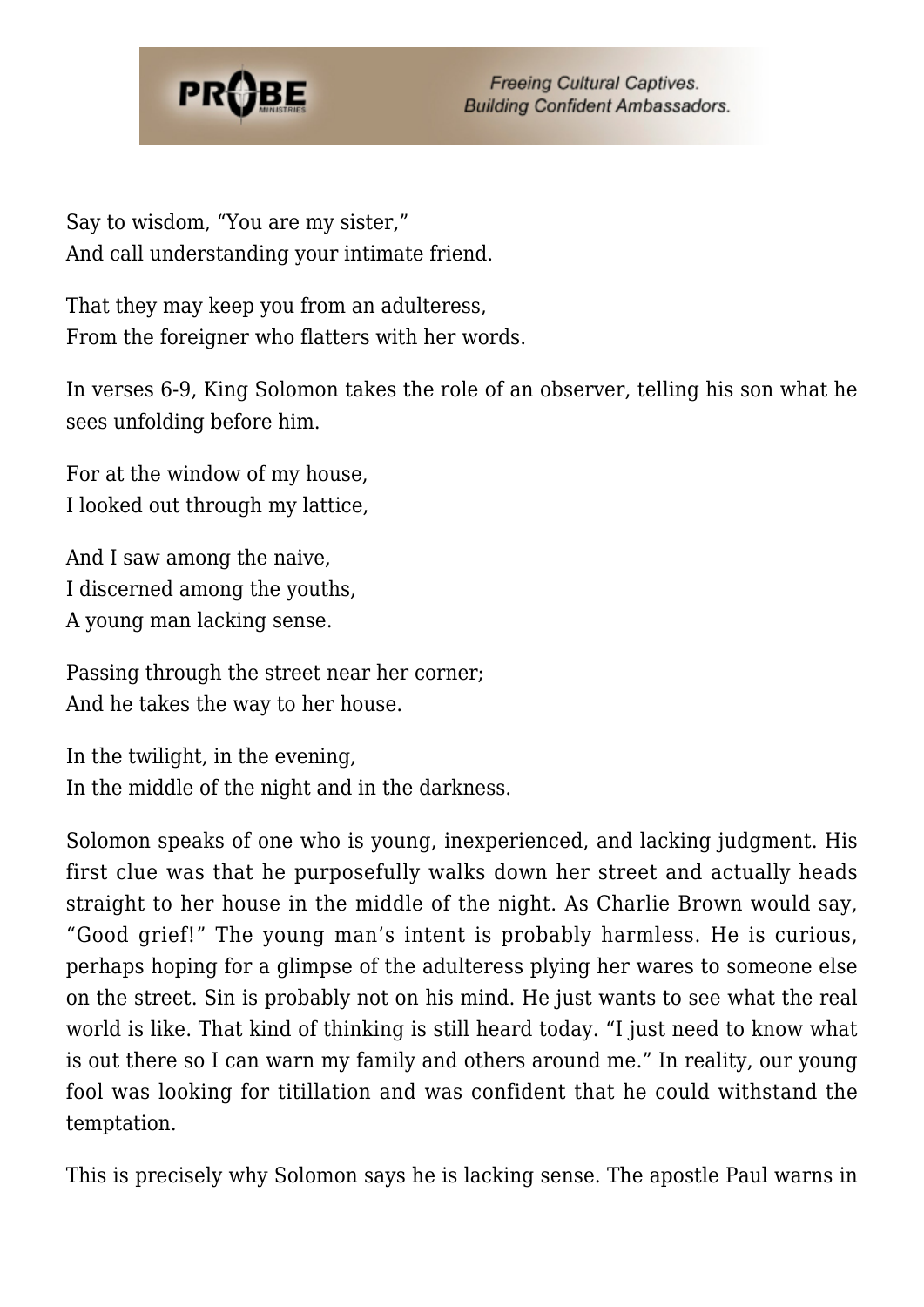

1 Corinthians 10:12, "Therefore let him who thinks he stands take heed lest he fall." Overconfidence is our worst enemy in the face of temptation. I am reminded of two contrasting characters in J.R.R. Tolkien's *Lord of the Rings* trilogy, Boromir and Faramir. Boromir and Faramir were brothers. Boromir, the elder, was renowned for his exploits in war. He was his father's favorite and the principal heir. He was confident, however, that were he to wield the One Ring, the Ring of Power, he would not be corrupted by it and could use it to defeat the armies of the evil Sauron. However, his overconfidence and lust for power lead him to attempt to steal the ring from the designated Ring- bearer. His foolishness caused the Fellowship of the Ring to be split apart under attack and led eventually to his death. He thought he could stand, but he fell.

His brother Faramir, however, had a more realistic picture of his sinful nature. When confronted later with the same opportunity to see and even hold the Ring, he refused. He knew the temptation would be strong and that the best way not to yield to the lust for power was to keep the temptation as far away as possible. Faramir, though perceived to be weaker than his brother, was, in a sense, actually the wiser and stronger of the two. He took heed and did not fall and later played a significant role in the final victory over the forces of evil.

What about you? Do you consider yourself strong enough to resist the temptations presented in movies, books, commercials, etc.? Do you walk into the movie theater blindly, lacking sense, uninformed as to why this movie is R-rated or even PG-13? Are you a headstrong Boromir, or a wise Faramir who knows his weakness in the face of temptation and avoids it whenever possible?

#### **The Schemes of the Adulteress**

As we continue in our walk through Proverbs 7, Solomon now focuses his attention on the schemes of the seductress. Our young man lacking sense is walking down her street, right past her house. Solomon continues in verse 10: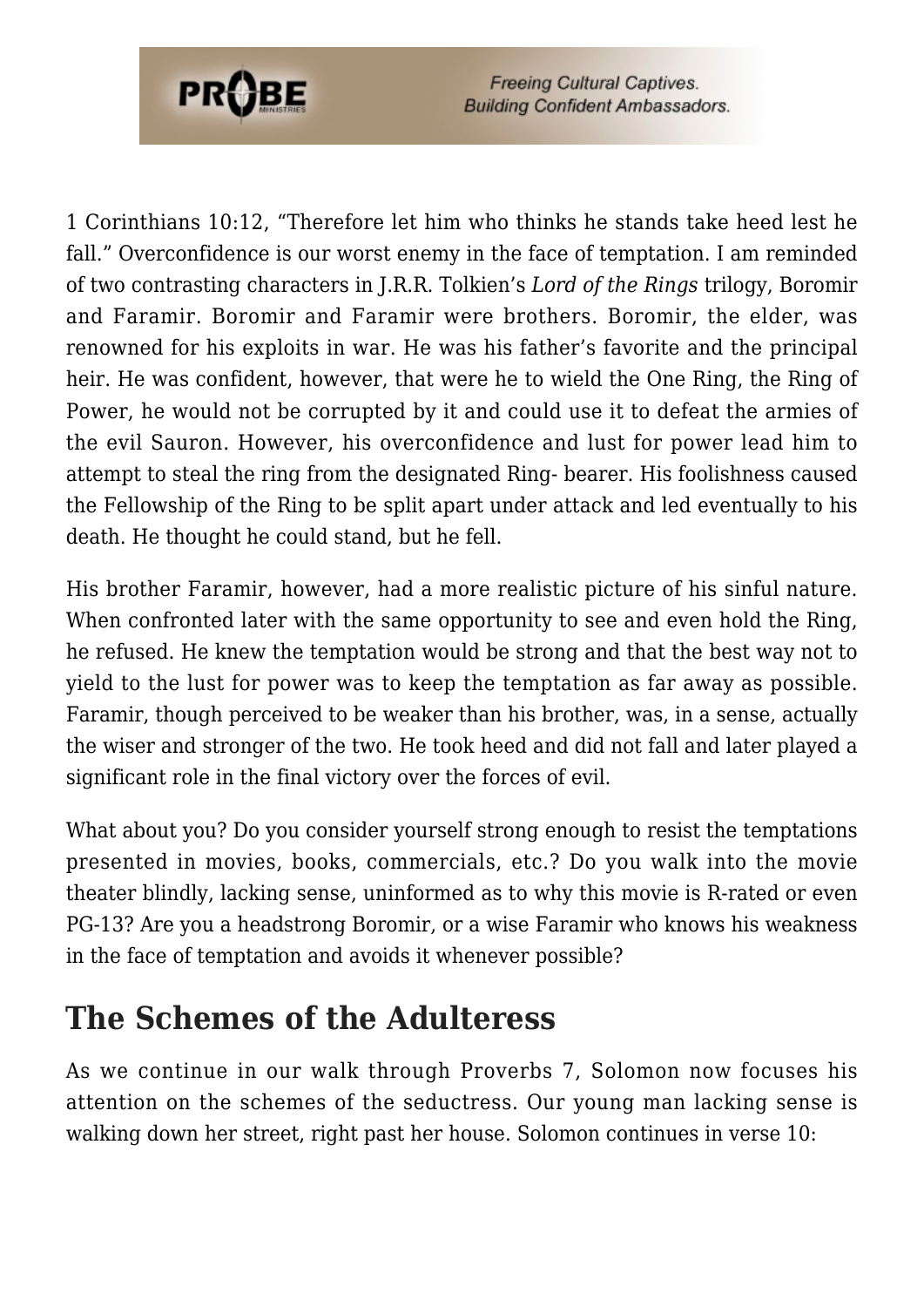

And behold, a woman comes to meet him, Dressed as a harlot and cunning of heart.

She is boisterous and rebellious; Her feet do not remain at home;

She is now in the streets, now in the squares, And lurks by every corner.

Wow! What a surprise! A woman comes to meet him! Can't you just hear Gomer Pyle exclaiming at the top of his lungs, "Surprise! Surprise! Surprise!" Surprise, indeed! This is only what was expected. Her boisterousness lends an air of fun and frivolity. Let's face it, if sin weren't so enjoyable we wouldn't fall prey to it so easily. Solomon next gives the impression that she is everywhere to be found. As I pointed out earlier, that is even more true today. Even a widely proclaimed family movie like *Forrest Gump* surprised many with scenes that were unnecessary and sexually explicit. If you were surprised, you shouldn't have been. Check these things out beforehand. Don't act like a young man lacking sense and wander down the street of temptation unaware. Remember that Jesus extended the moral law from our actions to our thought life. If we simply lust after a woman, we have already committed adultery in our hearts (Matt. 5:27 28).

Solomon next turns to the woman's tactics:

So she seizes him and kisses him,

*(Suddenness can put you off your guard unless you have predecided what you would do, whether it is a real seduction, a scene in a movie, TV program, or book. Will you close your eyes, leave, change channels, skip a few pages? What? Know beforehand!)*

And with a brazen face she says to him: "I was due to offer peace offerings; Today I have paid my vows.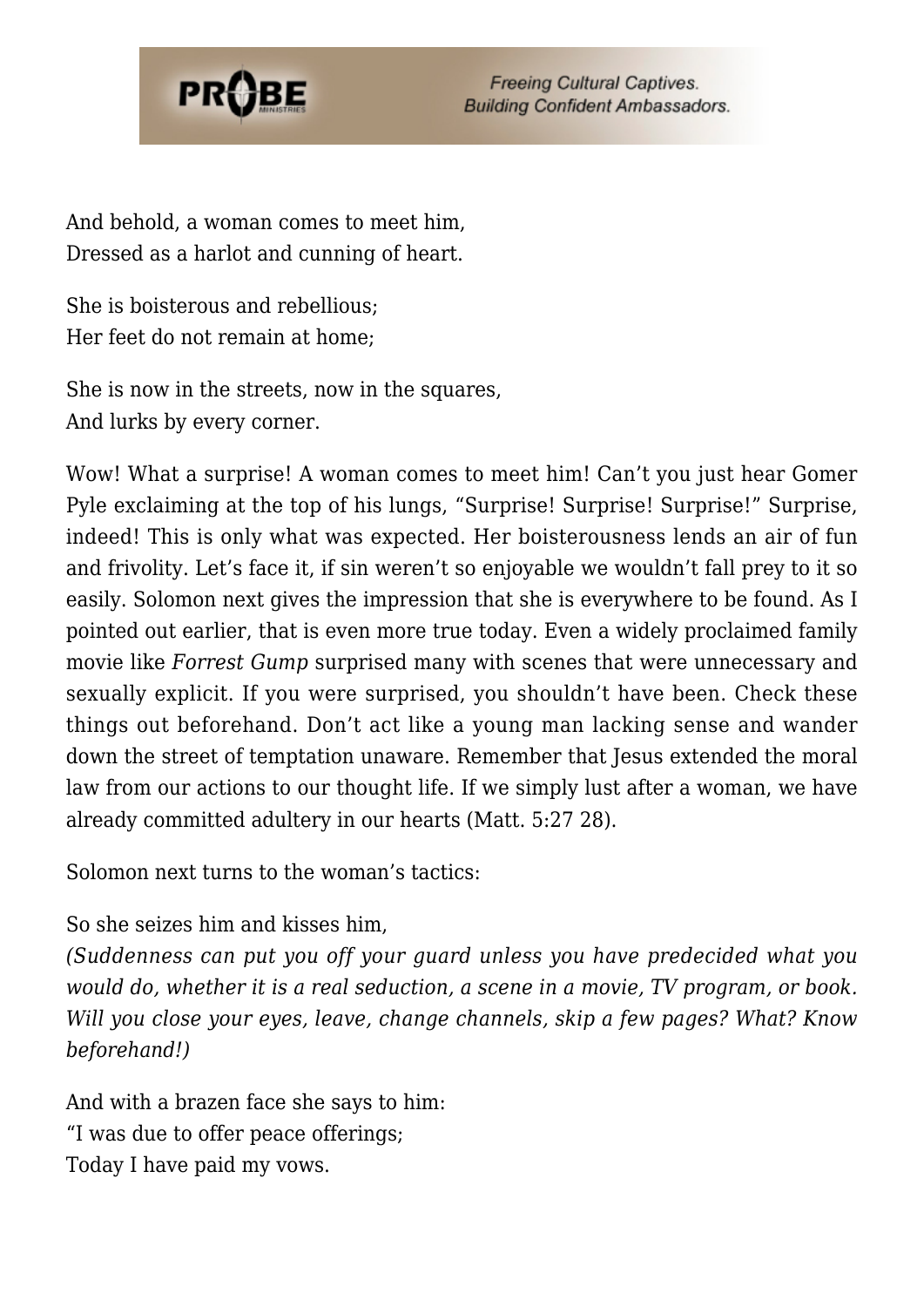

*(I'm not such a bad person. See, I do a lot of the same things you do. You're not going to reject and judge me, are you?)*

Therefore I have come out to meet you, To seek your presence earnestly, and I have found you."

Ah, the ultimate weapon with a man: female flattery. Men are suckers when they're told that they are needed. It was he, particularly, that she was waiting for. Not just anybody. If a man senses he is needed, he will be very reluctant to say no. Men usually hate to disappoint.

Solomon continues:

"I have spread my couch with coverings, With colored linens of Egypt.

I have sprinkled my bed With myrrh, aloes and cinnamon.

Come, let us drink our fill of love until morning; Let us delight ourselves with caresses."

As she continues her assault on the male ego by indicating all the trouble she has gone through just for him ("Don't hurt my feelings now," she says), she creates a sensual picture that is meant to arouse him and draw him in. Be realistic. This sounds inviting, even from the pages of Scripture. This should be a loud tornado siren in your ear to tell you: "There, but for the grace of God, go I!" The adulteress finishes her seduction with the assurance that no one need ever know, in verses 19 and 20. She says:

"For the man is not at home, He has gone on a long journey;

He has taken a bag of money with him,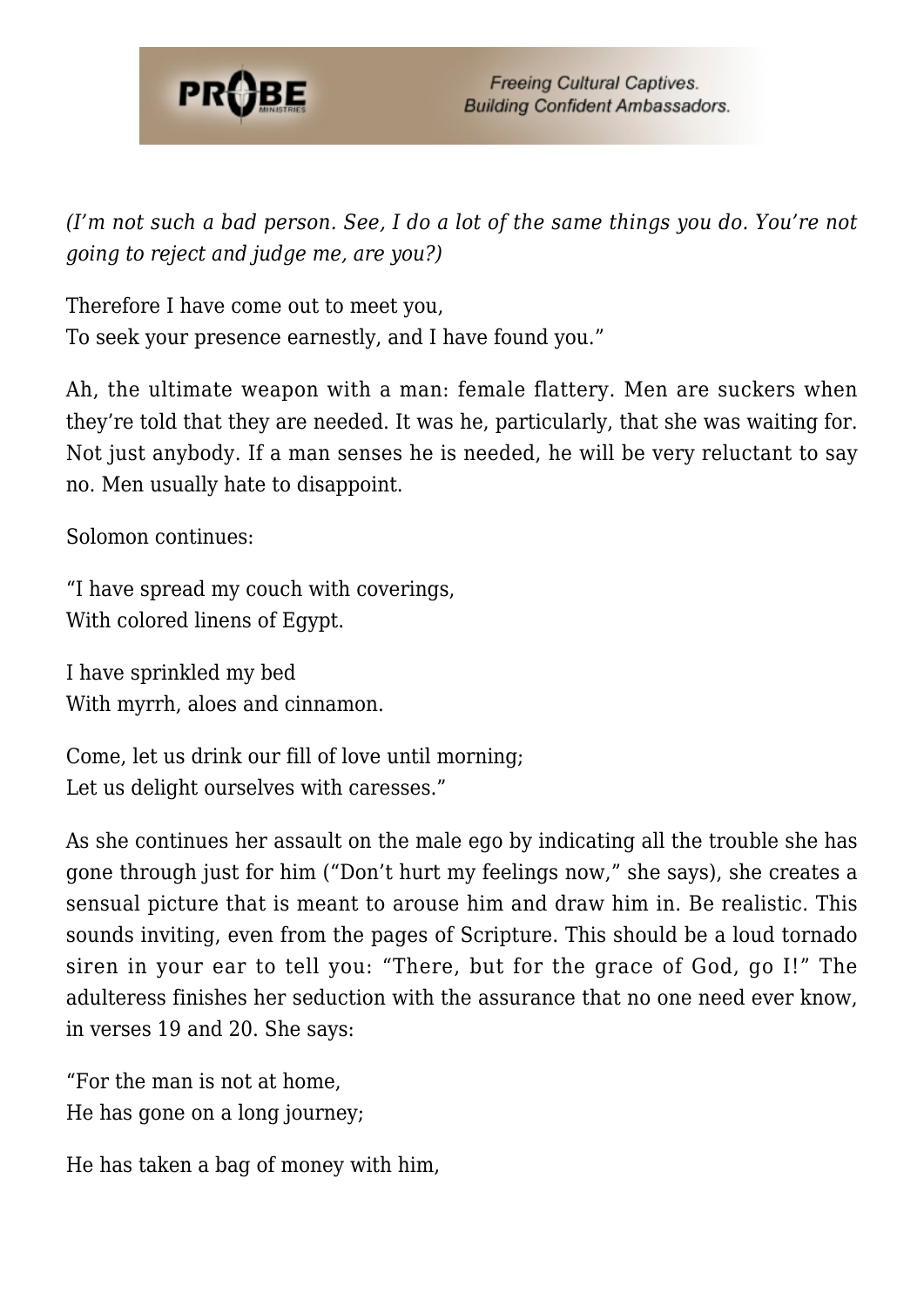

At the full moon he will come home."

This rationalization of "no one will know" is true not only of an affair, but also of what we allow into our minds through the privacy of our computer, videos rented when no one else is home, magazines stashed away in a secret place, or visits to parts of town where we certainly don't expect to find anyone we know. But it's a lie. These things cannot be hidden for a lifetime. Either you will slip up sooner or later, or you will poison your mind to such an extent that the outward temptation can no longer be resisted. Moses speaks to Israel in Numbers 32:23 warning them that if they do not obey the Lord, "their sin will find them out."

### **The Young Man Capitulates and Must Face the Consequences**

As we have seen, the young man in Proverbs 7 has walked right into temptation's snare and has been totally mesmerized by the pleas and schemes of the adulteress. I have made many parallels to today as to how prevalent sexual temptation is. Now we will see the young man's demise and the consequences of his actions. Beginning in verse 21:

With her many persuasions she entices him; With her flattering lips she seduces him.

Suddenly he follows her, *(probably as if in a trance)* As an ox goes to the slaughter, *(silently and dumbly)* Or as a stag goes into a trap,

Until an arrow pierces through his liver, As a bird hastens to the snare, *(again blindly and without knowledge)*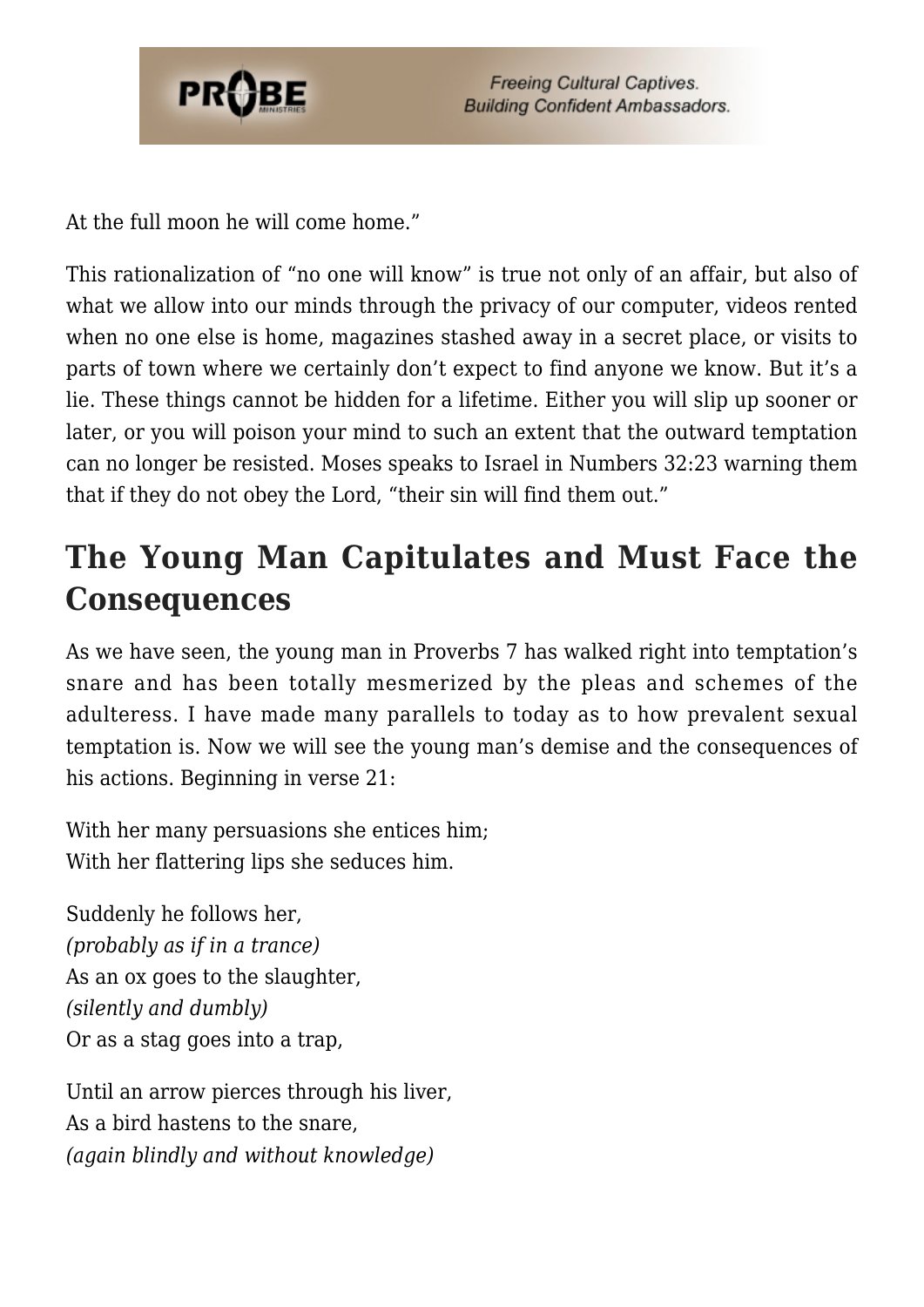

So he does not know that it will cost him his life.

He capitulates without a word, mesmerized by her seduction. The analogy to the ox, the deer, and the bird point out that each of them walk blindly, silently, and unknowingly to their death. So it is with the young man lacking sense. While he will not die in a physical sense, though he may if he contracts AIDS, he will die in the sense that his life will never be the same. Not only will the shame and guilt be difficult to overcome, but there will be severed relationships that may never be repaired. There may also be consequences that can never be removed and scars that may never be healed, such as a child out of wedlock or a broken marriage in which children are the real victims. But even if the sin is with pornography, remember your sins will find you out. You may keep up appearances for awhile but your ministry, your family, and your relationship with God will slowly rot from the inside out. Solomon closes with some final warnings and observations:

Now therefore, my sons, listen to me, And pay attention to the words of my mouth.

Do not let your heart turn aside to her ways, *(do not give your mind opportunity with impure material)* Do not stray into her paths.

For many are the victims she has cast down, And numerous are all her slain.

Her house is the way to Sheol, Descending to the chambers of death.

Your best defense is to first realize that none are immune. Remember Boromir and Faramir from Tolkien's *Lord of the Rings*. Boromir, the stronger, older brother, thought he could resist the power of the One Ring and use it to defeat the enemy. In the end, his lust for power drove him to irrationality and eventually to his death. Faramir, however, assessed his weakness correctly and refused to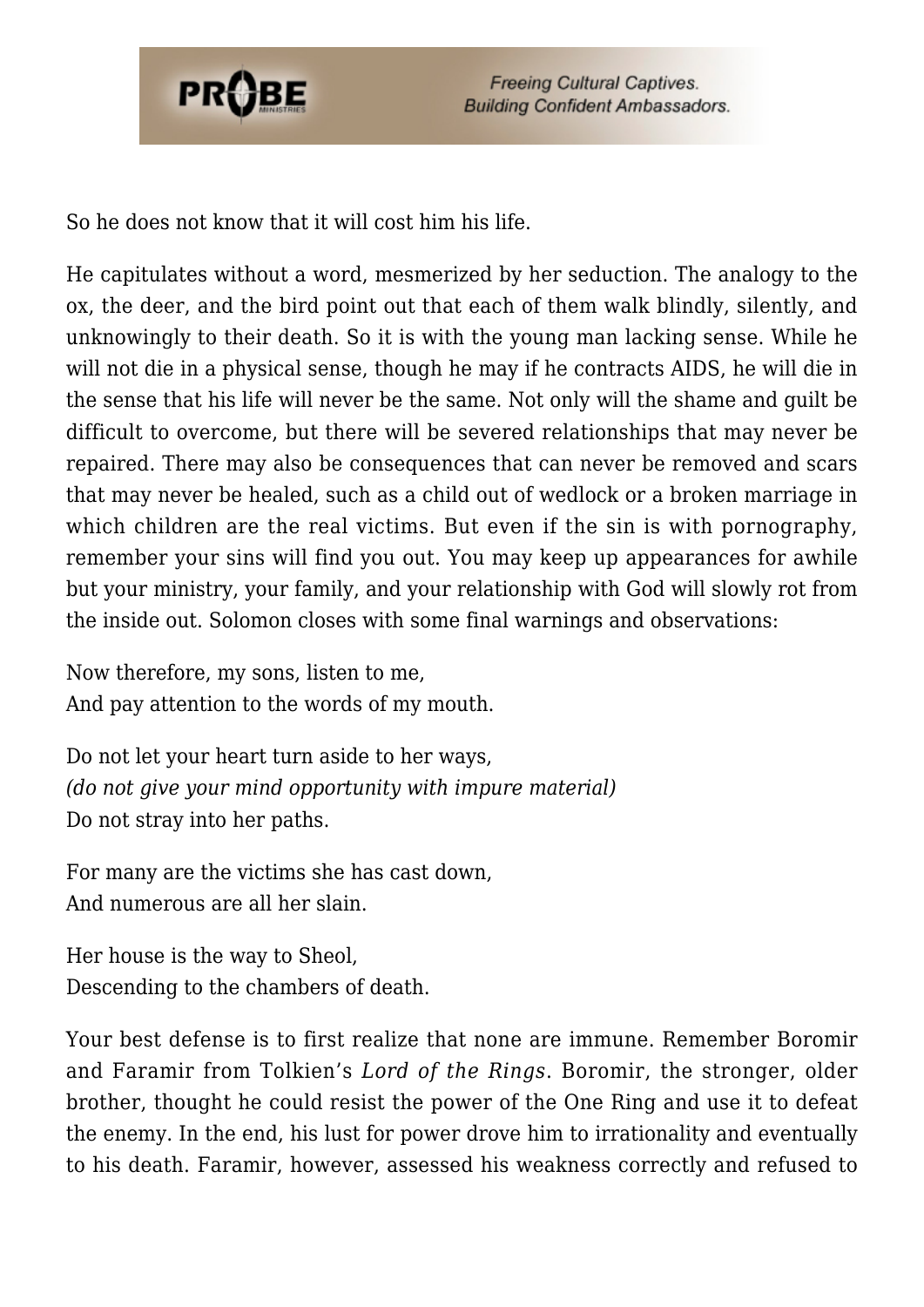

even look at the Ring when the opportunity arose, knowing its seductive power. He not only lived but was used mightily in the battles that followed. No one was capable of totally resisting the power of the Ring. Those who actually gazed upon the Ring, handled it and even used it, resisted only through an extreme exercise of will often aided by the intervention and counsel of others or circumstances (Frodo, Bilbo, and Samwise). Those who totally yielded to it were destroyed by it (Gollum).

Many have faltered before you and many will come after you. Your first mistake would be to think of yourself as above this kind of sin or immune to it. Don't kid yourself. It can ruin you physically! It can ruin you emotionally! It can ruin you spiritually!

Purity affirms who we are; we are made in the image of God. Purity affirms our relationship to Jesus Christ as His bride. Purity affirms women as a treasure God created for us as a companion and helpmate and not as an object for us to conquer.

Pray and ask forgiveness for any involvement in pornography, R- rated movies, and lustful thoughts. Commit to predecide what to do about those sudden temptations, commit to purity, commit to wives and husbands (or future wives and husbands) to be faithful in the power of the Holy Spirit. Martin Luther said that you cannot stop birds from flying over your head, but you can certainly stop them from making a nest in your hair. Some temptation is unavoidable, but as far as it depends on you, give it no opportunity to set up residence in your mind.

© 1999 Probe Ministries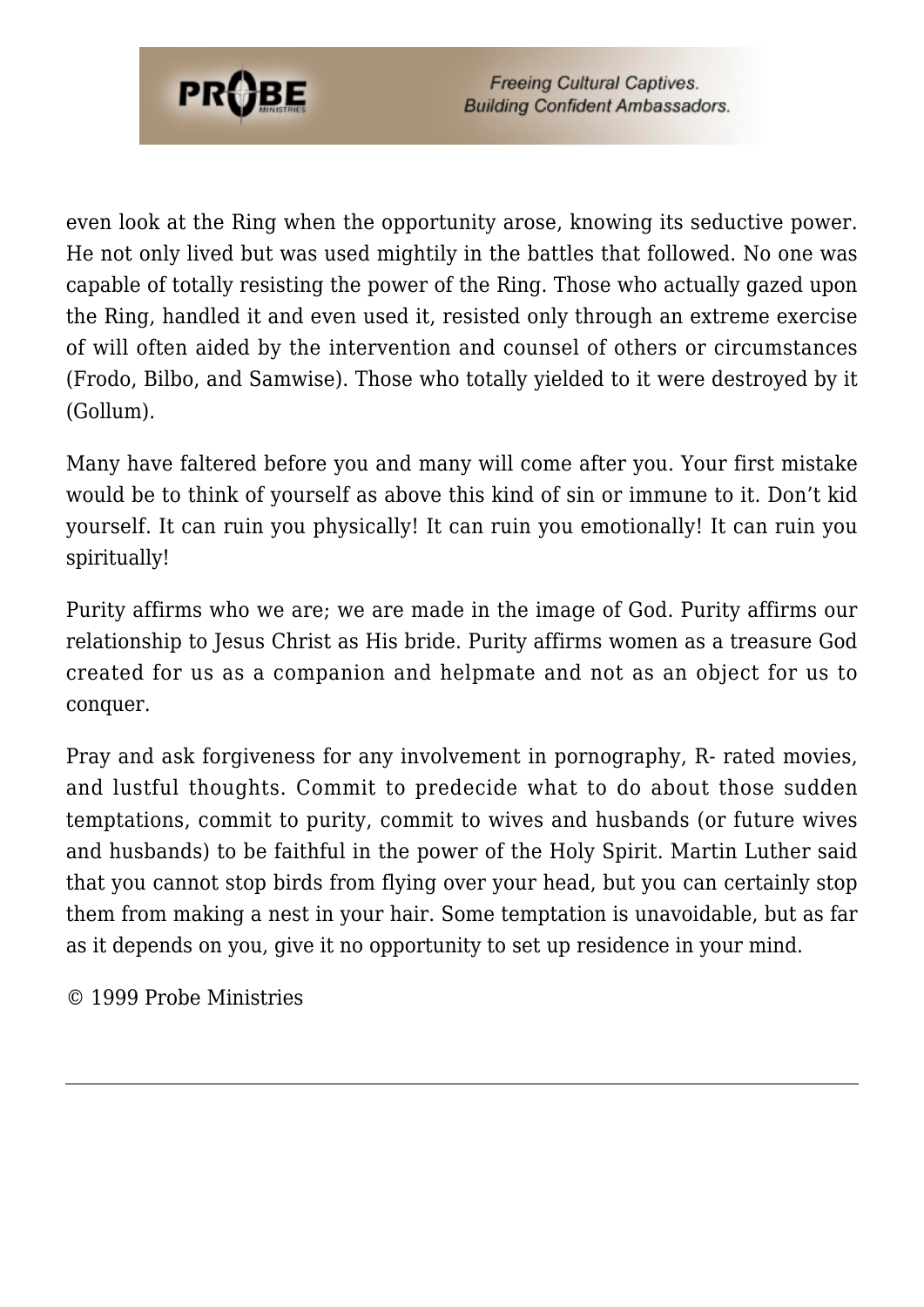

## **[Dynamic Sex: Unlocking the Secret](https://probe.org/dynamic-sex-unlocking-the-secret-to-love/) [to Love](https://probe.org/dynamic-sex-unlocking-the-secret-to-love/)**

Rusty Wright

*Still searching for the secret of love? Missing the deep satisfaction you both want? To enjoy love and sex to the fullest, consider the total person — physical, psychological and spiritual.*

*This article is also available in <u>Spanish</u>.* 

"A fulfilling love life. How can I have one? How can I get the most out of sex?" University students worldwide ask these questions. Why? Because both pleasure and emotional fulfillment are important facets of sex.

Sex is often on our minds. According to two psychologists at the universities of Vermont and South Carolina, 95% of people think about sex at least once each day.  $\{1\}$  You might wonder, "You mean that 5% of the people don't?"

One way not to have a dynamic sex life is to concentrate solely on technique. There is certainly nothing wrong with learning sexual technique–especially the basics–but technique by itself is not the answer.

A good relationship is important for good sex. Psychiatrist and bestselling author Anthony Pietropinto and coauthor Jacqueline Simenauer write, "When emotional issues involving anger or a need to control are encountered on the road to sexual fulfillment, the journey is interrupted until these conflicts are resolved." $\{2\}$ 

Many sex therapists agree that great technique does not guarantee great sex. They emphasize that the qualities that contribute to a successful sex life are the same ones that contribute to a successful interpersonal relationship. Qualities like love, commitment and communication.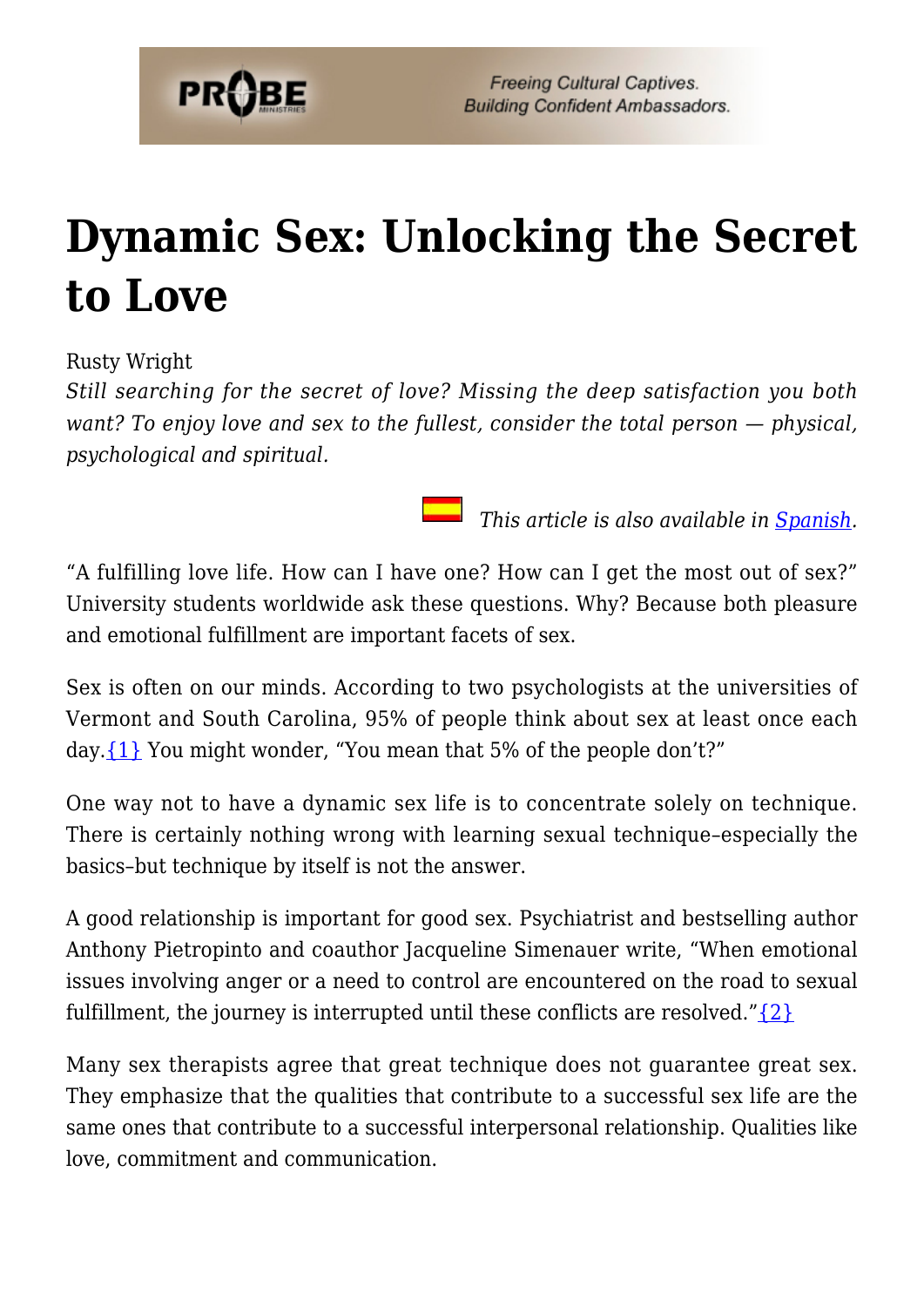

Consider love. As popular speaker and author Josh McDowell points out, those romantic words, "I love you," can be interpreted several different ways. One meaning is "I love you if–if you go out with me…if you are lighthearted…if you stay committed to me…if you sleep with me." This type of love is given on the basis of what the other person does. Another meaning is "I love you because–because you are attractive…strong…intelligent." This type of love is given on the basis of what the other person is. Both types of love must be earned.

There is nothing wrong with wanting to be loved for what you are, but problems can arise with having "if" or "because of" love as the basis of a relationship. Jealousy can set in when someone who is more attractive or more intelligent appears and the partner's attention shifts to the newcomer. People who know they are loved only for their strong points may be afraid to admit any weaknesses to their partners. This dishonesty can affect the relationship.

**THE BEST LOVE.** The best kind of love is unconditional. This love says, "I love you, period. I love you even if someone better looking comes along, even with your faults and even if you change. I place your needs above my own."

One young couple was engaged to be married. Their popularity, intelligence, good looks and athletic success made their future together seem bright. Then the young woman was in a skiing accident that left her paralyzed for life. Her fianc deserted her.

Portrayed in the popular film, "The Other Side of the Mountain," this true story was certainly complex. But was his love for her "love, period"? Or was it love "if" or love "because of"? Unconditional love (or "less-conditional," because none of us is perfect) is an essential building block for a lasting relationship.

You can probably see how unconditional love can help a sexual relationship in a marriage. In order for sex to be most fulfilling, it should be experienced in an atmosphere of caring and acceptance. Sex, viewed in this manner, becomes not a self-centered performance but a significant expression of mutual love.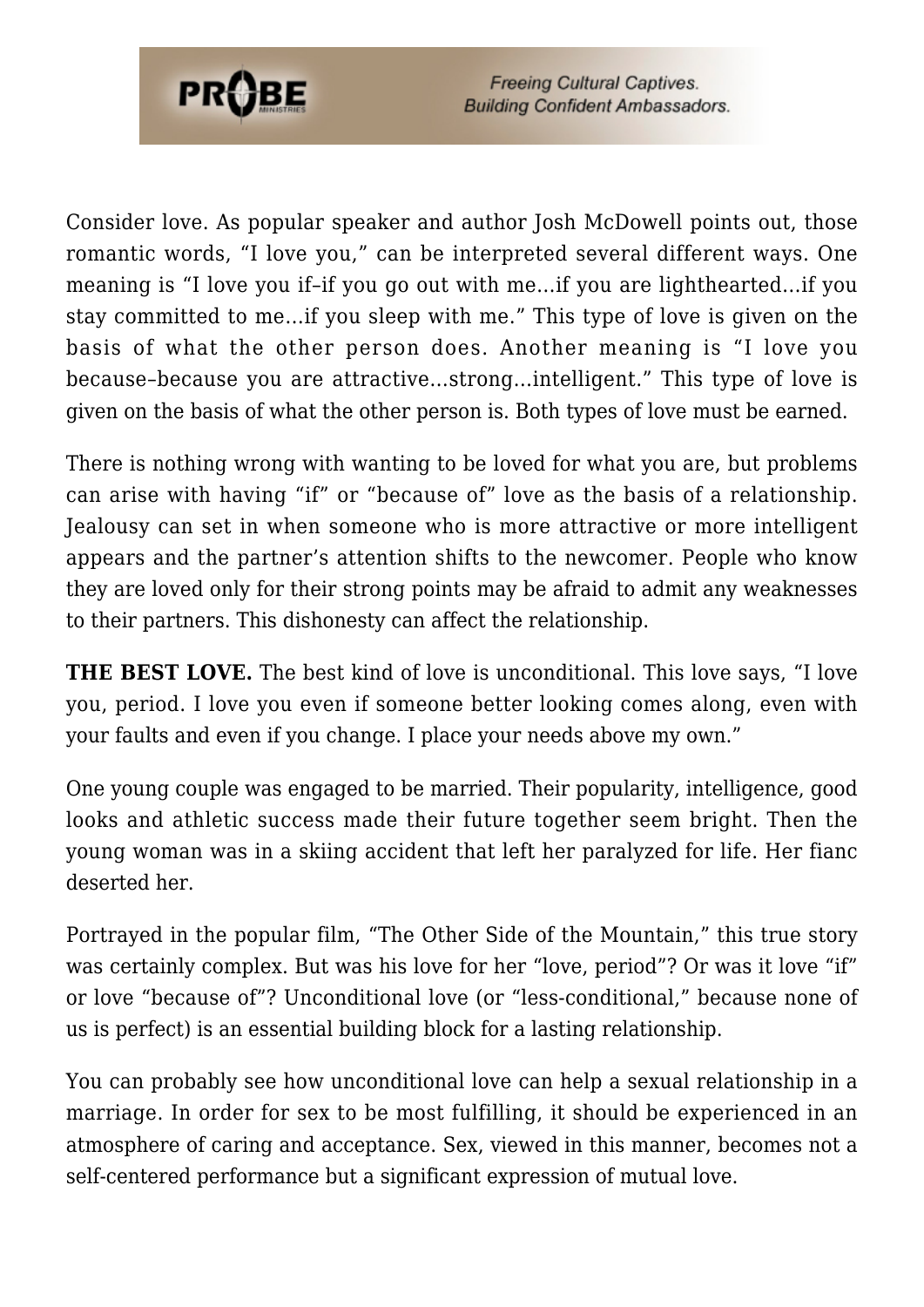

**MUTUAL COMMITMENT.** Another quality necessary for a strong relationship and dynamic sex is commitment. If two people are completely committed to each other, their relationship is strengthened. Without mutual commitment, neither will be able to have the maximum confidence that the relationship is secure. The fear may exist that, should they encounter a trial, the other may not be there for support. This can erode their bond.

Total, permanent commitment is important in sex, too. It brings security to each partner. It frees them from feeling they have to strive to keep from losing the other and releases them to enjoy one another. It can be an important result of and expression of unconditional love. Commitment helps to breed satisfaction.

**COMMUNICATION.** A third quality essential for a strong relationship and dynamic sex is communication. Even if partners have mutual love and commitment, they need to communicate this to each other by what they say and do. If a problem arises, they need to talk it out and forgive rather than give each other the silent treatment and stew in their juices. As one sociology professor expressed it, "Sexual foreplay involves the 'round-the-clock relationship." Communication affects your total life; your total life affects sex. Couples need to communicate about their hopes, dreams, fears and hurts as well as the daily details of life in order for the relationship to flourish.

Sex is a form of communication. You can bet that if partners are harboring resentment or not communicating appropriately, it shows in their sex life. Psychologists, sex researchers and textbook authors Albert Richard Allgeier and Elizabeth Rice Allgeier note that "a substantial number of sexual problems could be resolved if people felt free to communicate with their sexual partners…about their sexual feelings...." $\{3\}$ 

So, how can you have a dynamic sex life? By developing the same qualities that contribute to a strong relationship: unconditional love, total and permanent commitment and clear, meaningful communication. These qualities combine to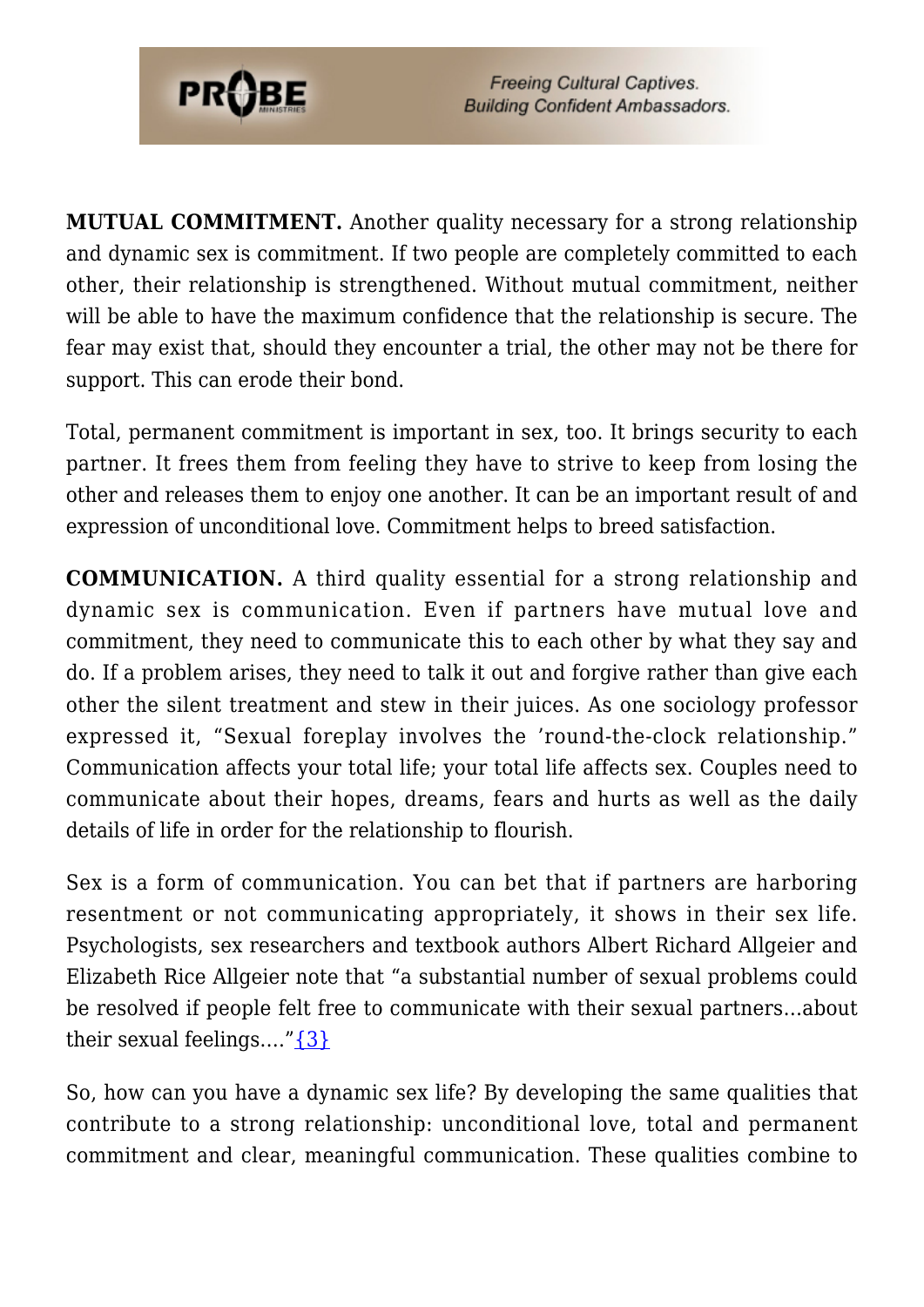

help produce a maximum oneness and bring the greatest pleasure.

To this point we've been saying that sex is designed to work best within a happy marriage. "But," you ask, "what about premarital sex?" This is, of course, a very controversial topic. While wanting to convey respect for those who differ, it's best that couples wait until marriage before having sexual relations. Why? Consider three reasons.

**WHY WAIT?** First, there is a practical reason for waiting. Premarital sex can detract from a strong relationship and a dynamic sex life. All too often, premarital sex ends up a self-seeking, self-gratifying experience. After intercourse, one partner might be saying "I love you" while the other is thinking "I love it."

Very often premarital sex occurs in the absence of total and permanent commitment. This can bring insecurity into the relationship. Both short–and long–range problems can result, especially with the breakdown in trust. For instance, while the couple is unmarried, there can always be the nagging thought, "If s/he's done it with me, whom else have they slept with?" After they marry, one might think, "If that person was willing to break a standard with me before we married, how do I know they won't now that we are married?" Doubt and suspicion can chip away at their relationship.

**POOR COMMUNICATION, POOR SEX.** Premarital sex can also inhibit communication. Each might wonder, "How do I compare with my lover's other partners? Does s/he tell them how I perform in bed?" Or perhaps they think, "Should I be totally honest and vulnerable and share my heart with this person when I don't know if they'll be around tomorrow? Can I entrust all of me to them if I don't have all of them for me? There will be part of me emotionally that I'll hold back." Each becomes less open; communication dwindles. And poor communication makes for poor sex. Bad feelings result, communication deteriorates and so does the relationship. In short, premarital sex can put people at a disadvantage because it can lessen their chances to experience maximum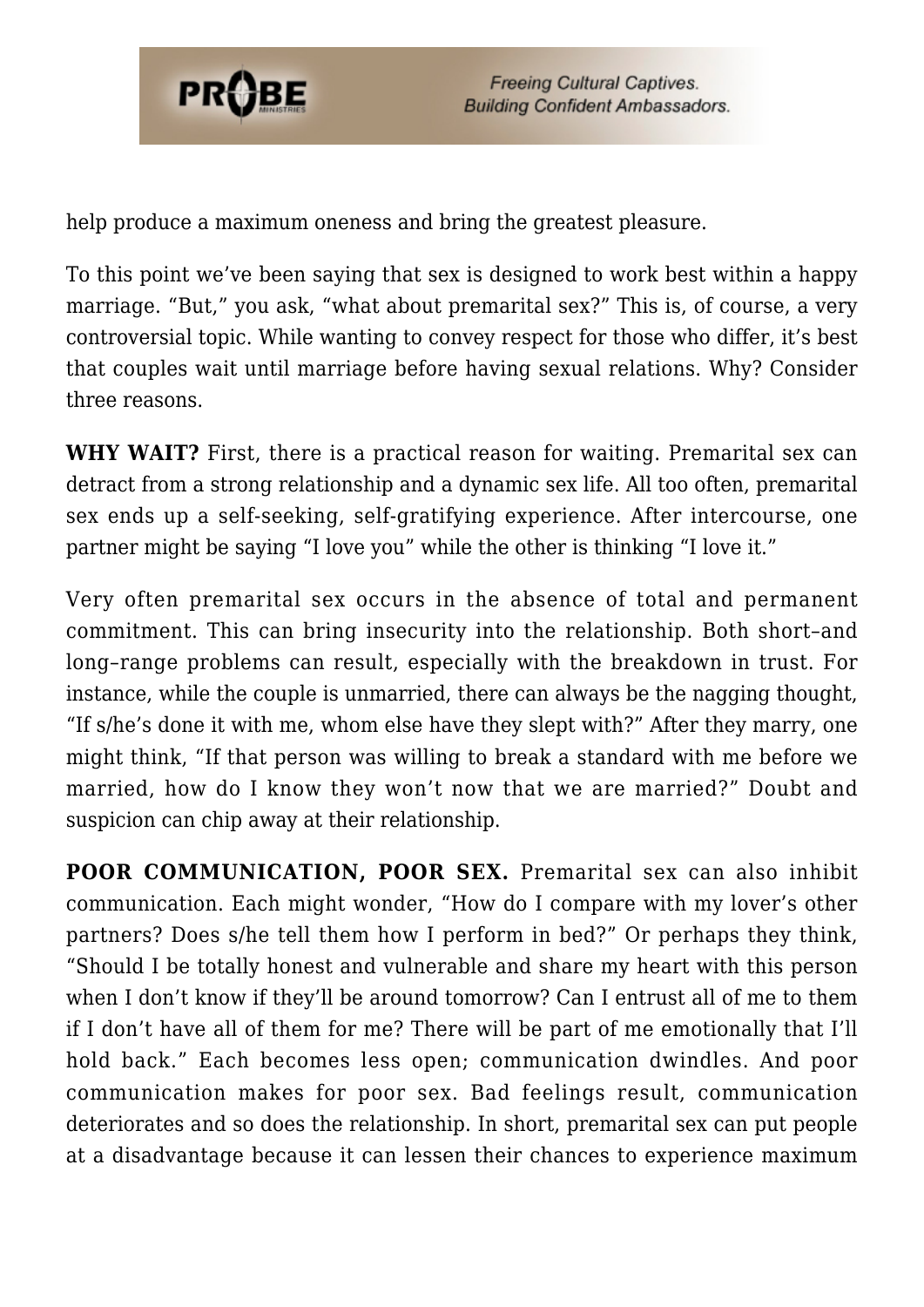

oneness and pleasure.

One young woman at Arizona State University expressed it like this: "I understand what you're saying about unity or oneness. I've had several premarital sexual experiences with different men. After each one, I've felt like I've left a part of myself with that person emotionally. What you're saying is that it makes sense for a person to save themself so they can give themself completely to their spouse."

There is a second reason for waiting: None of the arguments for premarital sex are strong enough. Of course, it's always easy to rationalize in the heat of passion and say it's right. But that is why it is important to decide beforehand–to think with your brain instead of your glands. Consider several common arguments. $\{4\}$ 

*The Statistical Argument:* "Everyone else is doing it." Oh, no, they're not! Some studies have shown high statistics, but never one that says 100%. Besides, even if "everyone else" were doing it, that is a lousy reason for doing anything. Suppose 90% of your friends developed ulcers. Would you try to emulate them? Should you? This is not to equate sex with sickness. The point is that just because "everyone else is doing it" doesn't make it advisable or right. You need a better reason.

*The Biological Argument:* "Sex is a biological need, like the drive for food, air and water. When I have the impulse, it needs to be satisfied." You can't live without food, air or water. Believe it or not, you can live without sex. (It's been documented.)

*The Contraceptive Argument:* "Modern contraceptives have removed the fear of pregnancy." Don't kid yourself. There's always a chance of pregnancy. No contraceptive is 100% foolproof. Even many marital pregnancies are unintended. A lot of married couples have had "little surprises."

Even with all the modern contraceptives, there are one million teenage pregnancies in the U.S. each year. ${5}$  And if one chooses abortion as a "solution,"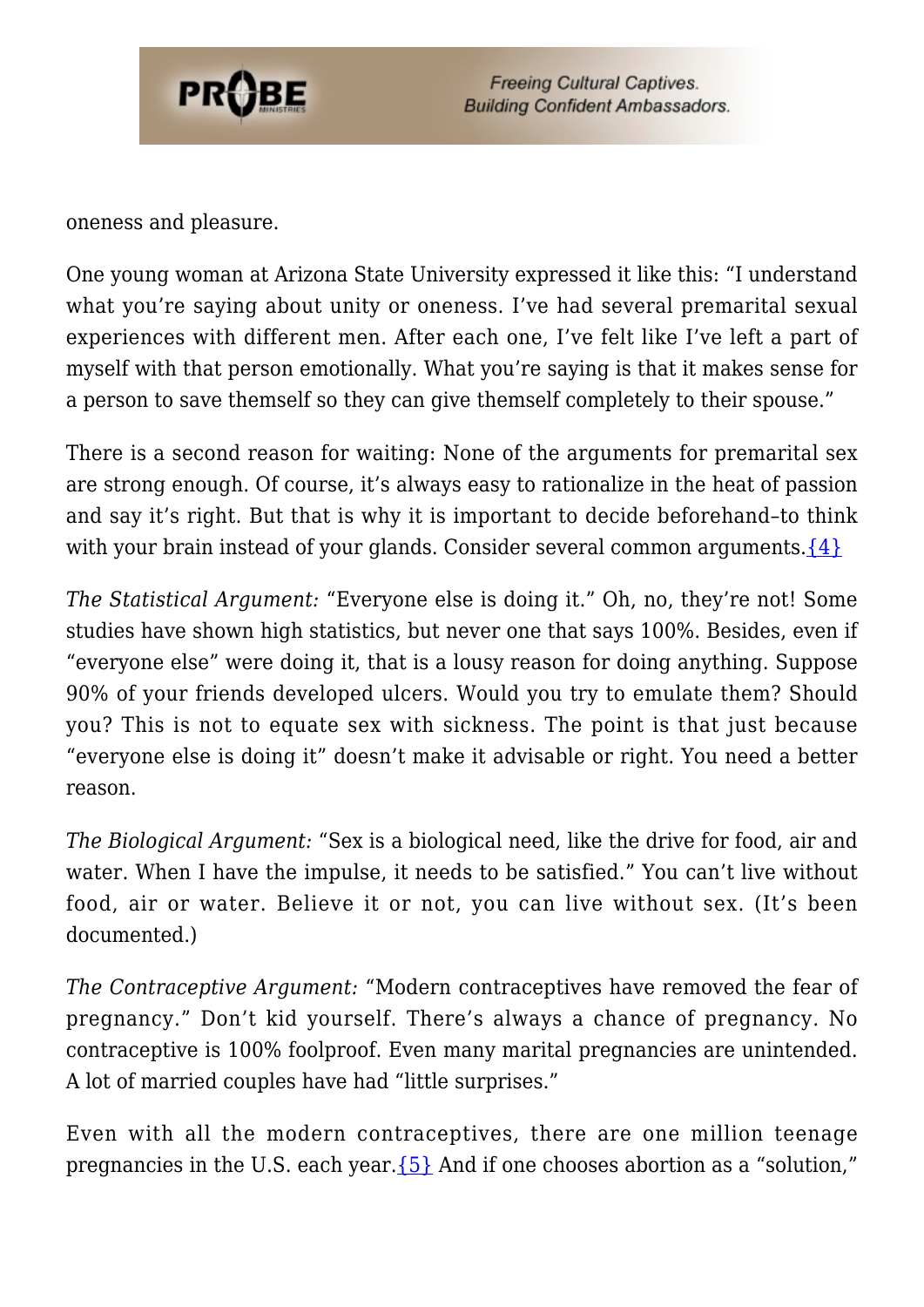

there can still be emotional scarring and, for many people, a guilt burden. Incidentally an estimated 55 million people in the U.S.–about one in five–have a sexually transmitted disease (STD). Each year there are twelve million new STD infections in the U.S[.{6}](#page-80-3)–an average of over 20 new cases every minute.

HIV, the deadly virus that causes AIDS, has focused world attention on sexual risks. About 6,000 people around the globe become infected with HIV daily.[{7}](#page-81-0) In the U.S., AIDS is the leading killer of people ages 25 to 44, according to the Centers for Disease Control. ${8}$  So-called "safe sex" is not really safe at all. Condoms can slip, break and leak.[{9}](#page-81-1) Johns Hopkins University reports research on HIV transmission from infected men to uninfected women in Brazil. The study took pains to exclude women at high risk of contracting HIV from sources other than their own infected sex partners. Of women who said their partners always used condoms during vaginal intercourse, 23% became HIV-positive[.{10}](#page-81-2)

*The Hedonistic Argument:* "But it feels so good when I do it–and afterward, too!" The question is, "How long after?" What feels good for a few seconds may leave you feeling miserable for years. Self-fulfillment is hard to come by without selfrespect. Also, don't forget the other person. Sometimes one partner's pleasure is another partner's misery. How would you like being used as nothing more than someone else's pleasure machine?

Basketball superstar Magic Johnson shocked much of the world when he announced he was HIV-positive. Now married and an advocate for premarital abstinence, Johnson recalls that his former sexploits–a parade of one-night stands–left him empty: "I was the loneliest guy on the face of the earth….I didn't have anybody to share with who loved me for me. For Earvin (his given name, i.e., his real self), not for Magic (the sports legend)." $\{11\}$ 

*The Experiential Argument:* "Practice makes perfect and I do want to please my partner when I do marry." As previously mentioned, communication and commitment–not just technique–are keys to dynamic sex. Why not learn with your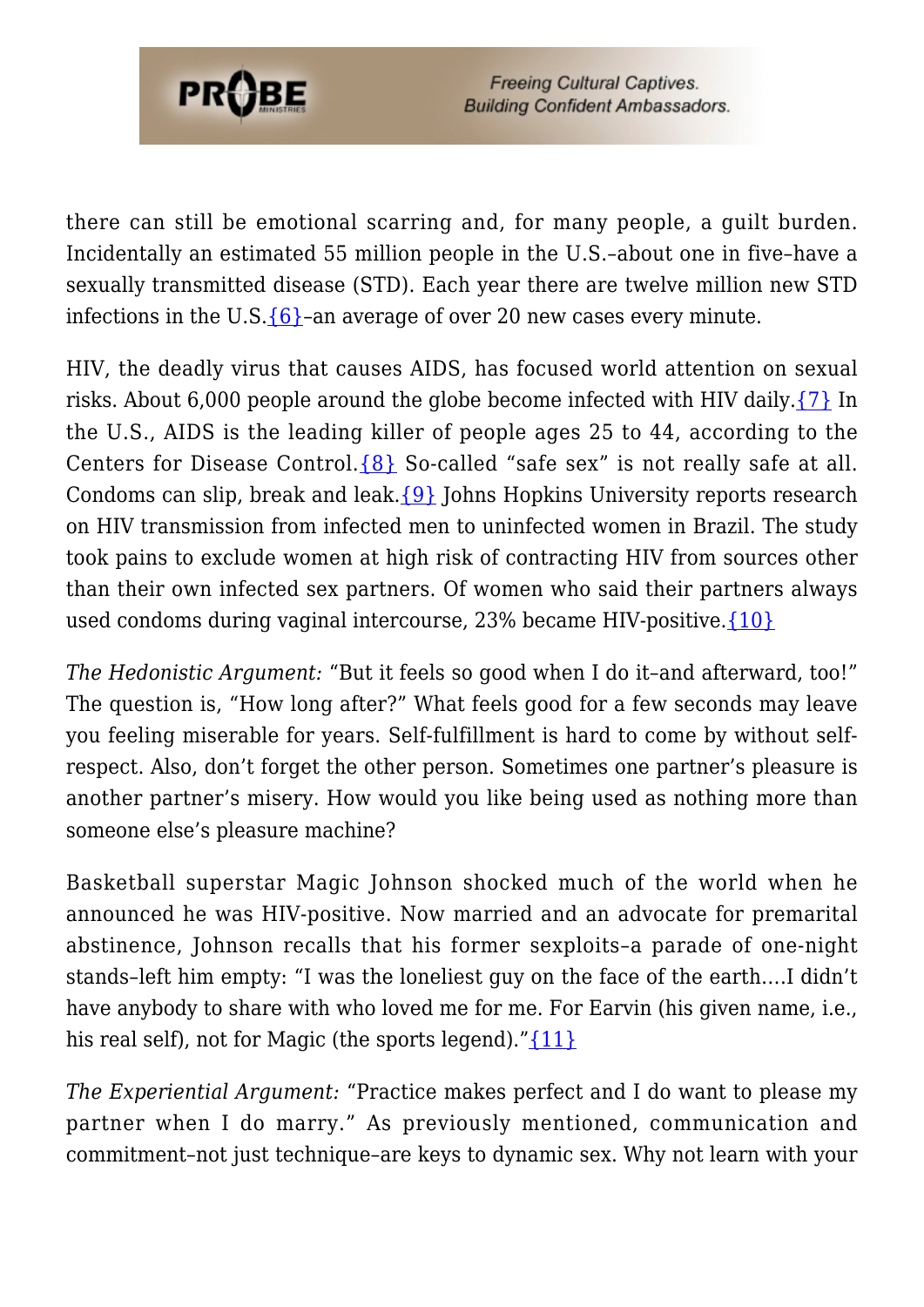

own spouse–together–instead of on someone else's wife or sister or husband or brother? Remember, too, that good sexual adjustment takes time, love and understanding.

*The Compatibility Argument:* "We need to experiment to see if we're sexually compatible, especially since marriage is such a big step." Some express it like this: "You try on a pair of shoes before you buy them!" The "try-before-you-buy" idea breaks down because the human plumbing system is very flexible and almost always works. Again, premarital sex can erode trust and communication. It's wiser to test your compatibility as persons. Even happily married couples often need several years to adjust sexually to each other.

Besides, sex can cloud the issue. Sex is not the key to love. Love is the key to sex. Couples who approach marriage thinking that "We're in love so it's OK to have sex" or "We'll use sex to determine if we're in love" may be sorely disappointed. They may discover that what they thought was love is only charged-up sex sensations. Waiting until marriage does not guarantee that you'll be emotionally compatible, but it does help create a less confusing environment in which to find out before you take the step of a marriage commitment.

*The Marital Argument:* "If we're really in love and plan to get married, why all the fuss over the license and date?" Plans don't always end up in reality. (Chances are you know someone–perhaps yourself–who suffered a broken engagement.) The public declaration at a wedding can be an important evidence of commitment. Why? It takes a certain level of conviction to be able to state a commitment publicly. Affirming marriage vows in public helps give each partner greater assurance that each really means it. It can also act as a deterrent to future departure. The desire not to be publicly perceived as a promise-breaker can help dissuade partners from seeking supposed "greener grass." Of course a wedding is no guarantee one won't leave in the future, but it can be a preventive.

Third, there is a moral reason for waiting. According to biblical perspective, God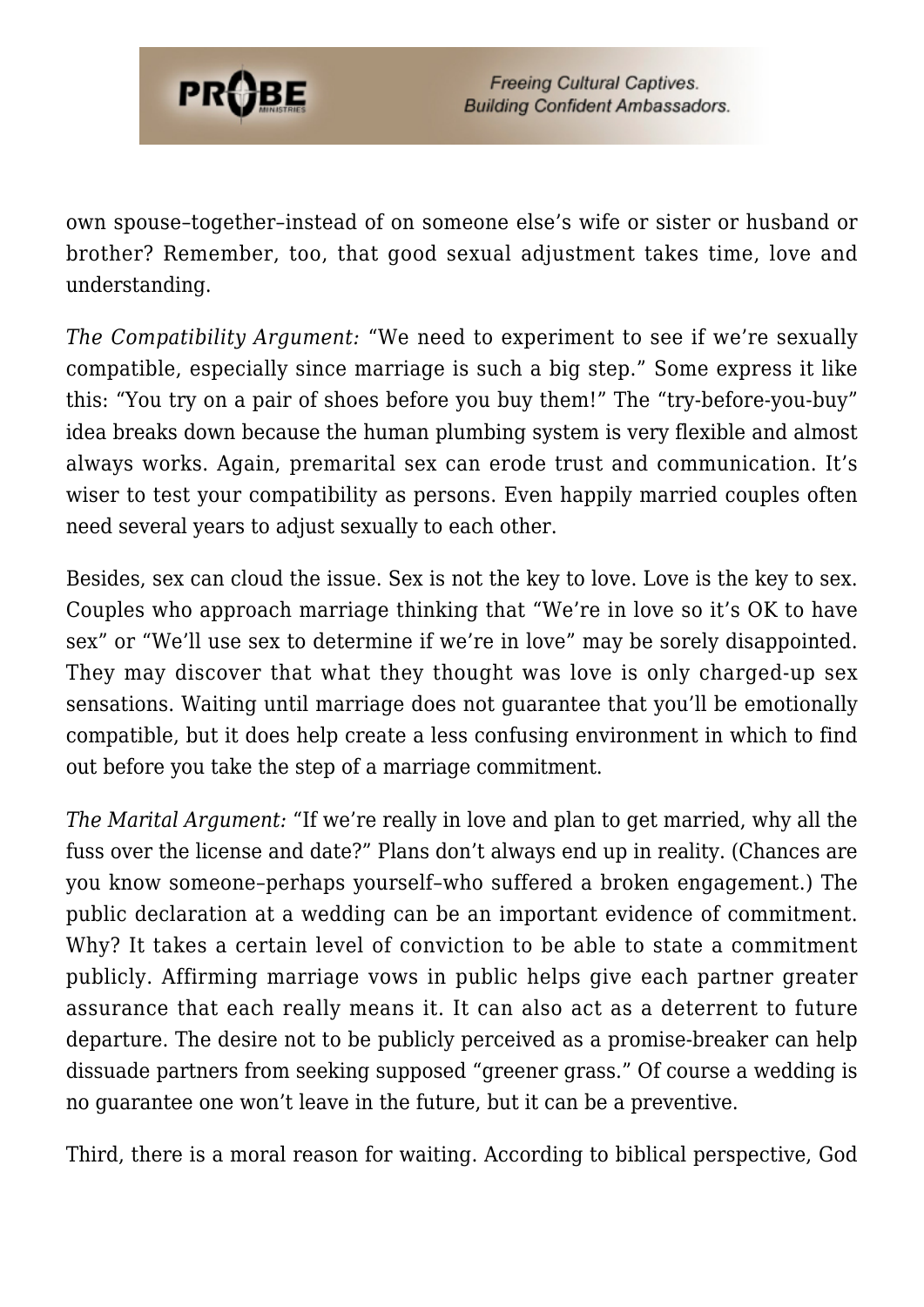

clearly says to wait[.{12}](#page-81-4) You might be thinking, "See, I told you God didn't want me to have any fun." Many people think this initially, then they realize that the reason God, as a loving parent, gives negative commands is for our own good. He wants us to experience something better!

Waiting until marriage can help you both have the confidence, security, trust and self-respect that a solid relationship needs. "I really like what you said about waiting," said a recently married young woman after a lecture at Sydney University in Australia. "My fianc and I had to make the decision and we decided to wait." (Each had been sexually active in other previous relationships.) "With all the other tensions and stress of engagement, sex would have been just another worry. Waiting till our marriage before we had sex was the best decision we ever made."

**THE GREATEST AID.** One final concept that is perhaps the greatest aid to fulfilling sex concerns relating as a total person. Human lives have three dimensions: Physical, mental and spiritual. If communication on any of these levels in a marriage is missing, the relationship is incomplete.

Some are surprised to learn that sex and spirituality can mix well. A highlyacclaimed University of Chicago study of sex in America found that among women, conservative Protestants were those most likely to report they always had an orgasm during intercourse. While that finding does not prove causation, the high correlation between spiritual commitment and sexual pleasure prompted the researchers to note that the image of Christians as sexually repressed may be a myth. $\{13\}$ 

Certainly biblical writers support a healthy view of sexuality. For example the Hebrew Song of Solomon, a beautiful and passionate love story, has been called one of the best sex manuals ever written.

Consider this perspective: Relating on a spiritual level centers around the most unique person of history, Jesus of Nazareth. Evidence backs up His claim to be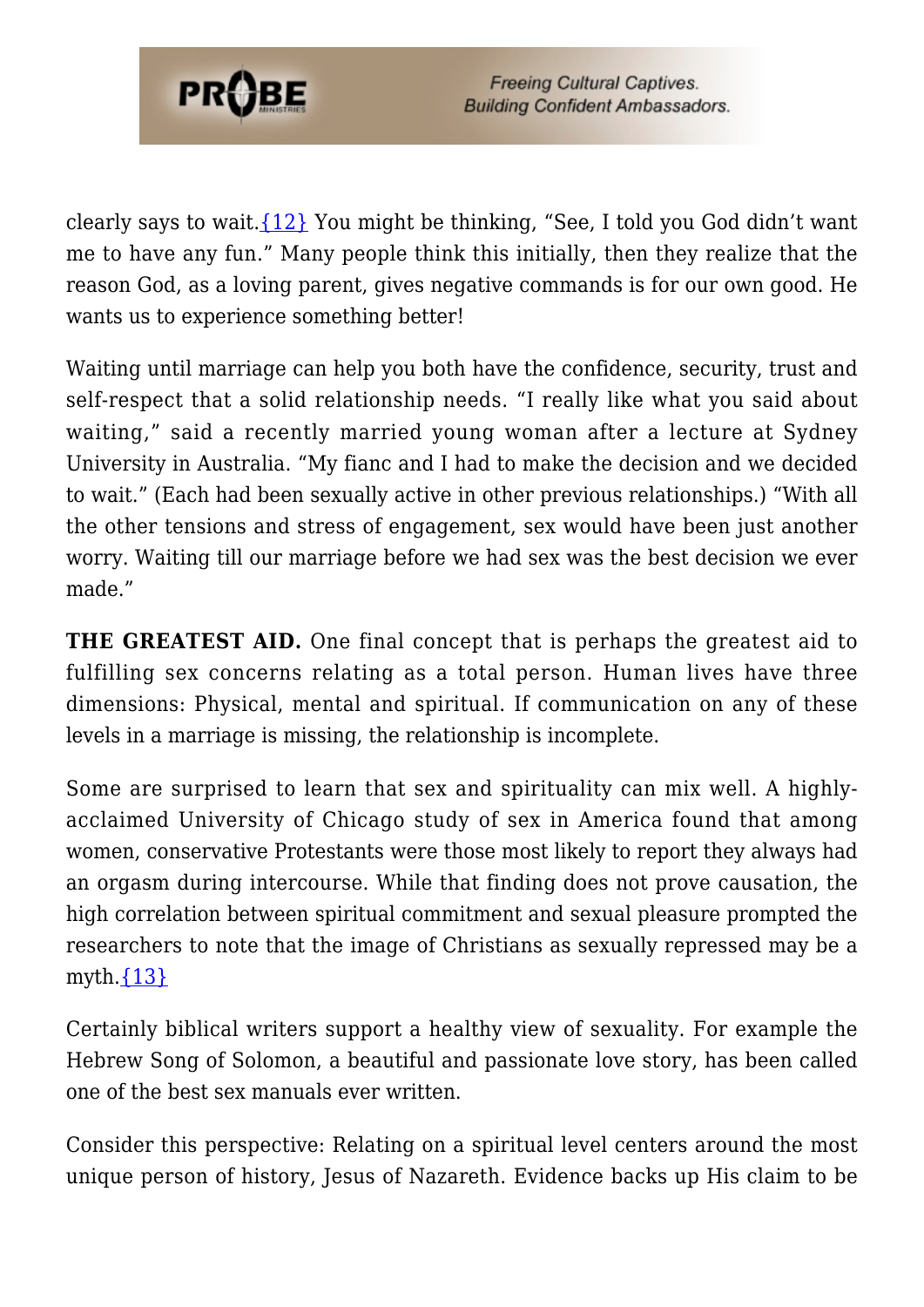

God $\{14\}$  and as God what He offers can affect everyone in a personal way, including the area of sex.

One first century follower of Jesus described the quality of love He offers: "Love is patient, love is kind, and is not jealous; love does not brag and is not arrogant, does not act unbecomingly; it does not seek its own, is not provoked, does not take into account a wrong suffered…bears all things, believes all things, hopes all things, endures all things. Love never fails….["{15}](#page-81-7) What man or woman would not want to love or be loved like that?

**THE POWER SOURCE.** During His time on earth, Christ explained that everyone is born physically alive but spiritually dead. In order to properly relate on a spiritual level, He said, one must be spiritually reborn.  $\{16\}$  He later rose physically from the dead to make this new life possible. Jesus offers a life that has power. Power for living, power to love others less conditionally, power for selfcontrol in one's sex life. Even after having experimented with premarital sex, one can find in God the strength to stop, to resist future temptation and to wait for one's life partner.

Jesus also offers forgiveness from every wrong–no matter what–that we've ever done because He died on the cross in our place, bearing the punishment we deserved. Anyone can be completely forgiven if he or she will come to Christ. God can cleanse a person's mind of all past guilt. He can restore the freedom of mutual love and trust in a relationship.

All you need to do to begin this spiritual journey is simply to believe that Christ died for you, ask for and accept the forgiveness He offers, and invite the living Christ into your life. It's saying in faith, "Jesus Christ, I need You. Thanks for dying for me. I open the door of my life and receive You as my Savior. Give me the fulfilling life You promised."

Christ's entry into your life will enable you to begin living with an added spiritual dimension and to have eternal life.  $\{17\}$  As you grow in your new relationship with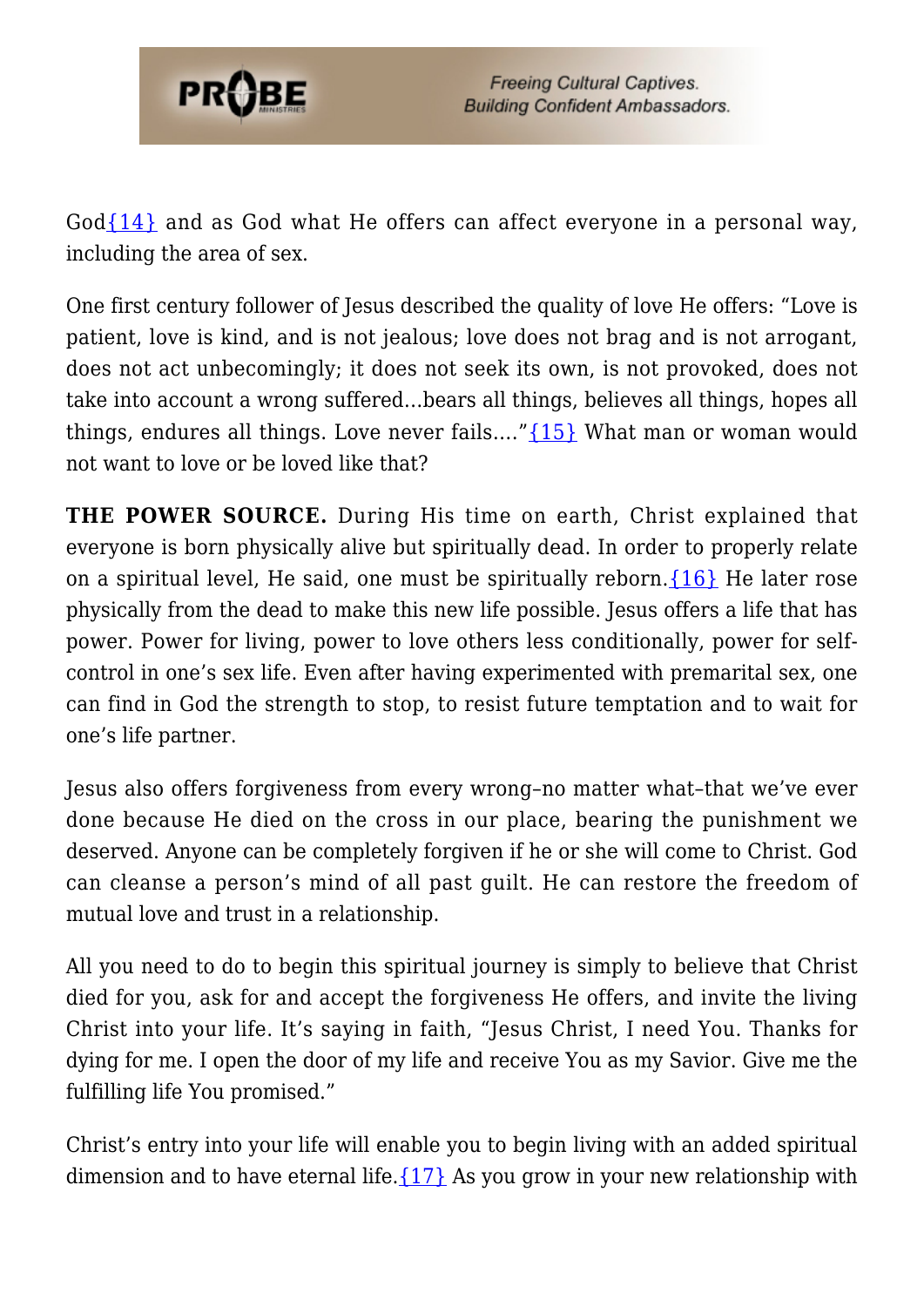

Him, you'll find your attitudes and actions changing and becoming more fulfilling. Life certainly won't become perfect. There will still be struggles and discouragements, but you'll have a new Friend to help you through. The maturing Christian experiences the most challenging and rewarding life possible.

Two marriage partners having growing relationships with God will grow closer to each other: spirit to spirit, mind to mind, body to body. Their love, commitment and communication will become increasingly dynamic, and so will their sex.

## **Notes**

1. Kathleen Kelleher, "Entertaining Fantasies? Don't Worry, Everyone's Doing It," Los Angeles Times, August 15, 1995, E13. She cites Harold Leitenberg of the University of Vermont and Kris Henning, "now at the University of South Carolina Medical School."

2. Anthony Pietropinto, M.D. and Jacqueline Simenauer, *Not Tonight, Dear*, New York: Doubleday, 1990, p. 79.

<span id="page-80-0"></span>3. Albert Richard Allgeier, Ph.D. and Elizabeth Rice Allgeier, Ph.D., *Sexual Interactions*, Fourth Edition, Lexington (MA): D.C. Heath and Company, 1995, p.236.

<span id="page-80-1"></span>4. Most categories and names for these arguments are taken from Jon Buell, "Why Wait Till Marriage?" (lecture outline) and Jim Williams, "The Case for Premarital Chastity" (cassette tape), both produced by Probe Ministries International, Dallas, TX.

<span id="page-80-2"></span>5. Barbara Dafoe Whitehead, "The Failure of Sex Education," *The Atlantic Monthly* 274:4, October 1994, p. 73.

<span id="page-80-3"></span>6. Sandy Rover,"United We Stand: The U.S. Isn't Alone in Its Ignorance About Sexually Transmitted Diseases," *Los Angeles Times*, October 10, 1995, E3. Rover cites as source Peggy Clarke, president of the American Social Health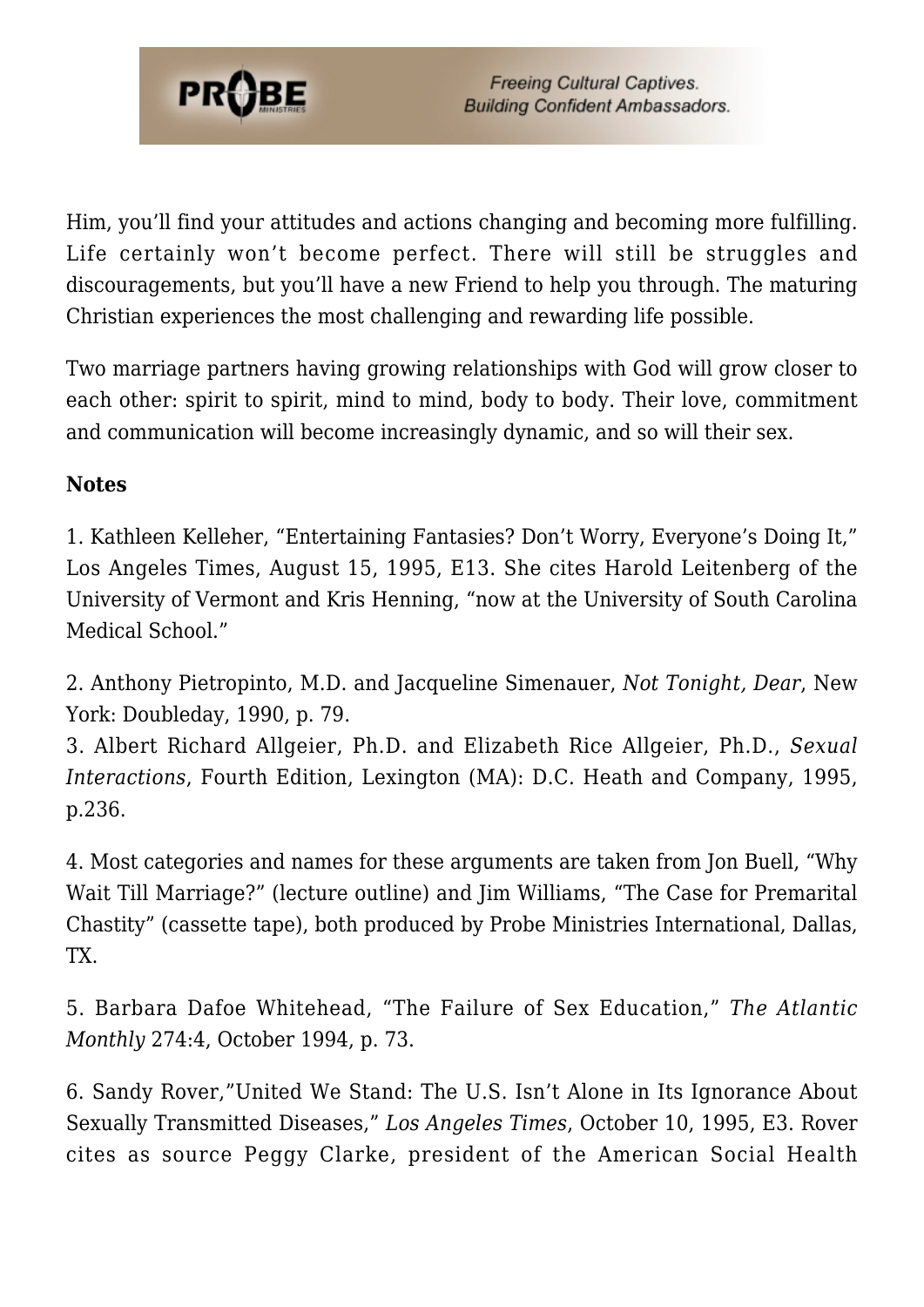

Association.

<span id="page-81-0"></span>7. "Speaking Of: World Health," *Los Angeles Times*, May 2, 1995, H2; citing "The World Health Report, 1995 — Bridging the Gaps."

8. Bettijane Levine, "The Changing Face of AIDS," *Los Angeles Times*, June 16, 1995, E1.8

<span id="page-81-1"></span>9. For documentation on condom risks, see the references in Rusty Wright, "Safe Sex?", *Connecticut Medicine* 59:5, May 1995, pp. 295-298; reprinted from Lambda Chi Alpha Fraternity's Cross and Crescent 81:4, Winter 1994-95, pp. 19-21.

<span id="page-81-2"></span>10. Mark D.C. Guimaraes, et al., "HIV Infection among Female Partners of Seropositive Men in Brazil," *American Journal of Epidemiology* 142:5, 1995, pp. 538-547.

<span id="page-81-3"></span>11. Bruce Newman, "The Business of Being Magic Johnson," *Los Angeles Times* Magazine, September 10, 1995, p. 35.

<span id="page-81-4"></span>12. I Corinthians 6:18, I Thessalonians 4:3.

<span id="page-81-5"></span>13. Robert T. Michael, et al., *Sex in America: A Definitive Survey*, Boston: Little, Brown and Company, 1994, pp. 127-130.

<span id="page-81-6"></span>14. Josh McDowell and Bill Wilson (ed.), *A Ready Defense*, San Bernardino (CA): Here's Life Publishers, 1990, pp. 187-267.

<span id="page-81-7"></span>15. I Corinthians 13:4-8, New American Standard Bible.

<span id="page-81-8"></span>16. John 3:1-16.

<span id="page-81-9"></span>17. I John 5:11-13.

© 1996 Rusty Wright. Used by permission. All rights reserved.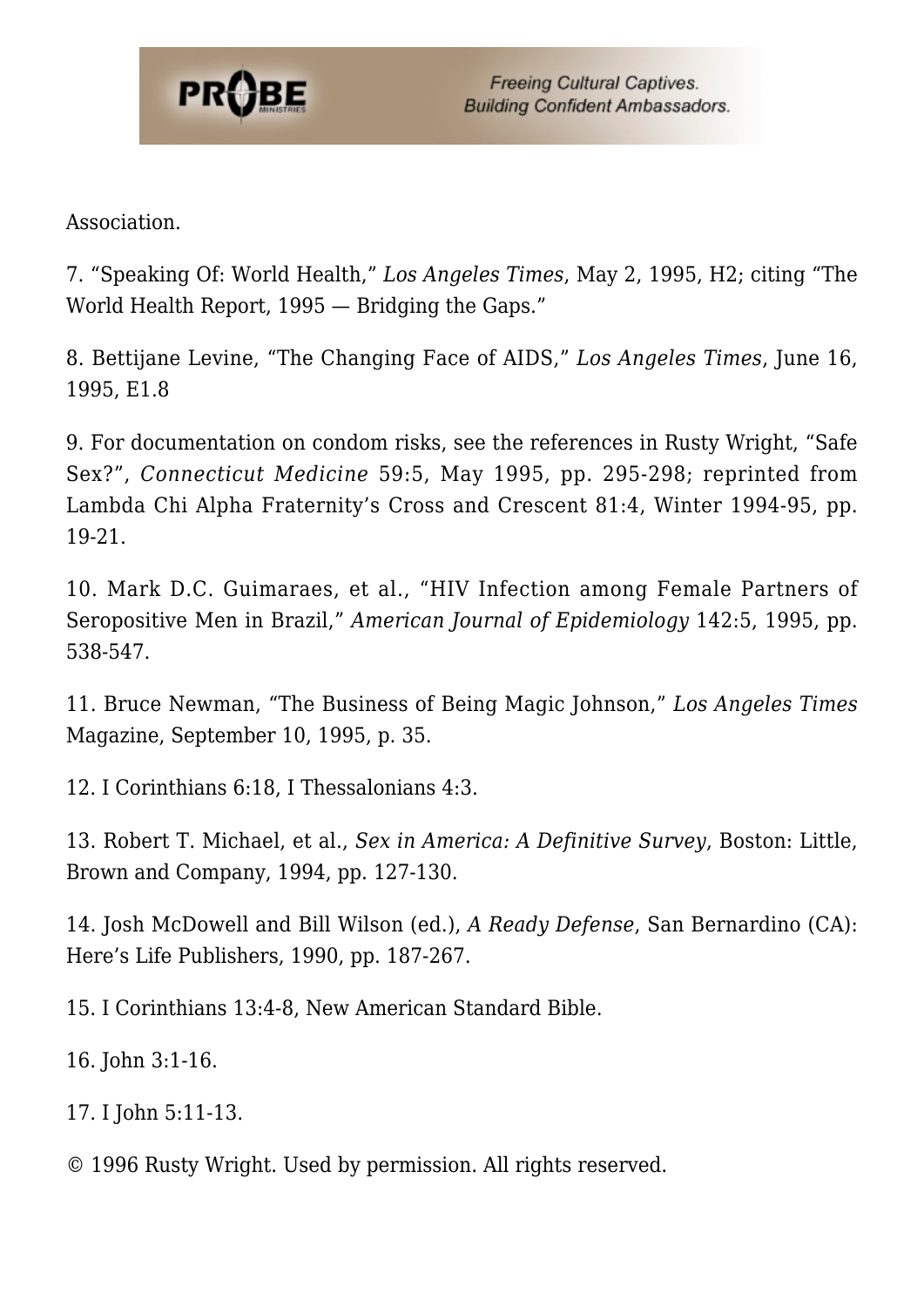## **[Best Way to Avoid AIDS: Know](https://probe.org/best-way-to-avoid-aids-know-your-partner/) [Your Partner](https://probe.org/best-way-to-avoid-aids-know-your-partner/)**

Rusty Wright

The recent World AIDS Day brought accelerated national and state efforts to combat the deadly disease.

The federal Centers for Disease Control launched a major, campaign to make young Americans aware of AIDS risks, and California's Department of Health Services announced a three-year, \$6 million effort to reduce the spread of HIV in the state.

The advertising, marketing and community relations' strategy is impressive. But is its message completely on target?

The number of AIDS cases diagnosed in the United States, recently passed 500,000. An estimated one of every 92 American males ages 27 to 39 has the HIV virus. The CDC says AIDS is now the leading killer of people ages 25 to 44. California has more than 87,000 documented AIDS cases. Many people don't realize they're at risk. The campaigns wisely seek to warn them.

The young adult component of the California campaign, "Protect Yourself-Respect Yourself " promotes "safer sex" practices. It says that "latex condoms, when properly used, are an effective way to prevent (HIV) infection." Just how safe are latex condoms?

Theresa Crenshaw, M. D., is past president of the American Association of Sex Educators, Counselors and Therapists. She once asked 500 marriage and family therapists in Chicago, "How many of you recommend condoms for AIDS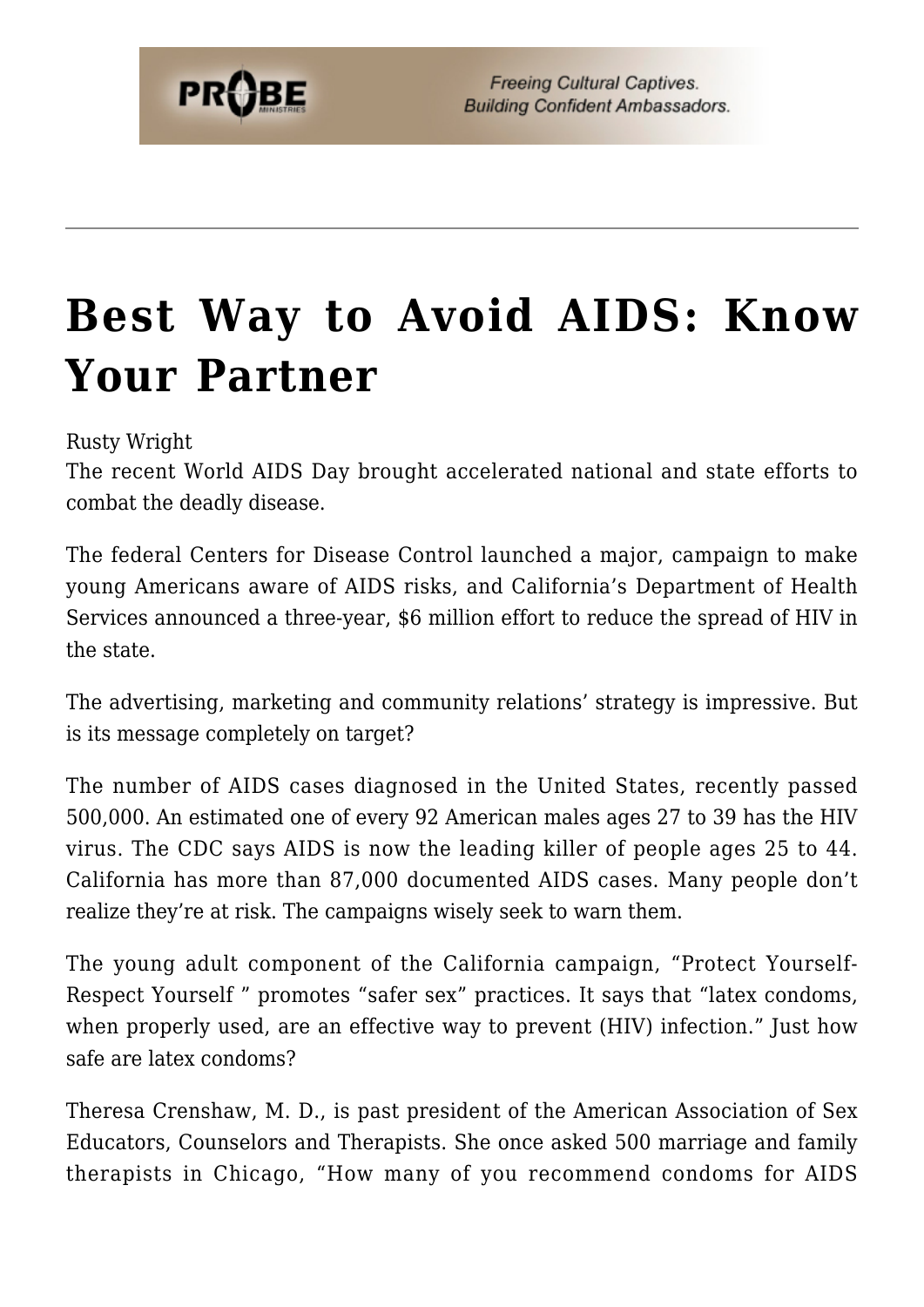

protection?"

A majority of the hands went up. Then, she asked how many in the room would have sex with an AIDS-infected partner using a condom. Not one hand went up.

These were marriage and family therapists, the "experts" who advise others. Dr. Crenshaw admonished them, "It is irresponsible to give students, clients, patients advice that you would not live by yourself, because they may die by it."

Condoms have an 85 percent (annual) success rate in protecting against pregnancy. That's a 15 percent failure rate. But a woman can get pregnant only about six days per month. HIV can infect a person 31 days per month. Latex rubber, from which latex gloves and condoms are made, has tiny, naturally occurring voids or capillaries measuring on the order of one micron in diameter. Pores or holes 5 microns in diameter have been detected in cross sections of latex gloves. (A micron is one-thou-sandth of a millimeter.) Latex condoms will generally block the human sperm, which is much larger than the HIV virus.

But HIV is only 0.1 micron in diameter. A 5-micron hole is 50 times larger than the HIV virus. A 1-micron hole is 10 times larger. The virus can easily fit through. It's kind of like running a football play with no defense on the field to stop you.

In other words, many of the tiny pores in the latex condom are large enough to pass the HIV virus (which causes AIDS) in its fluid medium. (HIV sometimes attaches to cells such as white blood cells; other times, it remains in the tiny cellfree state.)

Earlier this year, Johns Hopkins University reported re-search on HIV transmission from infected men to uninfected women in Brazil. The study took pains to exclude women at high risk of contracting HIV from sources other than their own infected sex partners. Of women who said their partners always used condoms during vaginal intercourse, 23 percent became HIV-positive. Risk reduction is not risk elimination.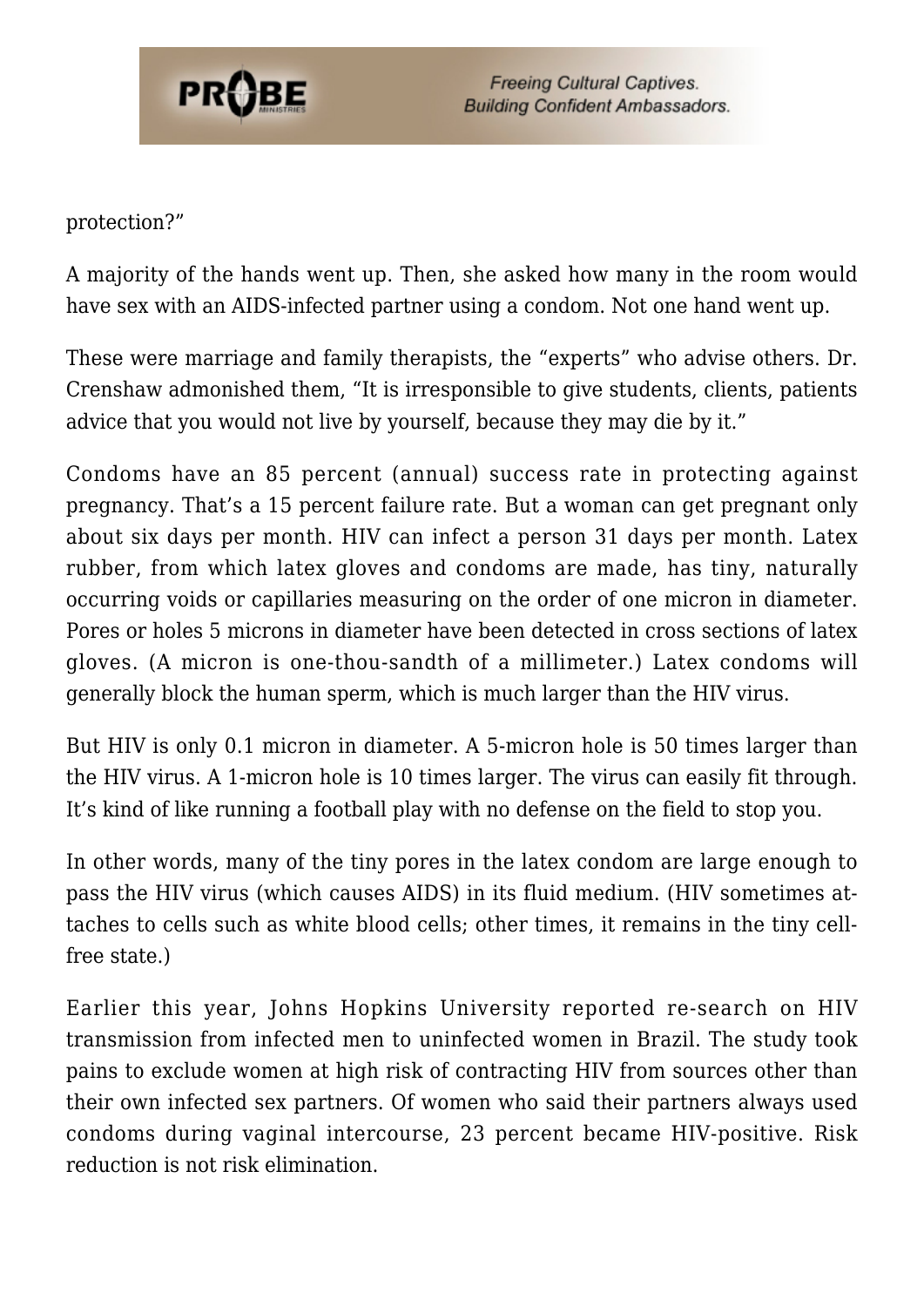

One U. S. Food and Drug Administration study tested condoms in the laboratory for leakage of HIV-size particles. Almost 33 percent leaked. That's one in three.

Burlington County, New Jersey, banned condom distribution at its own county AIDS counseling center. Officials feared legal liabilities if people contracted AIDS or died after using the condoms, which the county distrib-uted.

Latex condoms are sensitive to heat, cold, light and pressure. The FDA recommends they be stored in "a cool, dry place out of direct sunlight, perhaps in a drawer or closet." Yet they are often shipped in metal truck trailers without climate control. In winter, the trailers are like freezers. In summer, they're like ovens. Some have reached 185 degrees Fahrenheit inside. A worker once fried eggs in a skillet next to the condoms, using the heat that had accumulated inside the trailer.

Is the condom safe? Is it safer? Safer than what?

Look at it this way. If you decide to drive the wrong way down a divided highway, is it safer if you use a seat belt? You wouldn't call the process "safe." To call it "safer" completely misses the point. It's still a very risky–and a very foolish –thing to do.

AIDS expert Dr. Robert Redfield of the Walter Reed Hospital put it like this at an AIDS briefing in Washington, D. C.: If my teenage son realizes it's foolish to drink a fifth of bourbon before he drives to the party, do I tell him to go ahead and drink a six-pack of beer instead?

According to Redfield, when you're talking about AIDS, "Condoms aren't safe, they're dangerous."

"Condom sense" is very, very risky. Common sense says, "If you want to be safe, reserve sex for a faithful, monogamous relationship with an uninfected partner."

At this season of the year, much attention is focused on a teacher from Nazareth,